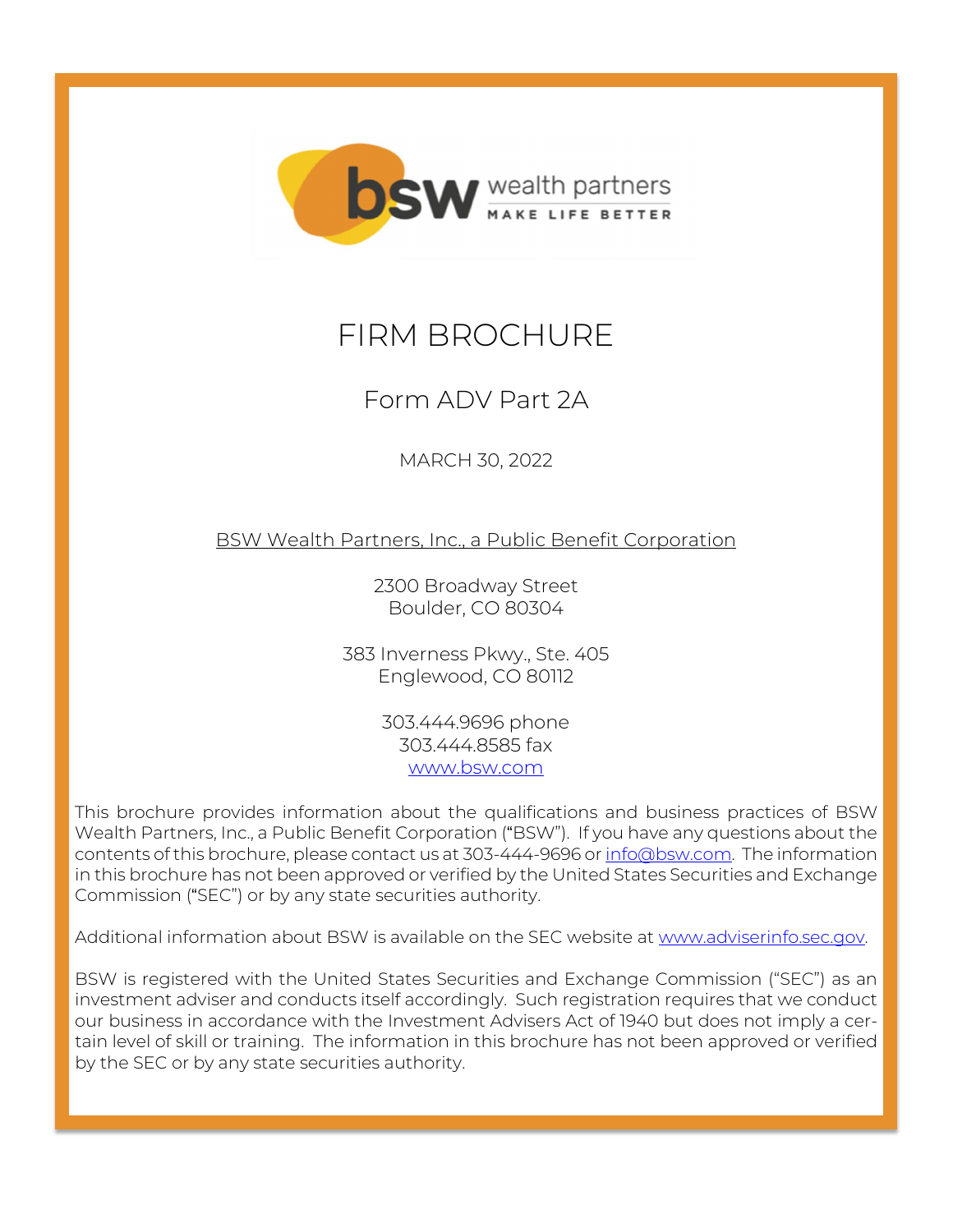# Item 2 - Material Changes

BSW is required to disclose material changes to each update to its Form ADV Part 2A (the "Brochure").

This Brochure dated March 30, 2022 replaces the March 30, 2021 version. Key updates were made to the following sections since the last annual amendment:

- Item 4 Advisory Business was revised to add Business/Exit/Pre-Liquidity planning as a financial planning service. In addition, Visionary Impact Investing was added as a service offering. A fiduciary acknowledgment was added regarding Employee Retirement Income Security Act and Internal Revenue Code.
- Item 5 Fees and Compensation was revised to reflect an updated fee schedule for Wealth Management and Private Clients and a decreased minimum fee for Family Office clients. Information regarding fees generally associated with visionary impact investing/custom impact mandates was also added.
- Item 14 Client Referrals and Other Compensation was revised to discuss the compensation BSW may pay unaffiliated or affiliated solicitors.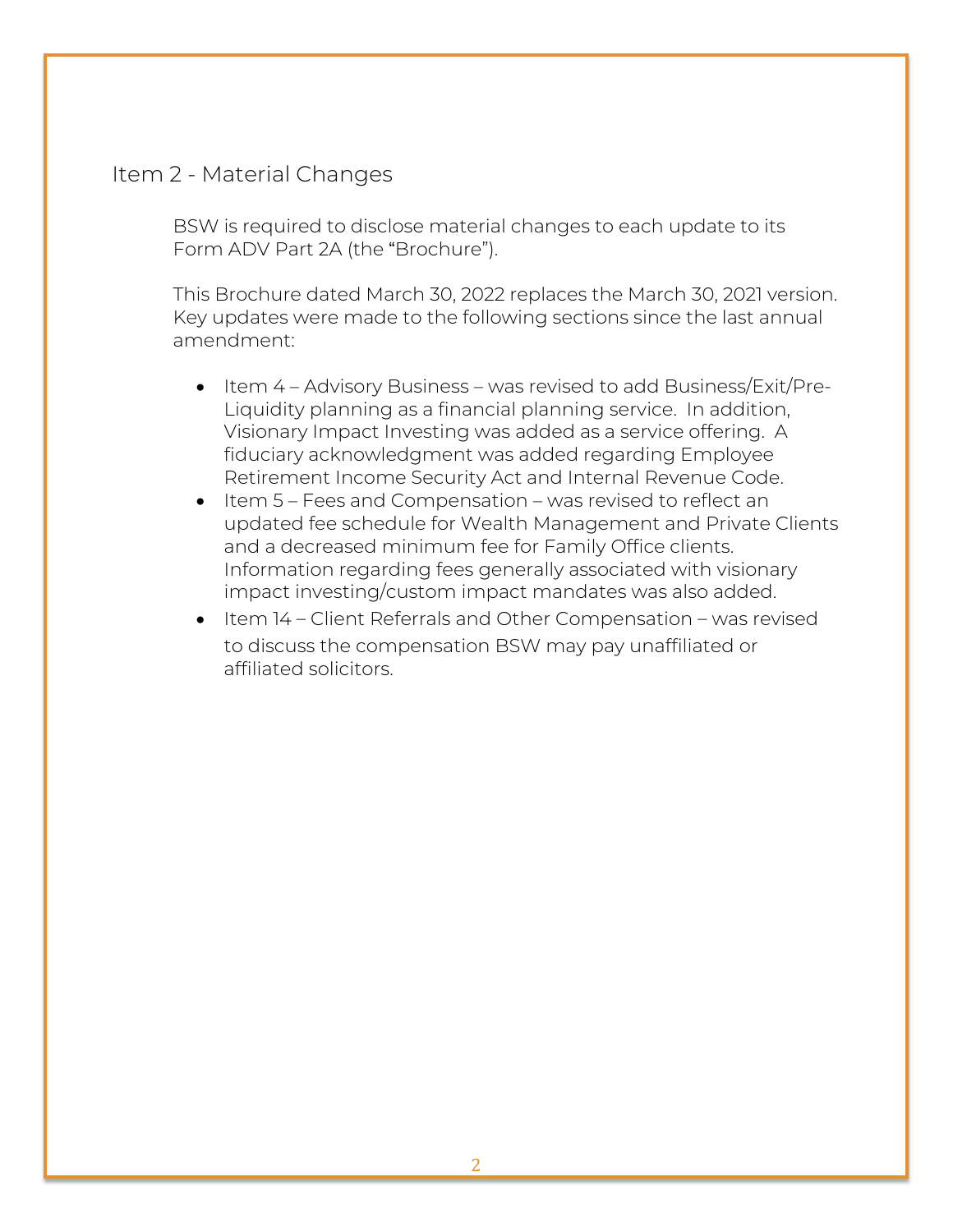# Item 3 - Table of Contents

| Item 8 - Methods of Analysis, Investment Strategies and Risk of Loss           |     |
|--------------------------------------------------------------------------------|-----|
|                                                                                |     |
|                                                                                |     |
| Item 11 - Code of Ethics, Participation or Interest in Client Transactions and |     |
|                                                                                | 22  |
|                                                                                |     |
|                                                                                | .29 |
|                                                                                |     |
|                                                                                |     |
|                                                                                |     |
|                                                                                |     |
|                                                                                |     |
|                                                                                |     |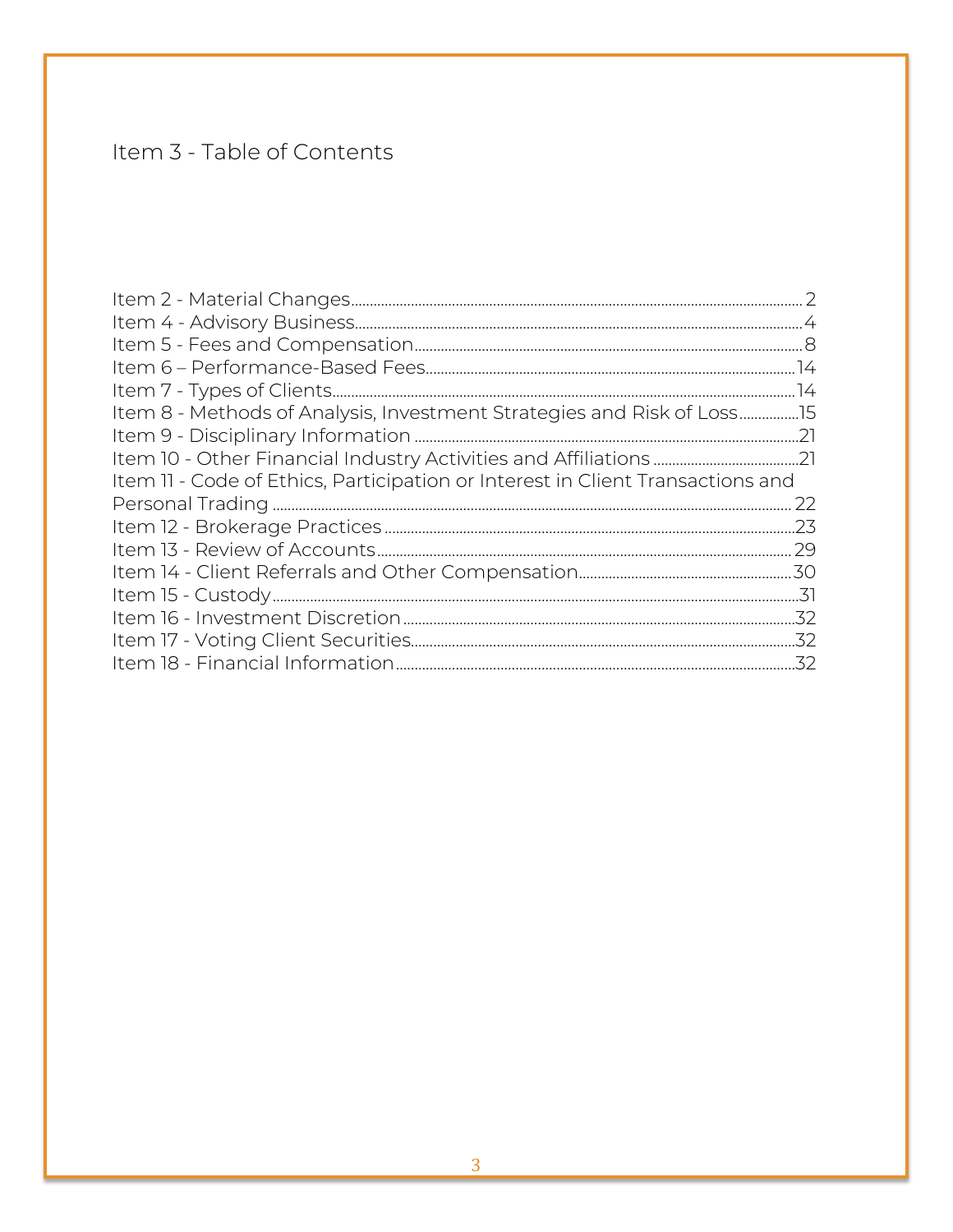# Item 4 - Advisory Business

Overview: BSW Wealth Partners, Inc. a Public Benefit Corporation is a Colorado Public Benefit Corporation ("PBC") founded in 1992. BSW is a fee-only, woman-founded, [independent](http://www.baydushsimonweaver.com/bsw.about.iwa.html) wealth advisor providing financial and investment advice to private investors from offices in Boulder and Denver. BSW's clients are primarily successful individuals and families - sometimes spanning multiple generations - who want to Make Life Better and a partner's assistance in protecting and growing their capital over the long-term. BSW also provides consulting services to companies and their corporate executives, as well as to 401(k) plan sponsors.

Beginning March 14, 2019, advisory services are provided by BSW Wealth Partners, Inc., a Public Benefit Corporation as the successor to BSW Wealth Partners, LLC. In 2019, BSW elected to change its corporate and legal structure from a limited liability company to a Public Benefit Corporation ("PBC"). PBCs are for-profit enterprises that also vow to do good in the world and by their stakeholders. BSW's statement of public purpose is:

To 'Make Life Better' for BSW clients, staff and our broader community by building a long-term sustainable and environmentally considerate business that helps our clients and stakeholders achieve both financial security and lives of meaning, abundance, and fulfillment.

Ownership: BSW is currently owned by ten individuals. David Wolf is the only individual owning more than 25% of BSW.

Services: BSW provides investment management and other financial advisory services. Services are based on a client's individual needs and may include:

#### Investment Supervisory Services:

- Analyzing client's investments coming under BSW's supervision;
- Determining client's short-term and long-term investment objectives, time horizon, concerns, experience, and risk profile;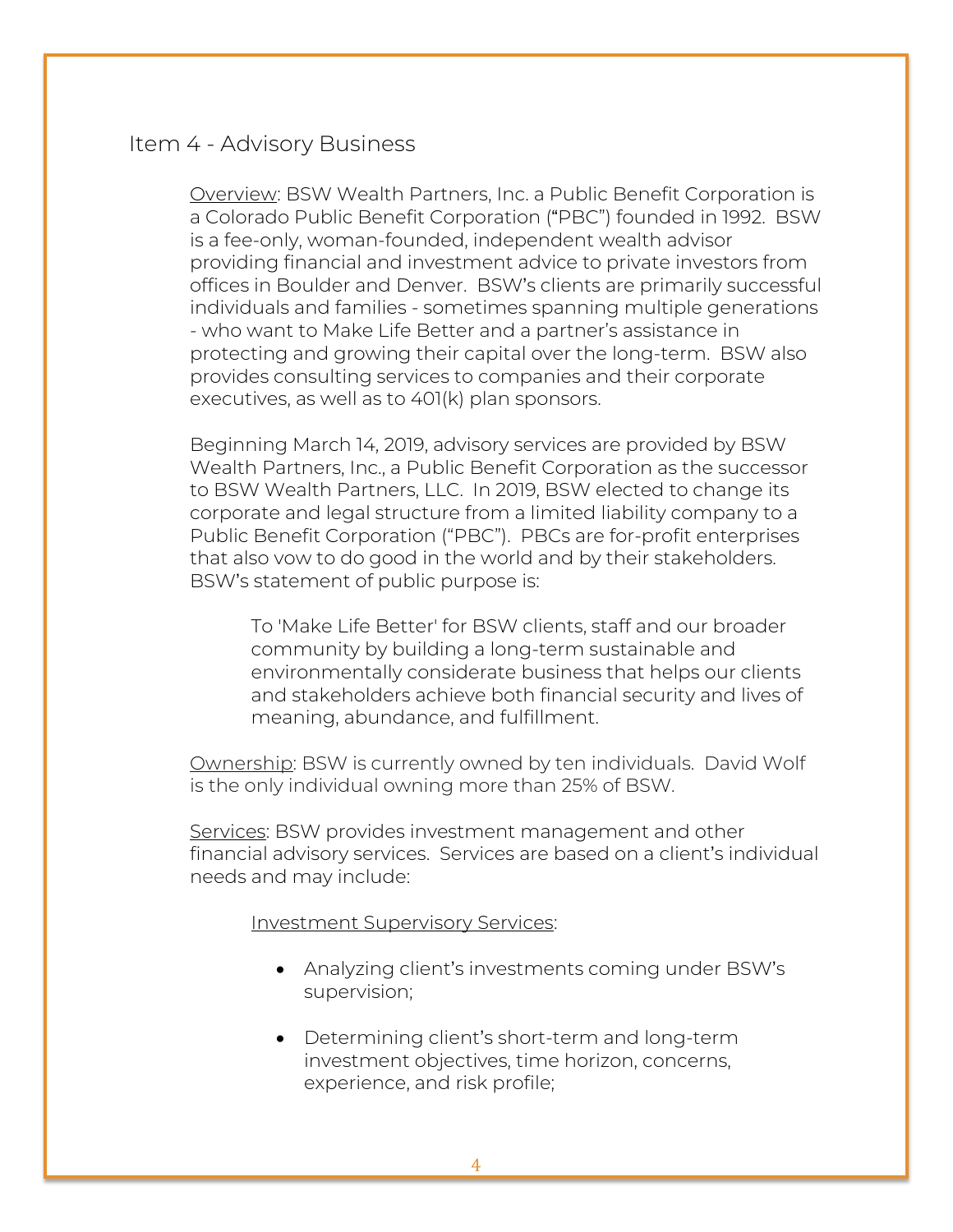- Developing an investment plan and related financial strategies designed to achieve client's objectives, including investment policy guidelines;
- Implementing investment strategies as appropriate, including portfolio monitoring, periodic rebalancing, and specific portfolio changes, as appropriate;
- Monitoring client's portfolio on a regular basis and recommending specific changes as necessary;
- Maintaining regular communication with the client; and
- Preparing periodic investment reports for client.

#### Planning Services:

- Preparing periodic financial security analyses;
- Reviewing annual contribution and withdrawal summary; and
- Managing required minimum distributions.

## Other Financial Advisory Services:

- Wealth Planning: Helping clients understand the level of assets, allocation, savings, and long-term investment returns needed to achieve their financial goals.
- Tax & Estate Planning / Coordination: Discussing general tax, wealth transfer and estate planning concepts with clients and qualified attorneys, CPA's and other professionals to fully develop suitable strategies. BSW does not provide legal advice and its Tax & Estate Planning advice should not be considered legal or tax advice. BSW will coordinate the resulting strategies with client's investment and financial planning, as appropriate.
- Diversification Planning: Designing and implementing strategies to manage risk and handle concentrated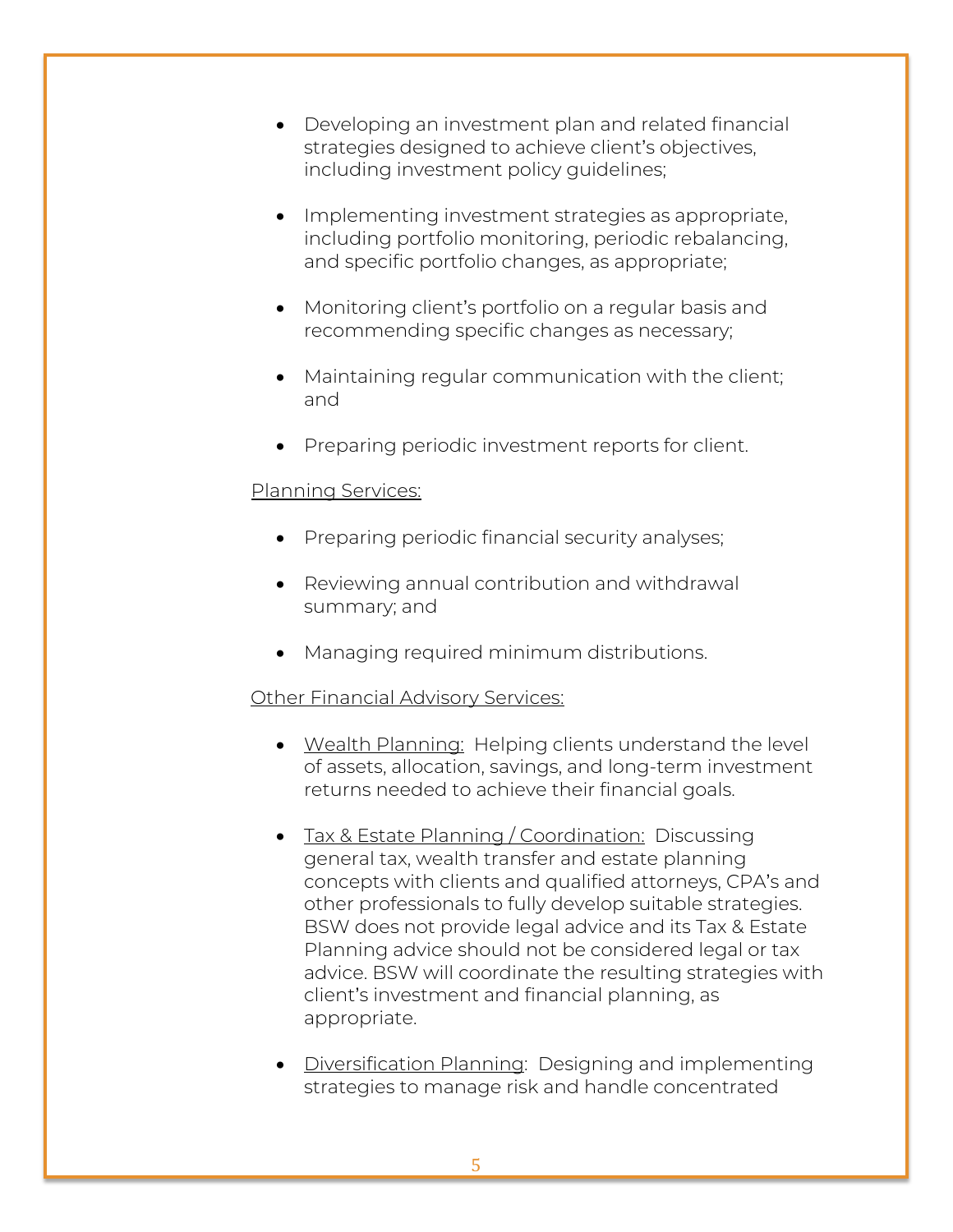positions of various assets such as real estate, business assets, inherited stock, founder's stock, optioned stock, and highly appreciated (low basis) stock.

- Charitable Gifting Strategies: Discussing and evaluating strategies to meet client's charitable objectives, including the potential economic and tax implications of such strategies. This may include assisting with establishing, funding and managing charitable trusts, foundations, and not-for-profit entities.
- Employee Stock Options: Designing and implementing strategies for the funding, exercise, and sale of employee stock options, including analysis of the economic and income tax implications of such strategies.
- Business/Exit/Pre-Liquidity Planning: Assisting clients who expect to have a "liquidity event" (such as their company plans to go public or will be acquired by another company) within the next 12 months.
- Specialized Planning: Assisting with cash flow planning; college planning; retirement planning; debt planning; and philanthropic planning.

#### Visionary Impact Investing/Custom Impact Mandates:

Curating bespoke investment opportunities to address a broad range of impact themes spanning the investable universe. Visionary impact investing allows clients to align and direct their investments to the issues they care most about supporting.

## Executive Financial Advising:

Financial planning is also offered as "packaged" consulting services for corporate executives. Under this arrangement, companies engage BSW to provide a suite of financial planning and consulting services to their corporate executives. The corporate executives receive strategic financial planning guidance which generally includes confirmation of the executive's investment goals, objectives, risk profile, time horizon considerations, savings and spending targets, values and impact alignment, and goal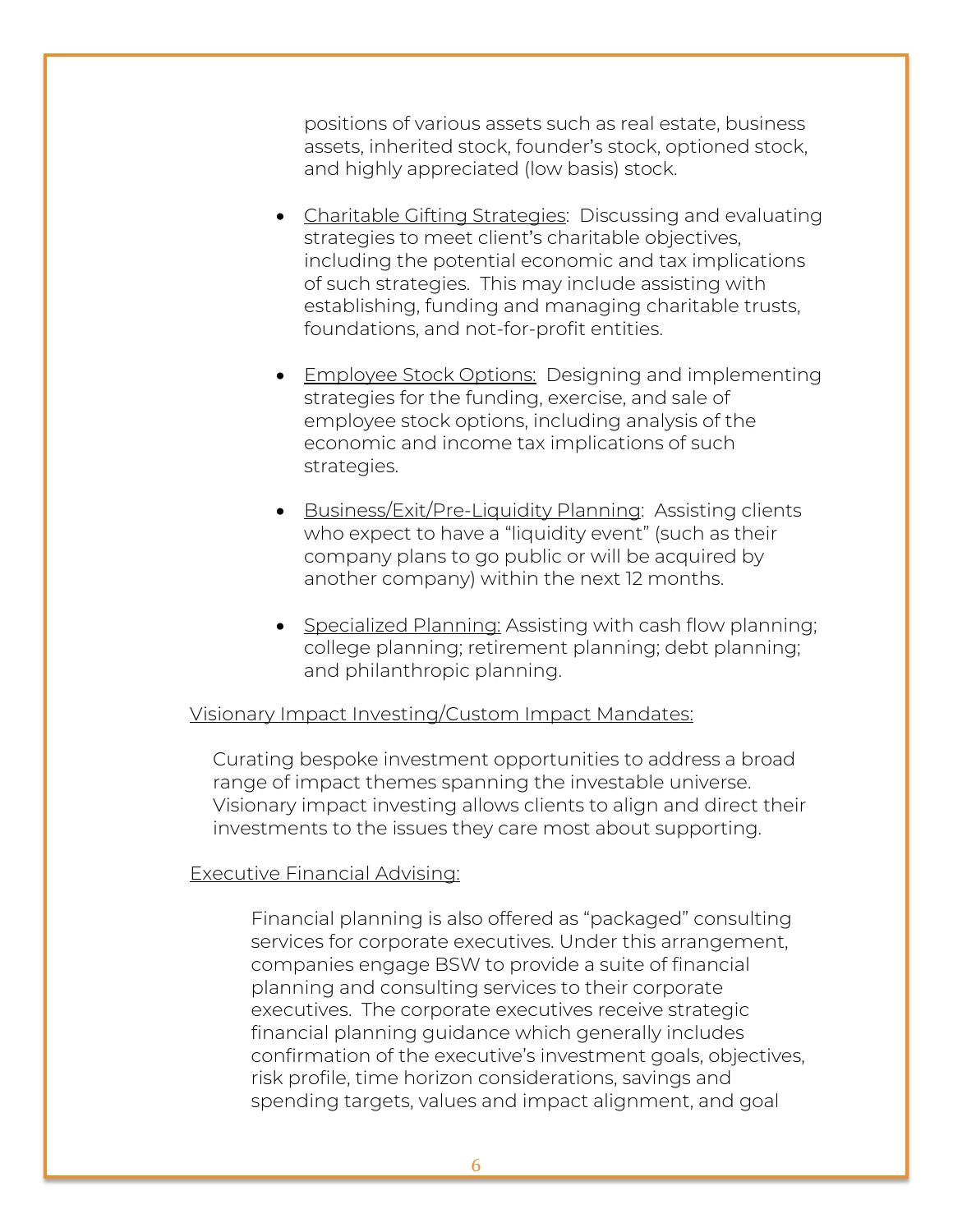setting. Additional planning services may include investment and retirement planning, education/college planning, debt planning, insurance review, estate planning, and tax and charitable planning. Executive Financial Advising is offered as a fixed fee service for specific consulting projections within specific time parameters. BSW's financial planning and consulting fees are negotiable.

#### Non-Fiduciary 401(k) Services:

BSW provides non-fiduciary consulting services to 401(k) plan sponsors and participants including:

- Strategic guidance, planning and education in the form of assisting in group enrollment meetings designed to increase plan participation among employees and investment and financial understanding by employees. Also, assisting with annual education of participants regarding general investment principles and the investment alternatives under the plan.
- Coordinating annual benefits committee discussions including participating in annual plan oversight committee meetings and providing input and direction relating to the plan operation. Attending annual meeting with benefits director to answer questions.
- Values alignment to support participants, benefits director and benefit committee with the alignment of 401(k) plan with participant and organizational values.
- Providing an annual impact investment report.
- Assisting with financial education seminars on-site and/or virtual.
- Facilitating one-on-one participant meetings on-site and/or virtual.

Account Restrictions: Clients may impose reasonable restrictions on investing in certain securities, types of securities or industry sectors by including such restrictions in BSW's written investment policy guidelines.

Because some types of investments involve certain additional degrees of risk, they will only be implemented or recommended when consistent with the client's stated investment objectives, tolerance for risk, liquidity, and suitability.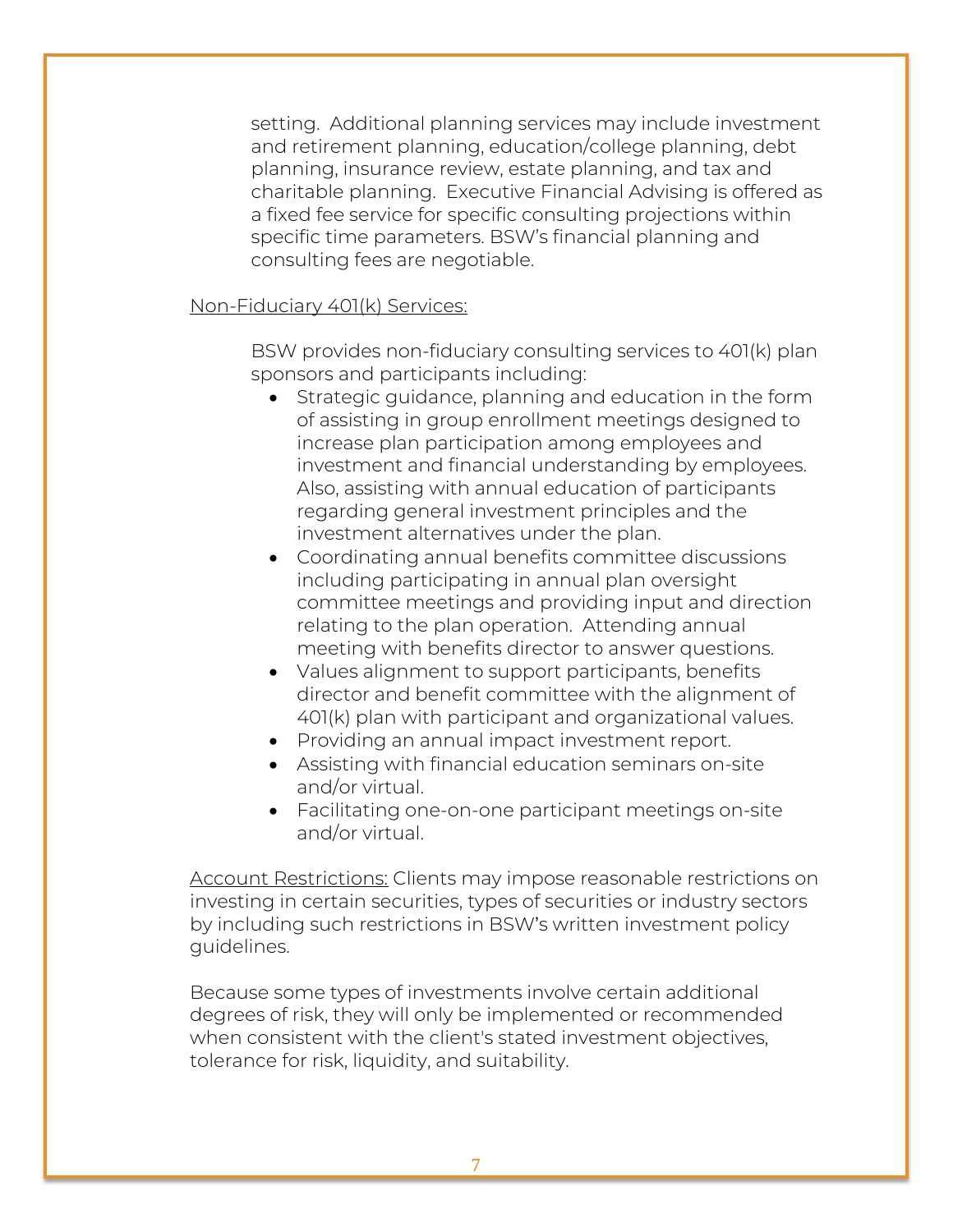Wrap Fee Programs: BSW does not participate in, nor is it a sponsor of, any wrap fee programs.

Assets Under Management: As of December 31, 2021, BSW's total assets under management were approximately \$1,743,871,704.

- Assets managed on a discretionary basis were approximately \$1,715,025,118.
- Assets managed on a non-discretionary basis were approximately \$28,846,586.

General Statement of Ethical Principles

- BSW will, at all times, place the interests of its clients first;
- All personal securities transactions will be conducted in such a manner as to avoid any actual or potential conflict of interest or any abuse of BSW's position of trust and responsibility;
- BSW will not take inappropriate advantage of its position;
- BSW will uphold the fiduciary principle that information concerning the identity of security holdings and financial circumstances of clients is confidential;
- BSW will uphold the principle that independence in the investment decision-making process is paramount; and
- BSW will always act with honesty, integrity, and professionalism.

ERISA/IRC Fiduciary Acknowledgment: When BSW provides investment advice to a client regarding the client's retirement plan account or individual retirement account, it does so as a fiduciary within the meaning of Title I of the Employee Retirement Income Security Act ("ERISA") and/or the Internal Revenue Code ("IRC"), as applicable, which are laws governing retirement accounts. The way BSW makes money creates some conflicts with client interests, so BSW operates under a special rule that requires it to act in the client's best interest and not put its interests ahead of the client's.

Under this special rule's provisions, BSW must:

- Meet a professional standard of care when making investment recommendations (give prudent advice);
- Never put its financial interests ahead of the client's when making recommendations (give loyal advice);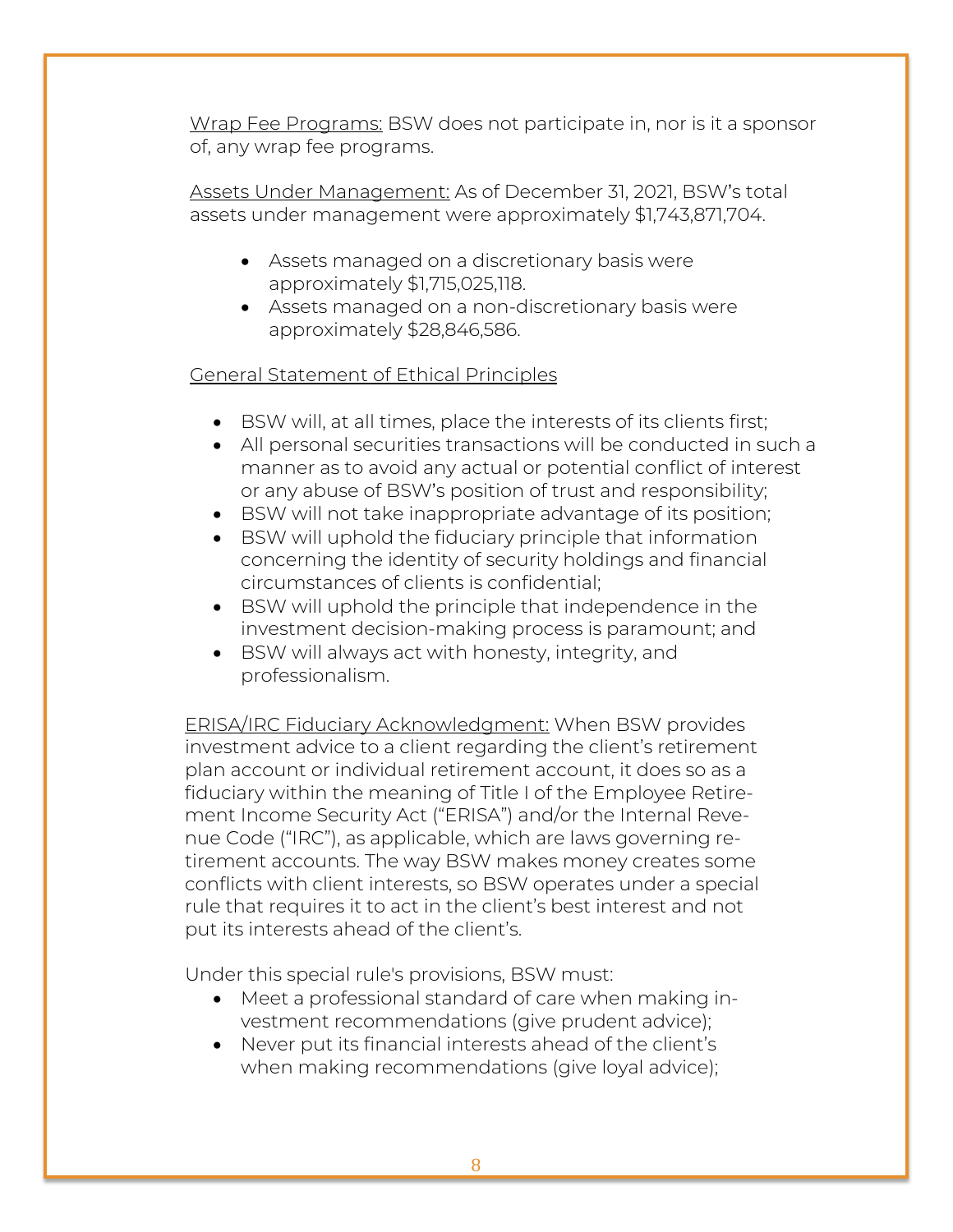- Avoid misleading statements about conflicts of interest, fees, and investments;
- Follow policies and procedures designed to ensure that BSW gives advice that is in the client's best interest;
- Charge no more than is reasonable for BSW's services: and
- Give the client basic information about conflicts of interest.

# Item 5 - Fees and Compensation

BSW is an independent, fee-only advisory firm. As such, BSW is compensated for its services using one or more of the methods described below. BSW's billing method will be disclosed to and agreed to by client per the terms of the client's written investment advisory or consulting agreement with BSW.

Compensation Methods: BSW's fees are described generally below and detailed in each client's advisory agreement or applicable account documents.

Wealth Management, Private Client, Family Office and Institutional clients may choose between: (1) an asset-based fee; or (2) a fixed fee, as further described below. All fees are subject to negotiation.

(1) Asset Based Fee: BSW generally charges an asset-based fee for its asset management and advisory services, calculated according to the following fee schedule:

For Wealth Management and Private Clients:

## ASSETS BASED BREAKPOINTS ANNUAL RATE

First \$3,000,000 of client assets 1.00% Next \$2,000,000 of client assets 0.75% Amount over \$5,000,000 0.50%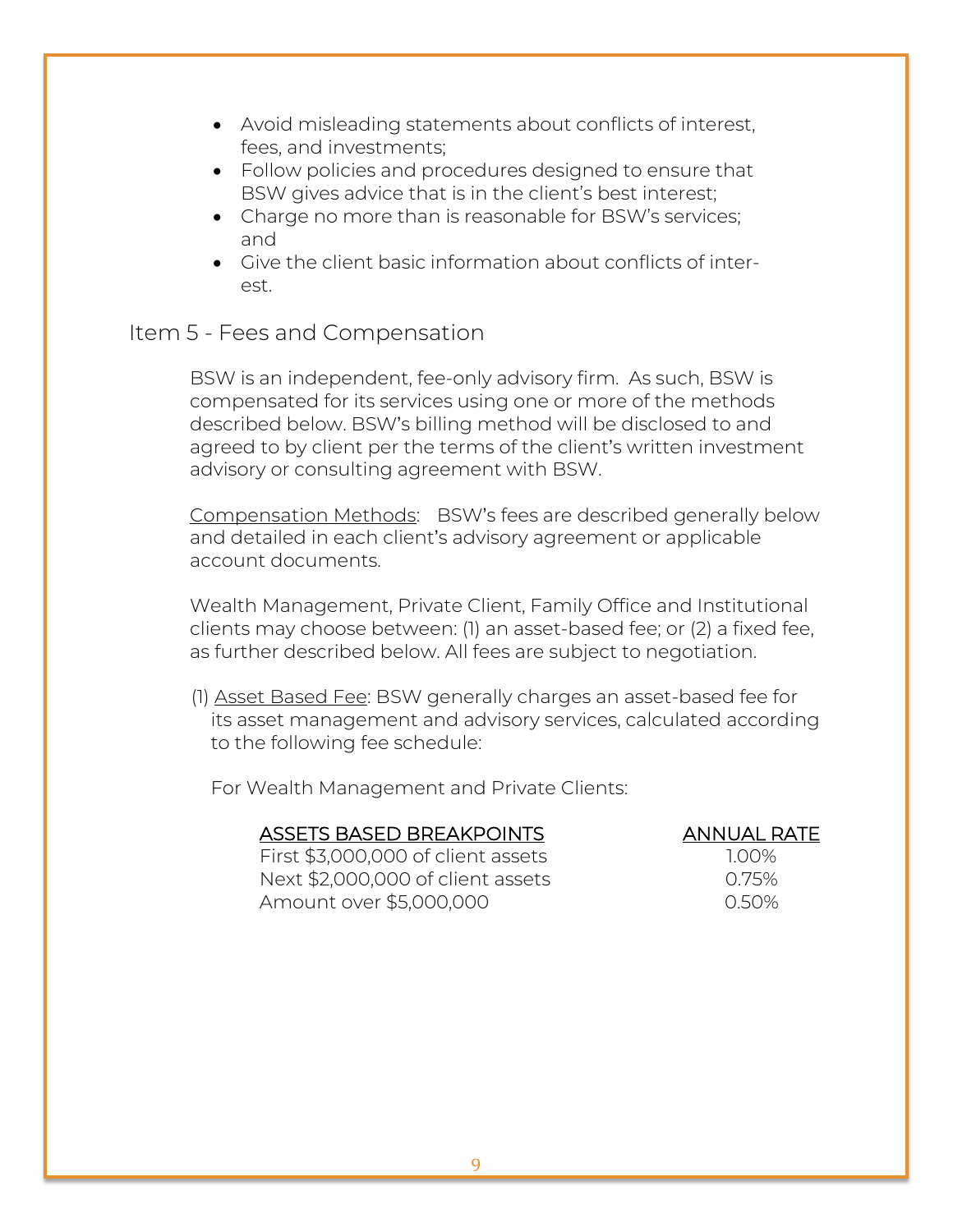For Family Office clients:

#### ASSETS BASED BREAKPOINTS ANNUAL RATE

First \$10,000,000 of client assets 0.65% Next \$40,000,000 of client assets 0.35% Amount over \$50,000,000 0.15%

Institutional clients typically pay an asset-based fee at the annual rate of 0.50% on the first \$50 million of assets under management and 0.35% thereafter.

Clients engaging BSW for visionary impact investing (also referred to as a custom impact mandate) typically pay an assetbased fee at the annual rate of 1.00% on the total mandate commitment value; upon completion of the mandate commitment period, clients pay an asset-based fee at the annual rate of 1.00% on the total value of the custom impact portfolio.

Minimum Fee: BSW's minimum fee varies based on the service selected by each client, subject to the following minimum fee schedule:

Wealth Management \$2,500 per quarter Private Client  $$5,000$  per quarter Family Office \$16,250 per quarter Institutional \$2,500 per quarter

#### SERVICE MINIMUM FEE

Custom Impact Mandate \$12,500 per quarter during the commitment period; \$6,250 per quarter upon completion of the commitment period

Please Note: BSW, in its sole discretion, may waive or reduce its minimum fee requirements based upon certain criteria (e.g., anticipated future earning capacity, anticipated future additional assets, dollar amount of assets to be managed, legacy fee arrangements, related accounts, account composition, competitive pricing, negotiations with the client, etc.). As a result, similarly situated clients could pay different fees. BSW believes its fees are competitive with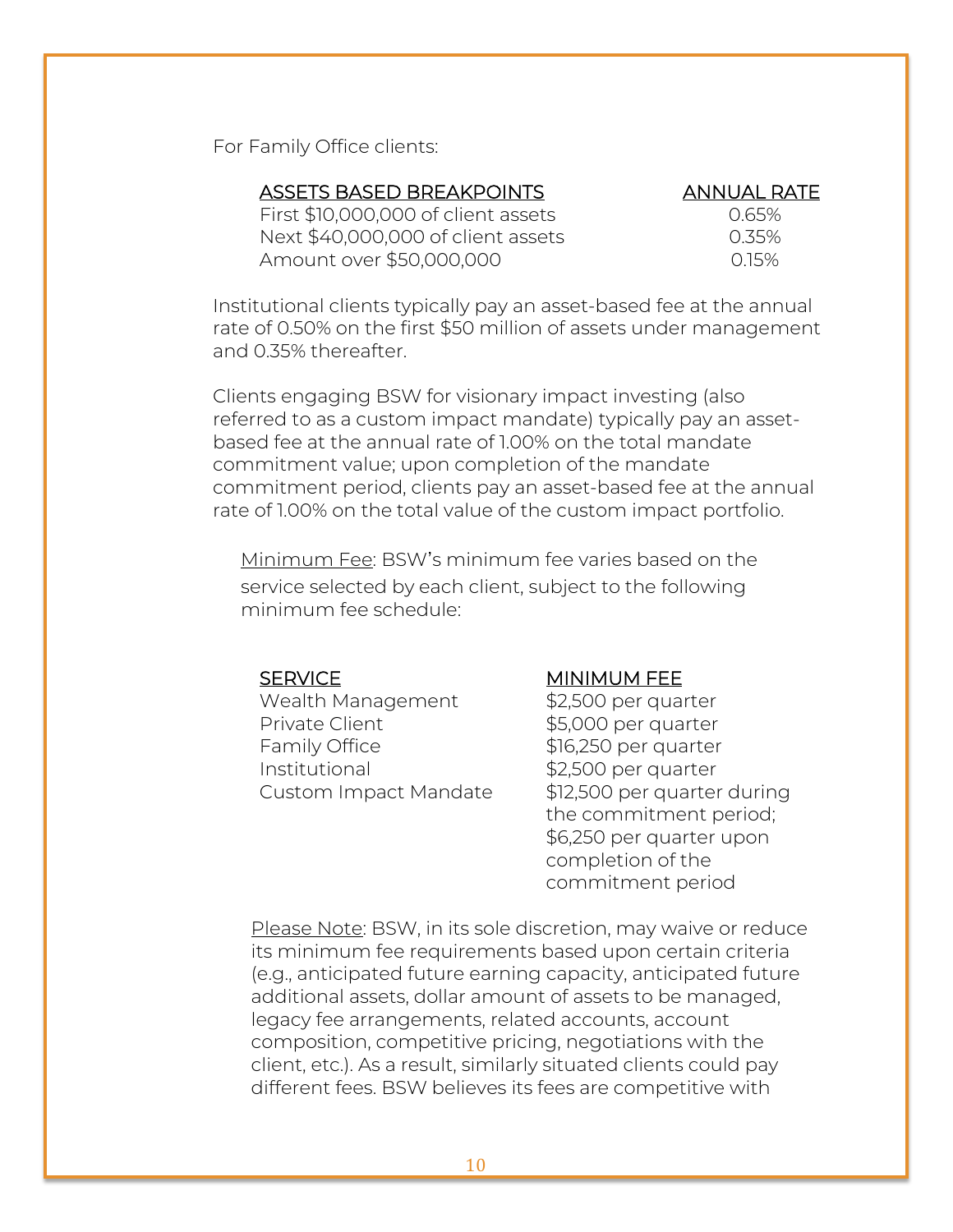those fees charged by other investment advisors for comparable services. However, similar advisory services may be available from other investment advisers for similar or lower fees.

(2) Fixed Fee: BSW and the client may agree to negotiate a fixed quarterly fee instead of an asset-based fee for BSW's investment management, and/or advisory services. Fixed fees often arise where BSW provides non-discretionary investment management services. The fixed fee is negotiable by the client and BSW.

Clients can direct BSW to maintain "unsupervised assets" within the portfolio for the convenience of the client. BSW generally does not charge a management fee on unsupervised assets and is not responsible for the supervision or suitability of such assets. However, BSW can charge a fee on certain unsupervised assets such as the case when BSW is asked to provide ongoing reporting of unsupervised assets.

Reporting Services. BSW can also provide, for a separate fee, account reporting services, which can incorporate client investment assets that are not part of the assets that BSW manages (the "unsupervised assets"). Unless agreed to otherwise, in writing, the client and/or the client's other advisor(s) that maintain trading authority, and not BSW, shall be exclusively responsible for the investment performance of the unsupervised assets. Unless also agreed to otherwise, in writing, BSW does not provide investment management, monitoring or implementation services for the unsupervised assets. The client can engage BSW to provide investment management services for the unsupervised assets pursuant to the terms and conditions of the Investment Advisory Agreement between BSW and the client. To the extent BSW provides account reporting services for any assets not managed by BSW, an additional fee will apply, depending on the manner in which account data is provided to BSW. Manually priced account data will be subject to an annual fee of \$150 per account, while account data that is automatically fed directly to BSW will be subject to an annual fee of \$75 per account.

#### Financial Planning for Corporate Executive:

Financial planning is offered as "packaged" consulting service for corporate executives. Under this arrangement, a fixed fee for specific consulting projects within specific time parameters is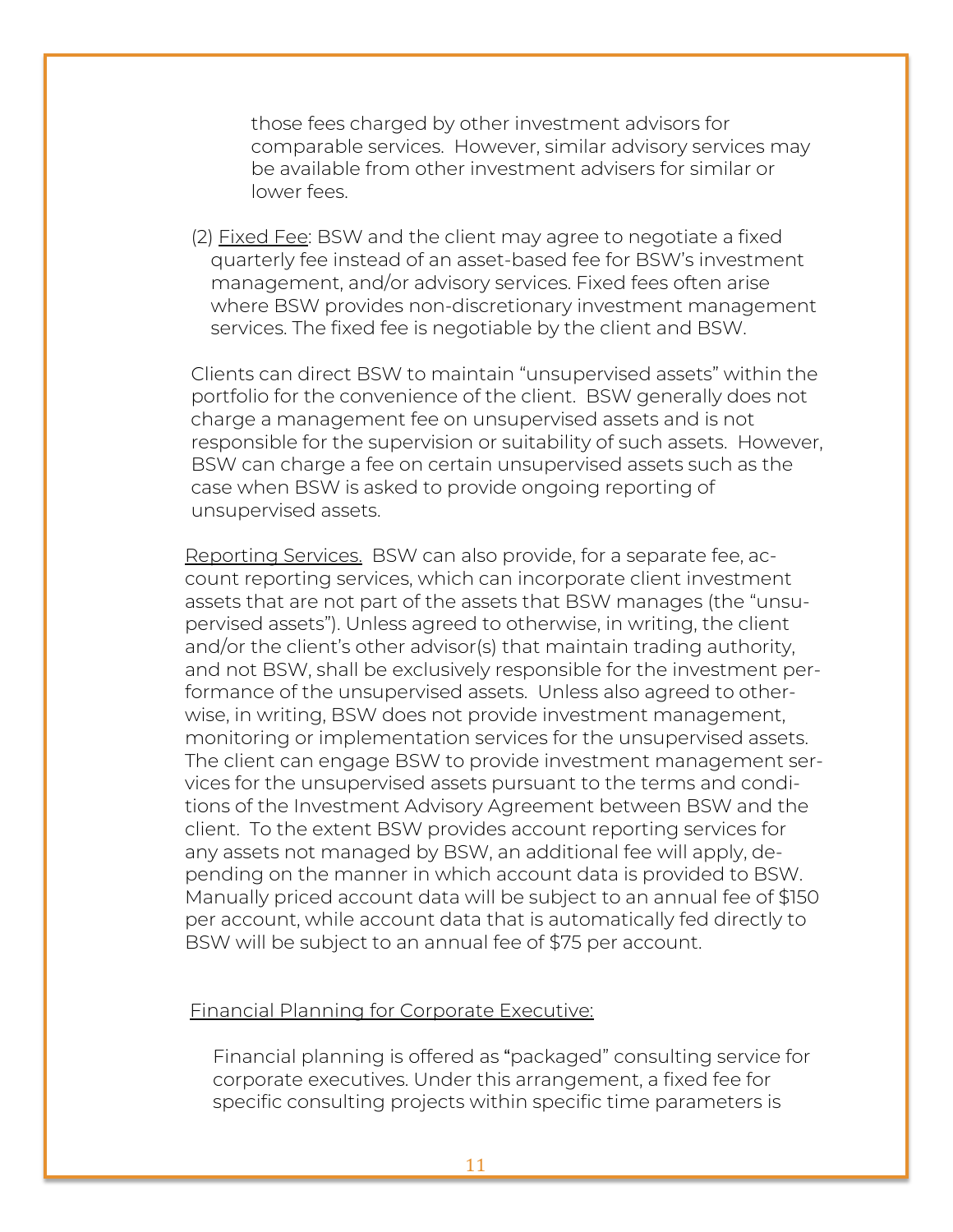established. BSW's financial planning and consulting fees are negotiable, but generally range from \$7,500 to \$25,000 annually on a fixed fee basis, depending upon the number of executives and the level and scope of the services(s) required.

Non-Fiduciary 401(k) Consulting Services:

Plan Sponsors may choose between: (1) an asset-based fee or (2) a fixed fee depending on the size of the plan and scope of services. Asset based fees are typically 0.50% for the first \$3 million of plan assets, 0.40% for the next \$2 million of plan assets, and 0.30% thereafter. BSW's minimum fee is \$1,500 per year.

Hourly Fee: When providing services outside of the scope of an investment advisory or consulting agreement, BSW may charge an hourly fee. BSW's hourly billing rate is generally \$1,500 per hour.

Negotiability of Advisory Fees: BSW uses the above fee schedules as a guideline as all fees are negotiable. BSW retains the discretion to negotiate alternative fees and fee arrangements, or waive fees entirely, based on particular elements of the client portfolio, such as the complexity of the client, assets to be placed under management, anticipated future additional assets, the existence of related accounts, portfolio style, account composition, employeerelated accounts, and reports, among other factors. In certain instances, BSW may offer group discounts to employees/owners of a firm, company, or employer.

Travel Expenses: Travel related expenses incurred by BSW on client's behalf will be reimbursed by the client.

Other Expenses: In addition to BSW's compensation described above, the client will incur various trading commissions, transaction fees, mutual fund expenses, separately managed account or submanager fees and administrative costs in the implementation of BSW's recommendations. BSW will receive no compensation from these sources.

Impact of Margin Balance on Fees. BSW generally does not recommend the use of margin loans to purchase securities. Use of margin to purchase securities is an investment strategy with a high level of inherent risk. However, to the extent a client determines to use margin to purchase securities in an account managed by BSW,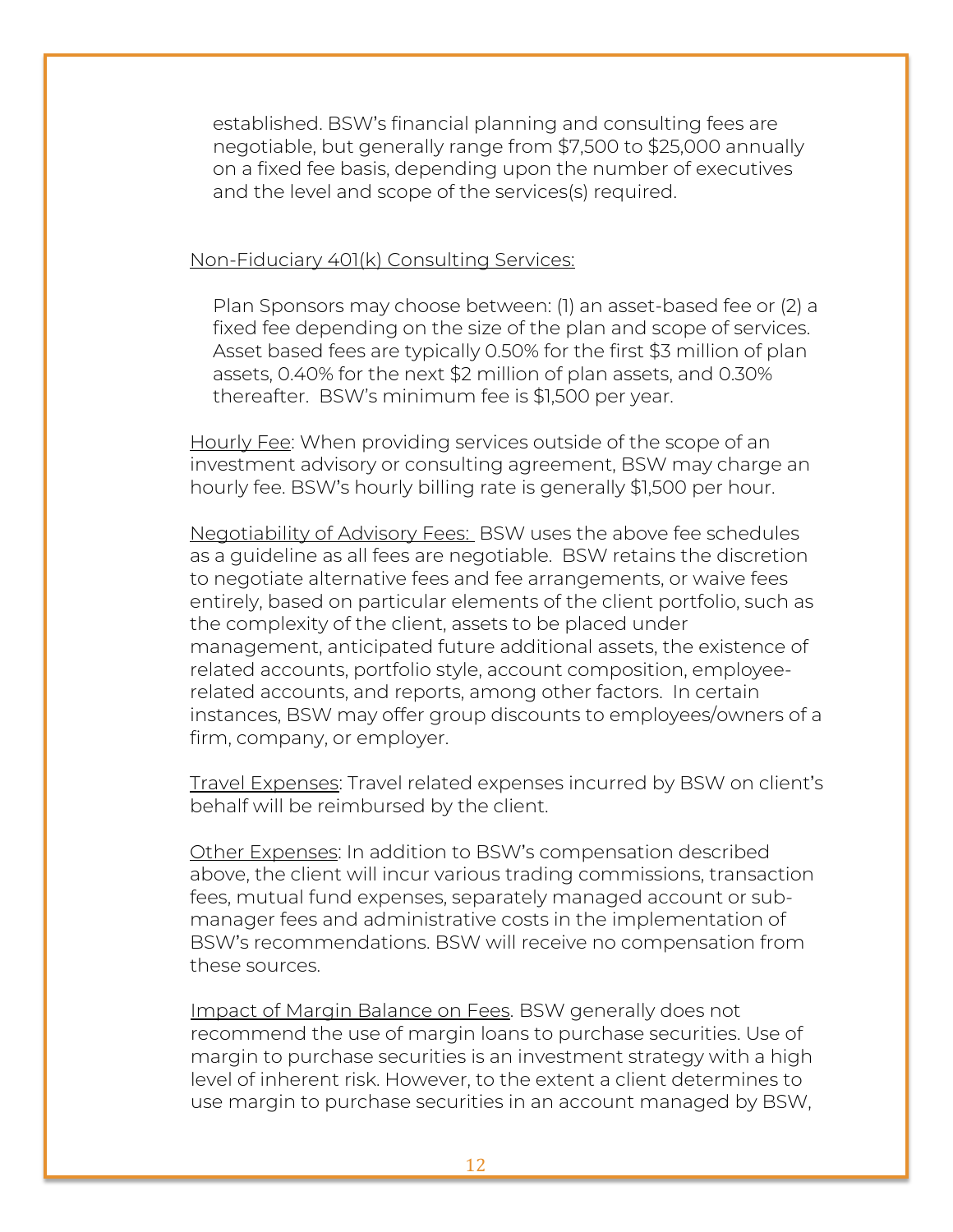BSW will include the entire market value of such margined assets when computing its advisory fee. In addition, BSW generally disregards any margin balance owed by a client account when calculating its advisory fee. Prior to using margin for any reason, clients are advised to see Item 8 below for further discussion of the features, risks, and conflicts associated with the use of margin loans.

Cash Positions. Depending upon perceived or anticipated market conditions/events (there being no guarantee that such anticipated market conditions/events will occur), BSW may maintain cash and cash equivalent positions (such as money market funds, etc.) for defensive, liquidity, or other purposes. Unless otherwise agreed in writing, all such cash and cash equivalent positions are included as part of assets under management for purposes of calculating BSW's advisory fee.

Accrued Income. Accrued interest, dividends, and other forms of accrued income are included in BSW's assets under management for the purposes of calculating BSW's advisory fee.

Method and Timing: BSW's fees are billed and payable quarterly in advance based on the total value of all assets under BSW's supervision on the last day of the previous quarter. For Non-Fiduciary 401(k) Consulting clients, the fee is based on the value of the plan assets as of the last day of the previous quarter. Clients may select whether fees are to be deducted from client's BSW managed assets or paid from other sources.

Due to the illiquid nature of certain investments, BSW can utilize fair valuation methodologies in an attempt to represent the amount at which an asset could be acquired or sold in a current transaction between willing parties in which the parties each acted knowledgeably, prudently, and without compulsion. The valuations of investments in private equity, real estate, or other illiquid investments can be modified by BSW, in its sole discretion, if and to the extent that it shall determine that such modifications are advisable in order to reflect market or liquidity conditions or other factors affecting value.

It is the nature of private equity and other such illiquid investments to provide initial valuation estimates, and then refined estimates and/or actual numbers frequently months after the original estimates are distributed. As a consequence, it is BSW's policy to use the best information currently available for reporting and billing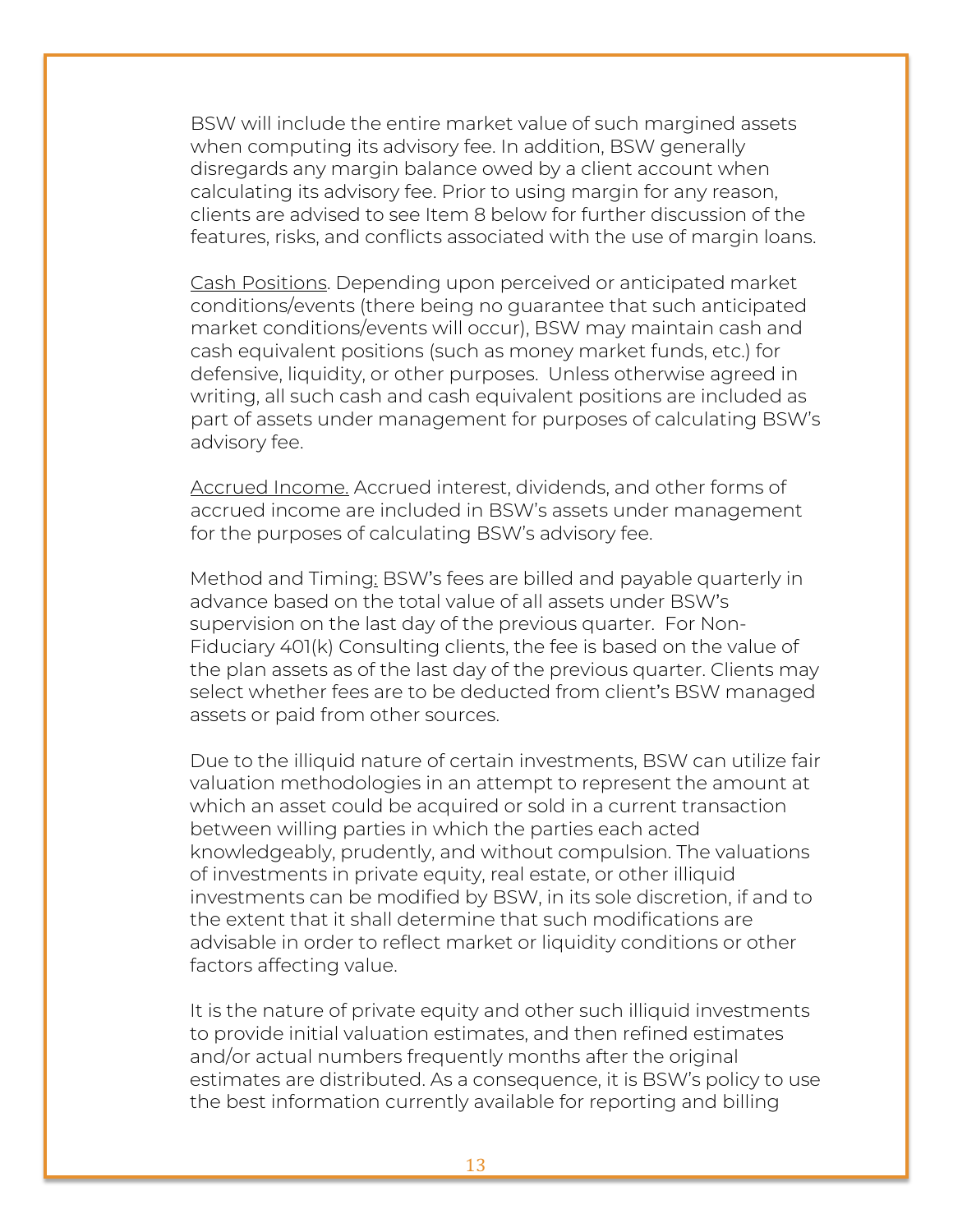purposes for a given quarter. Also, consequently, BSW often receives updated pricing information months after a private equity or other illiquid investment has been valued for reporting and billing purposes.

Termination and Refunds: Client or BSW may terminate their agreement at any time upon written notice. For Non-Fiduciary 401(k) Consulting clients, this written notice must be provided at least thirty (30) days in advance. If BSW and client's relationship is terminated prior to the end of a billing period, BSW will prorate and refund the paid but unearned portion of client's fee for that period back to the client.

# Item 6 – Performance-Based Fees

BSW is required to disclose if any accounts are charged performance-based fees (fees based on a share of capital gains or on capital appreciation of the assets of a client). This type of fee structure may, under certain circumstances, create a conflict with client interests. BSW does not charge any performance-based management fees.

# Item 7 - Types of Clients

BSW advises and provides financial planning services to a diverse cross-section of clients, including:

- Individuals and Families (other than high net worth individuals);
- High net worth individuals;
- Pension and Profit-sharing plans;
- Trusts and Estates;
- Corporations;
- Plan Sponsors;
- Charitable and other not-for-profit organizations;
- Other business entities not included above.

BSW does not have a required minimum account size though, as indicated previously in Item 5 – Fees and Compensation, BSW does have a minimum quarterly fee, which may be waived or reduced at BSW's sole discretion.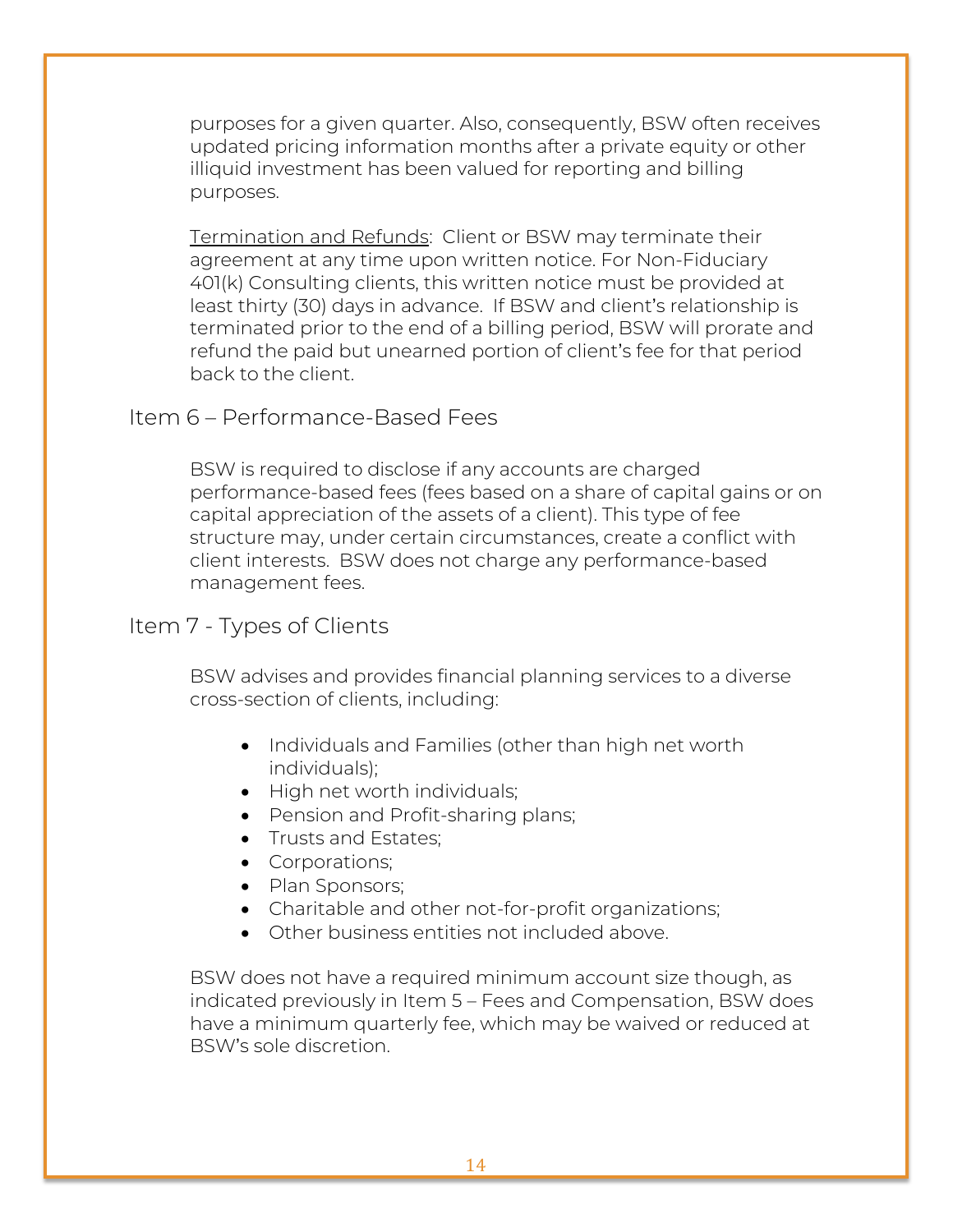Item 8 - Methods of Analysis, Investment Strategies and Risk of Loss

BSW takes a top-down approach to tactical asset allocation and uses a relative growth/valuation framework to determine sub-asset classes. This top-down framework allows BSW to assess the investing environment and provide recommendations as to when and where it may be advantageous to modify exposures within the asset classes.

Growth Strategies: BSW's growth strategies consist of investments spanning a broad range of asset classes that are selected for their long-term risk/return characteristics as well as their correlation to the overall markets and BSW's portfolio as a whole. The resulting blended allocation is used as the foundation for the client's growth portfolio. The portfolio is rebalanced at the macro asset class level based on either a time-based trigger or threshold-based trigger (tied to the iShares ACWI ETF's closing price on the NASDAQ). Portfolio rebalancing is discretionary and will be based on individual portfolio considerations. There is no guarantee as to the number of times a portfolio is rebalanced in a given year.

Other asset classes and opportunistic investments are added to the growth portfolio to create a customized allocation that is appropriate for client's investment objectives, time horizon, and risk tolerance. Examples of investments which may be included as part of BSW's growth strategies include equities, mutual funds, exchange traded funds, real estate, hedge funds, and private equity placements.

Risks Associated with Growth Strategies: Investing for growth involves risks of loss that clients should be prepared to bear including total loss of investment placement vehicles and alternative investments' principal, fluctuation of investment values, illiquidity, inability to liquidate investments without incurring losses, total loss of purchasing power and total loss of income. More specifically, the following risks specific to investing in private described in greater detail:

Risk of Private Investment Vehicles: BSW recommends that certain clients invest in privately placed collective investment vehicles, such as private equity placements. Because private investment vehicles are not registered investment companies,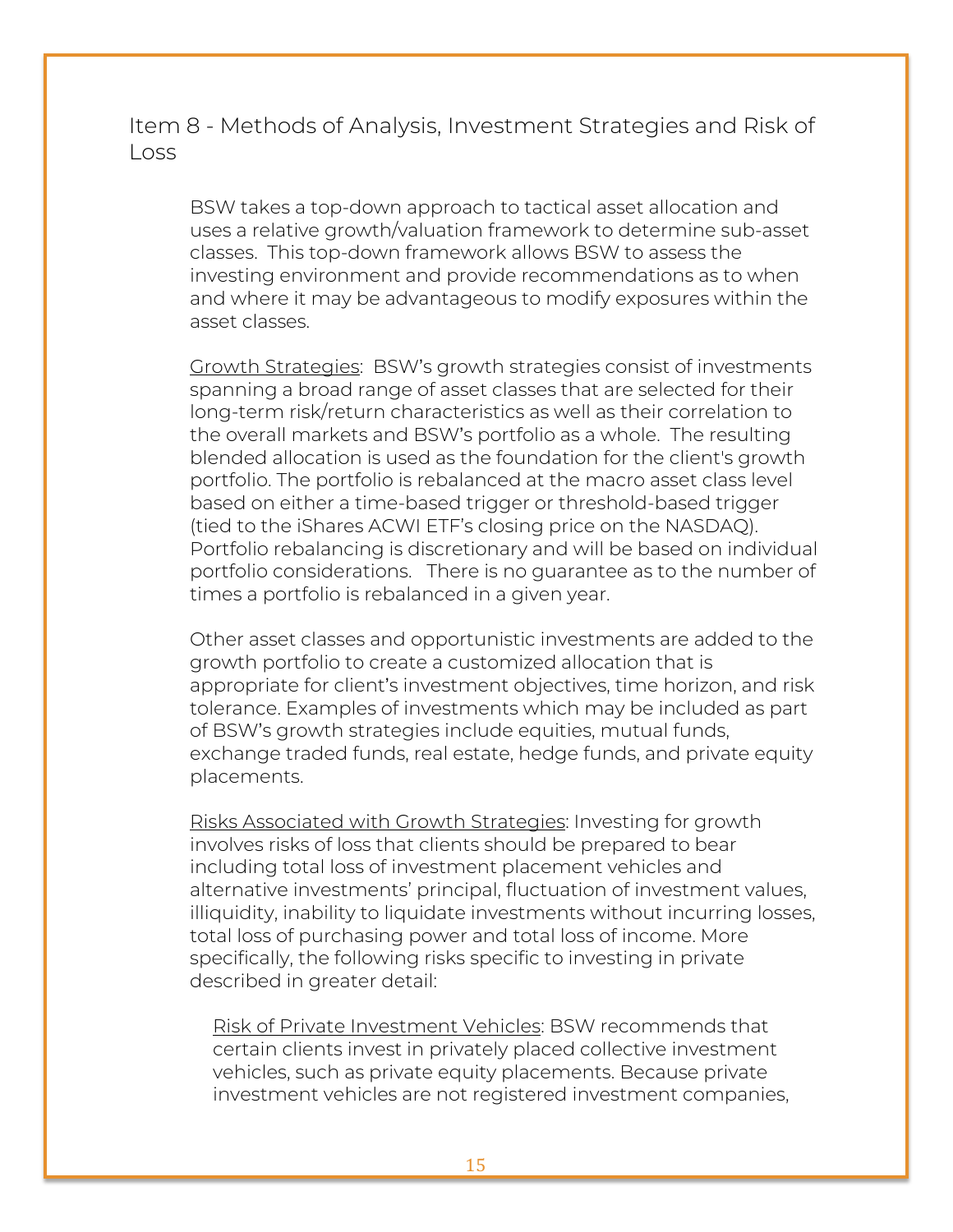they are not subject to the same regulatory reporting or oversight as a registered entity.

Alternative Investments: BSW may use alternative investments when permitted by the particular client's investment objectives. These funds may trade on margin or otherwise leverage positions, thereby potentially increasing the risk to the client. There are numerous other risks in investing in these securities.

Fixed Income Strategies: Fixed income investments such as bonds, notes, and certificates of deposit are intended to provide diversification, generate income, and to preserve and protect assets. Generally, the stabilizing influence of fixed income comes at the cost of lower returns relative to growth investments. BSW's fixed income portfolios generally consist of high quality domestically issued bonds, both taxable and tax-free. Examples of investments which may be included as part of BSW's fixed income strategies include individual government, municipal, and corporate bonds, certificates of deposits, direct loans, mutual funds, exchange traded funds and money markets.

Material Risks Associated with Fixed Income Strategies: Fixed Income investing involves risks of loss that clients should be prepared to bear including loss of purchasing power, loss of income, fluctuation of investment values, total loss of investment principal, illiquidity, and inability to liquidate investments without incurring losses.

Risks Associated with Impact Strategies: Impact investing strategies will generally favor certain economic sectors and/or issuer types over others. Although BSW strives to maintain adequate and sufficient diversification across economic sectors, issuer types, and asset allocation, portfolio concentration may occur. Impact strategies may also narrow the opportunity set of potential investments which may negatively affect investment returns. Investing for impact involves risks of loss that clients should be prepared to bear including loss of investment principal, fluctuation of investment values, illiquidity, inability to liquidate investments without incurring losses, loss of purchasing power and loss of income.

Risks associated with investments offered through BSW may include: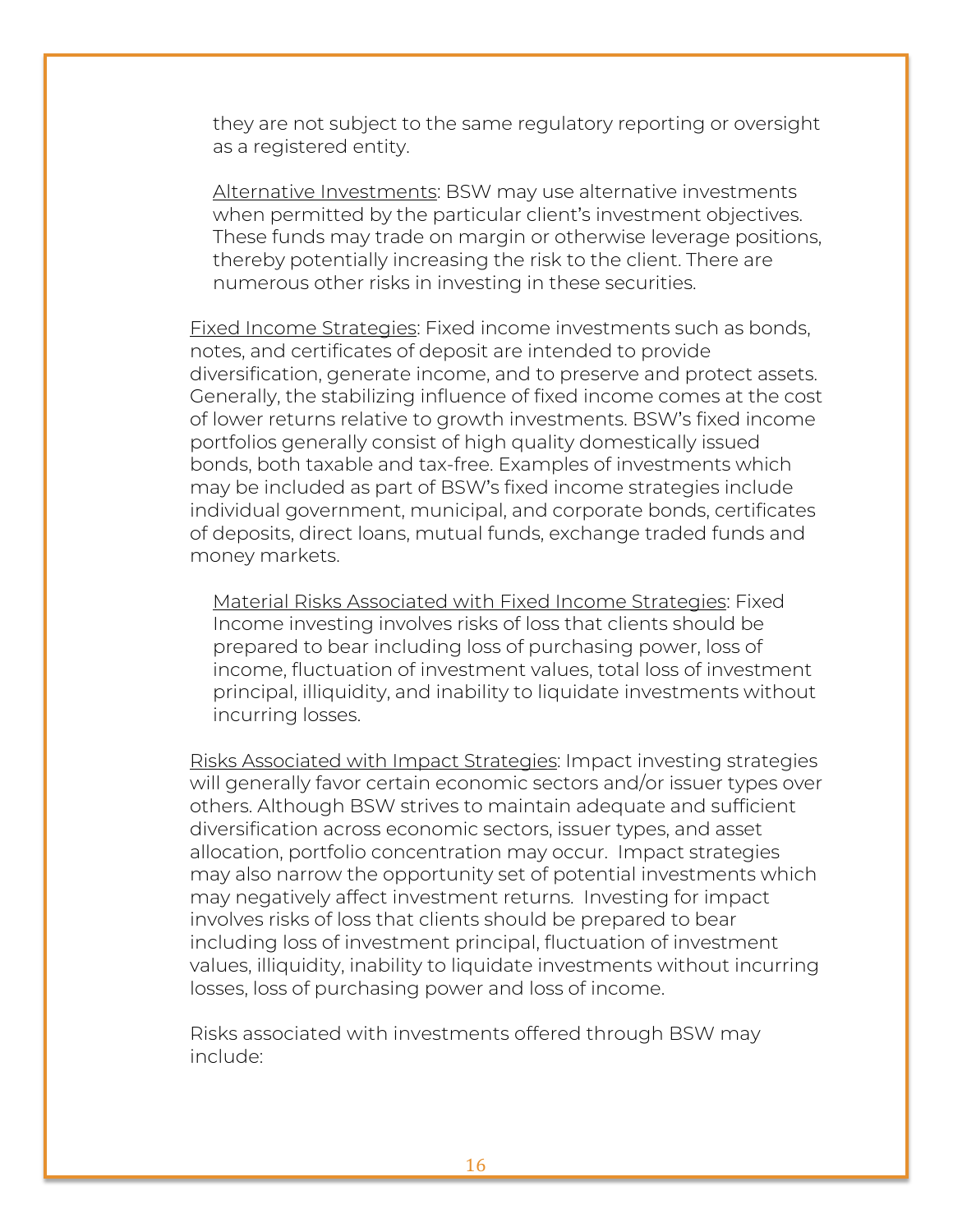All investments and investment strategies involve various risks, and there is no guarantee that any investment or investment strategy will meet its objective. BSW will keep in mind each client's investment objectives, risk tolerance, time horizon and other pertinent information when recommending an investment or investment strategy. However, investing in securities involves the risk of loss of principal that clients should be prepared to bear.

Credit Risk: The financial soundness of an issuer (borrower) is often measured by a credit rating agency such as Standard & Poor's, Moody's or Fitch. The rating agencies attempt to measure the ability of an issuer to pay the interest and principal payments on their debt. Typically, the higher the issuer's credit rating the lower the expected investment return will be.

Liquidity Risk: Liquidity risk is the risk that there may be limited buyers for a security when an investor wants to sell. Typically, this results in a discounted sale price in order to attract a buyer.

Default Risk: A default occurs when an issuer fails to make payment on a principal or interest payment.

Event Risk: Event risk is difficult to predict because it may involve natural disasters such as earthquakes or hurricanes, as well as changes in circumstance from regulators or political bodies.

Political Risk: Political risk is the risk associated with the laws of the country, or to events that may occur there. Particular political events such as a government's change in policy could restrict the flow of capital.

Market Risk: Market risk refers to the financial markets as a whole declining, causing the value of all securities to decline regardless of the individual characteristics of a particular security.

Mutual Funds and Exchange Traded Funds (ETFs) Risks: An investment in a mutual fund or ETF involves risk, including the loss of principal. Mutual fund and ETF shareholders are necessarily subject to the risks stemming from the individual issuers of the fund's underlying portfolio securities. Such shareholders are also liable for taxes on any fund-level capital gains, as mutual funds and ETFs are required by law to distribute capital gains in the event they sell securities for a profit that cannot be offset by a corresponding loss.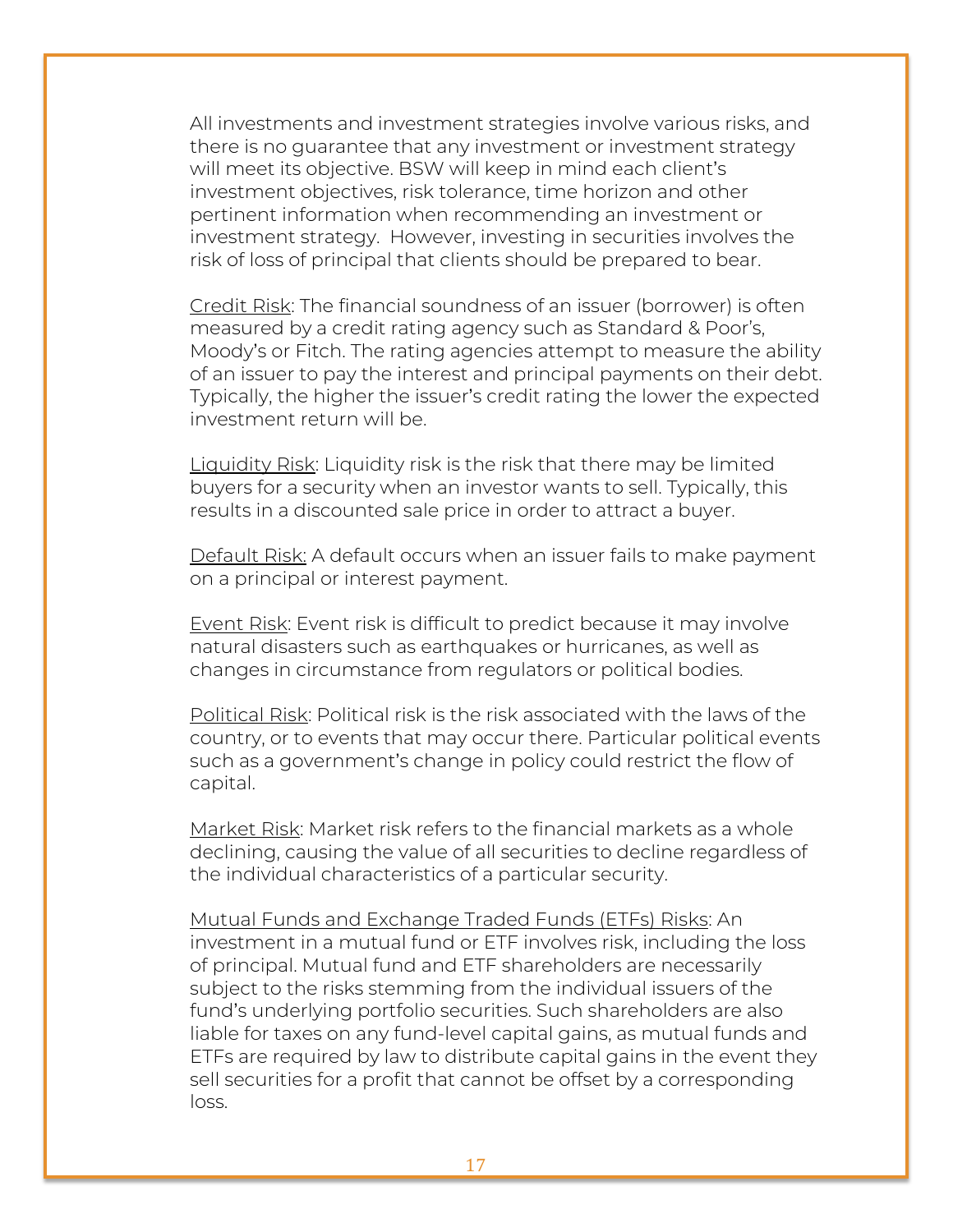Duration Risk: Duration is a way to measure a bond's price sensitivity to changes in interest rates. The duration of a bond is determined by its maturity date, coupon rate, and call feature. Duration is a way to compare how different bonds will react to interest rate changes. If a bond has a duration of five (5) years, it means that the value of that security will decline by approximately five percent (5%) for every one percent (1%) increase in interest rates.

Inflation Risk: Inflation is the decline in the purchasing power of a dollar, meaning today's dollar will buy less tomorrow.

Interest Rate Risk: Interest rate risk refers to the relationship between the value of a bond and changing interest rates. A rise in interest rates will cause a decline in the value of a bond holding.

Reinvestment Risk: Reinvestment risk is the risk that future interest and principal payments may be reinvested at lower yields due to declining interest rates.

Tax Risk: For municipal bonds, depending on the client's state of residence, the interest earned on certain bonds may not be taxexempt at the state level. Also, changes in federal tax policy may impact the tax treatment of interest and capital gains of an investment.

Disclosure Risk: The amount of public information available on any public or private investment.

Regulatory Risk: Market participants are subject to rules and regulations imposed by one or more regulators. Changes to these rules and regulations could have an adverse effect on the value of an investment.

Concentration Risk: The risk of amplified losses that may occur from having a large portion of your holdings in a particular investment, asset class or market segment relative to your overall portfolio.

Margin Risk: BSW does not generally recommend the use of margin loans as an investment strategy, in which the client would leverage borrowed assets as collateral for the purchase of additional securities. However, BSW may recommend that a client establish a margin account with the client's broker-dealer/custodian or their affiliated banks (each, a "Lender") to access margin loans to address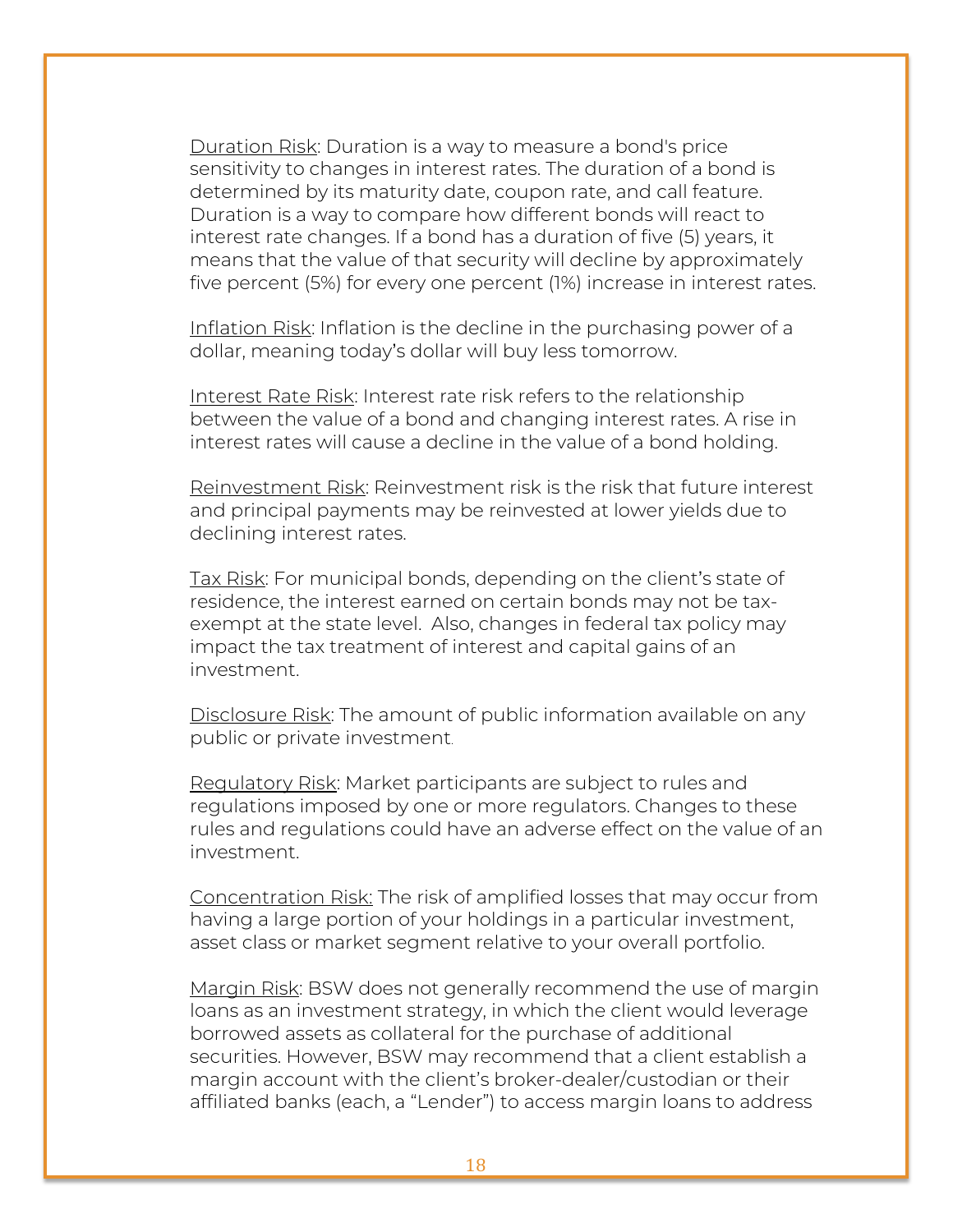the client's unique financial planning and cash flow management needs. For example, BSW may deem it advisable for a client to borrow money on margin to pay bills or other expenses such as financing the purchase, construction, or maintenance of a real estate project. Unlike a traditional real estate-backed loan, a margin loan has potential benefits, including: enabling borrowers to access funds in a shorter period of time, providing greater repayment flexibility, and, potentially, certain tax benefits. Clients interested in learning more about margin loans and the potential tax benefits of borrowing money on margin should consult with an accountant or tax advisor.

The terms and conditions of each margin are contained in a separate agreement between the client and the Lender selected by the client, which terms and conditions may vary from client to client. Borrowing funds on margin is not suitable for all clients. The following describes some of the risks associated with margin loans, which BSW recommends clients consider and fully understand before participating in a margin loan program:

Increased Portfolio Risk, Including the Risk for Potential Losses in the Event of a Downturn: Borrowing money on margin to pay bills or other expenses increases a client's level of exposure to market risk and volatility. The more money a client borrows on margin, the greater the market risk. This is especially true in the event of a significant downturn in the value of the assets used to collateralize the margin loan. In some circumstances, clients may lose more money than they originally invested and borrowed. As the marginable investments in a client's portfolio provide the collateral for the margin loan, the value of that collateral fluctuates according to market activity, while the amount the client borrows stays the same.

The Potential Obligation to Post Collateral or Repay the margin loan if the Lender Determines that the Value of Collateralized Securities is No Longer Sufficient to Support the Value of the loan: The Lender will generally require a certain minimum value of equity to continue service of the loan (the "Maintenance Requirement"). If the value of the client's portfolio securities decline in value, so does the value of the collateral supporting the margin loan. If the value of the collateral declines to an amount where it is no longer sufficient to support the borrower's line of credit or loan, the Lender will issue a "Maintenance Call" (also referred to as a "margin call"). In that event, the client would be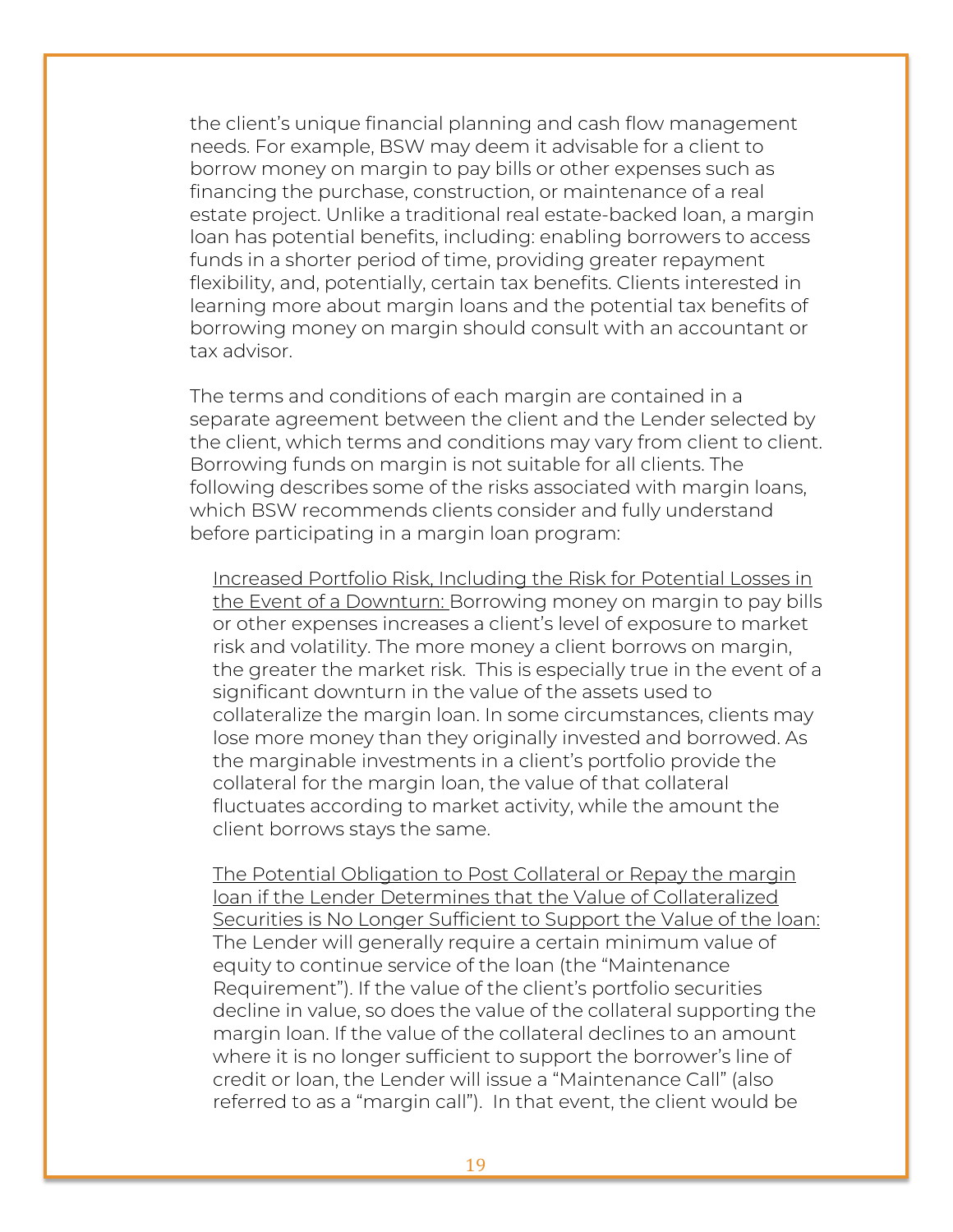required to post additional collateral or repay the loan within a specified period of time. The Lender commonly reserves the right to increase its Maintenance Requirement at any time, without having to provide prior written notice to the borrower. As a result, borrowers are subject to risk of repayment of the loan and should be aware of such risks when foregoing a traditional mortgage to finance a real estate purchase.

The Risk that the Lender may Liquidate the Client's Securities to Satisfy its Demand for Additional Collateral or Repayment: The Lender commonly reserves the right to render the borrower's repayment immediately due, and/or terminate the loan at any time without cause, at which point, the outstanding margin loan balance would become immediately due and payable. However, if the borrower is unable to add additional collateral to their account or repay the loan with readily available cash, the Lender can typically liquidate the borrower's securities and keep the cash to satisfy the Maintenance Call. When liquidating the securities of the borrower's investment portfolio, the Lender usually reserves the right to decide which securities to sell to protect its interests and is not necessarily required to provide written notice of its intentions to liquidate. Accordingly, clients who borrow money through a margin loan should be aware of this risk and that such risk is not limited to the margin in the client's account which could result in the client having to owe additional money or collateral to the Lender after the positions are liquidated. It is therefore possible that a client can lose more money than what the client originally invested into the portfolio.

Liquidity Risk: Margin loans also have a significant effect on the liquidity of a client's portfolio. Namely, a security (whether an equity, mutual fund or ETF) that is used as collateral for a margin loan is unavailable for a borrower to liquidate as long as the loan is outstanding. Decreased liquidity increases portfolio risk and restricts a client's access to their funds, which clients should strongly consider before using a margin loan.

Risk of Margin as an Investment Strategy and Associated Conflict of Interest: Although BSW does not recommend the use of margin as an investment strategy, in which the client would borrow money leveraged against securities it holds to purchase additional securities, clients choosing to do so would be subjected to the risks described above. In addition, if a client determines to use margin to purchase assets that BSW will manage, BSW will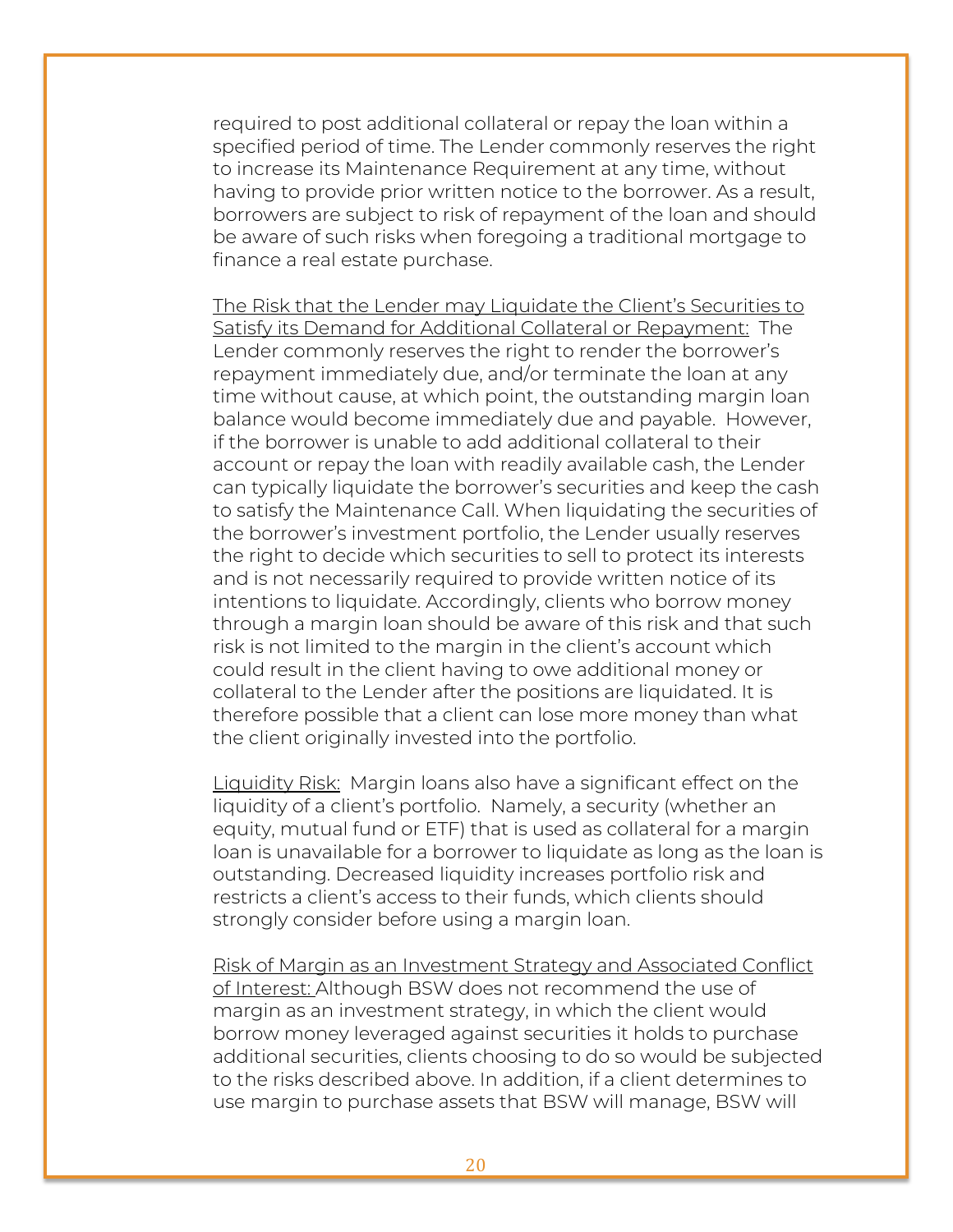include the entire market value of the margined assets when computing its advisory fee. A conflict of interest would arise if BSW recommends that a client apply for a margin loan instead of selling securities that BSW manages for a fee to meet liquidity needs, the recommendation presents a conflict of interest because selling securities (instead of leveraging those securities to access a margin loan) would decrease BSW's investment advisory fee.

# Item 9 - Disciplinary Information

Registered investment advisers are required to disclose all material facts regarding any legal or disciplinary events that would be material to your evaluation of them or the integrity of their management.

As of the date of this Brochure, BSW does not have any legal, financial or other disciplinary items to report to you. BSW is obligated to disclose any disciplinary event that would be material to you when evaluating a client/adviser relationship.

# Item 10 - Other Financial Industry Activities and Affiliations

BSW's management persons are not registered, nor do any management persons have an application pending to register, as a broker-dealer, futures commission merchant, commodity pool operator, commodity trading advisor, or an associated person of the foregoing entities.

BSW is required to disclose any relationship or arrangement that is material to its advisory business or to its clients with certain related persons.

#### R3 Returns, LLC

R3 Returns, LLC ("R3") is a wholly owned subsidiary of BSW. R3 earns advisory fees from non-BSW clients. R3's compensation methods are described in R3's ADV Part 2, which is provided to R3 clients initially and annually thereafter. BSW clients may utilize R3 investment strategies.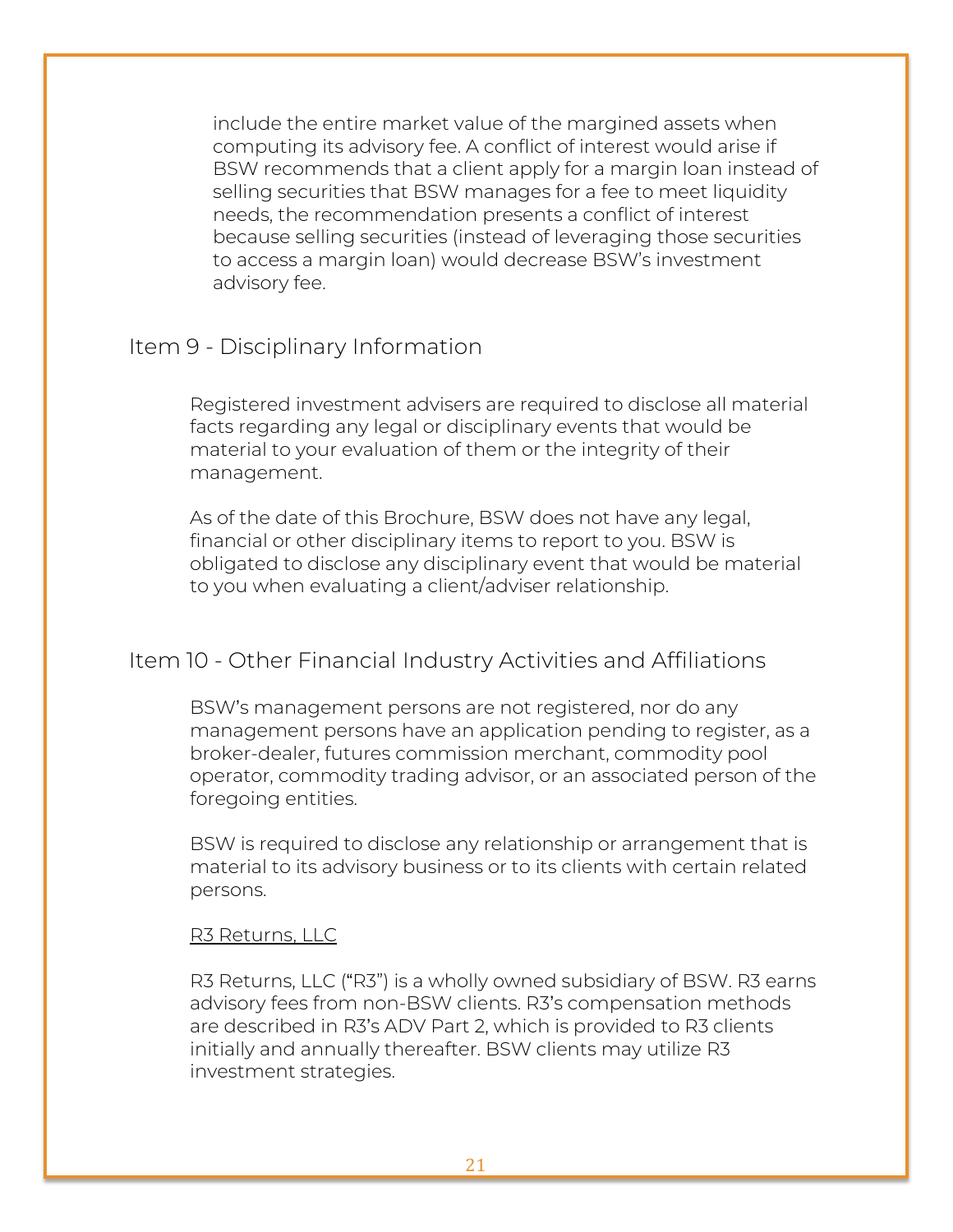BSW does not receive compensation, directly or indirectly, from any source to whom it may refer or recommend clients.

# Item 11 - Code of Ethics, Participation or Interest in Client Transactions and Personal Trading

Code of Ethics: As required by the Advisers Act, BSW has adopted a written Code of Ethics (the "Code") that emphasizes a set of high standards of conduct for all employees to observe. The Code governs a number of potential conflicts of interest which exist when providing advisory services to BSW clients. This Code is designed to enable BSW to meet its fiduciary obligation to BSW clients (or prospective clients) and to instill a culture of compliance within BSW. An additional benefit of the Code is to assist BSW in preventing violations of securities laws.

The Code is distributed to each employee at the time of hire and annually thereafter, and it is available on BSW's intranet. BSW also supplements the Code with ongoing monitoring of employee activity.

The Code includes (among other things):

- Requirements related to confidentiality of client information;
- Prohibitions on:
	- Insider trading (if we are in possession of material, nonpublic information);
	- The acceptance of gifts and entertainment that exceed our policy standards;
- Requirements and reporting of gifts and/or entertainment;
- Pre-clearance of certain securities transactions;
- Reporting of personal securities transactions; and,
- Disclosure of accounts over which employees have beneficial interest.

On a quarterly basis, BSW requires all employees to certify that they are in compliance with the Code.

Potential Conflicts of Interest: BSW offers many different products and services and there are several potential conflicts of interest which may arise, including, but not limited to, those identified below. BSW has adopted and continues to adopt, policies and procedures to address such potential conflicts of interest.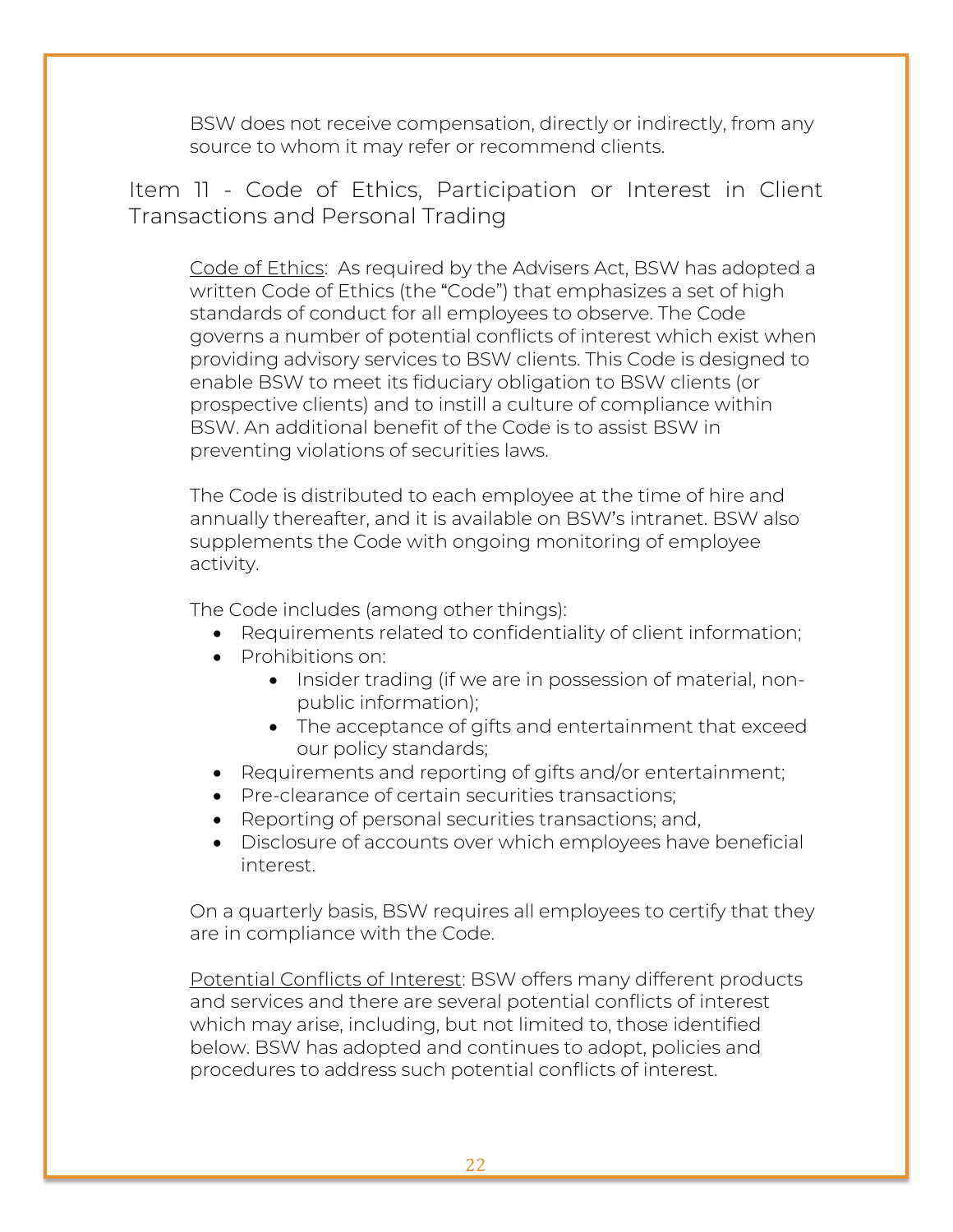BSW may recommend and/or direct the investment of client assets to be managed by R3. Such recommendations result in a conflict of interest due to the common control. However, this conflict is mitigated as R3 does not charge additional fees to client accounts jointly managed by BSW.

BSW often directs the investment of client assets to outside managers. Certain of BSW's outside manager(s) employees/owners have retained BSW for personal advisory services. In these instances, BSW may provide a group discount for employees/owners of the manager. These arrangements may create a conflict of interest as BSW is incentivized to transact business through the outside manager(s) by virtue of BSW's interest in continuing and expanding its advisory relationship with employees/owners of the outside manager(s).

Participation or Interest in Client Transactions: BSW does not recommend to clients, or buy or sell for client accounts, securities in which BSW or a related person has a material financial interest.

Personal Trading: BSW employees may trade for their own accounts in securities which are purchased or sold for BSW's clients. Because BSW permits such personal trading, this creates the potential conflict that employees could use their knowledge of pending client transactions in an attempt to benefit their own personal transactions. For example, if an employee owns a security the employee knows BSW will be selling out of a client's account, the employee could sell the personal holding ahead of time in an effort to obtain a higher price than might exist when the client account holdings are sold.

To address conflicts related to personal trading, the Code requires employees to pre-approve certain types of securities transactions. In order to avoid either an actual or apparent conflict of interest, BSW will disclose the names of all such securities to client upon request.

You may request a copy of BSW's Code by contacting us at the address, telephone number or email on the cover of this Brochure.

# Item 12 - Brokerage Practices

The Custodians and Brokers We Use: BSW does not maintain custody of your assets that we manage, although we may be deemed to have custody of your assets if you give us authority to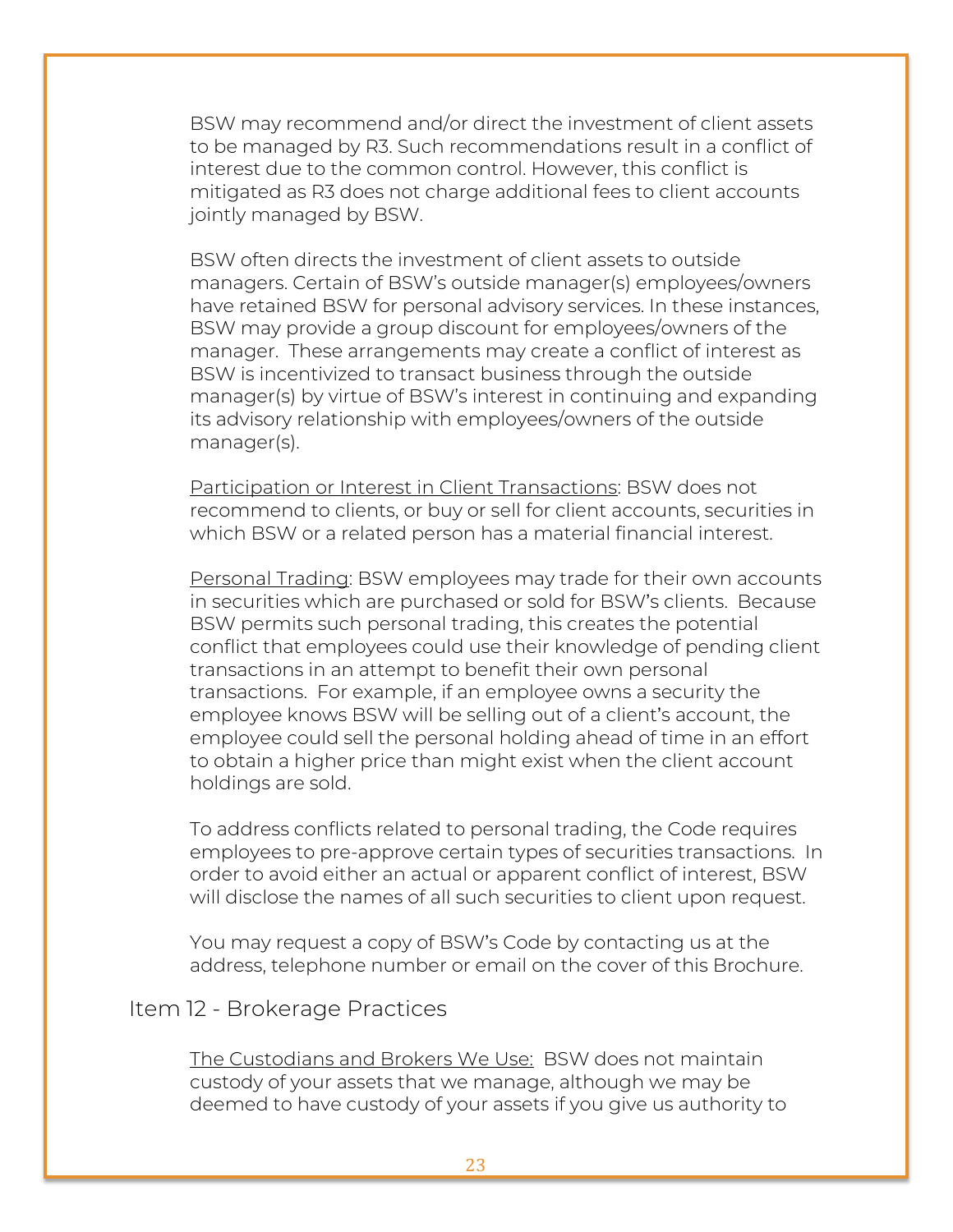withdraw assets from your account (see Item 15 – Custody, below). Your assets must be maintained in an account at a "qualified custodian," generally a broker-dealer or bank. We often recommend that our clients use Charles Schwab & Co., Inc. ("Schwab"), a registered broker-dealer, member SIPC, or Fidelity Investments ("Fidelity") as the qualified custodian.

We are independently owned and operated and are not affiliated with Schwab, Fidelity or any of the custodians or brokers we use. Schwab, Fidelity, or such other custodian will hold your assets in a brokerage account and buy and sell securities when we instruct them to. While we may recommend that you use Schwab or Fidelity as custodian/broker, you will decide whether to do so and will open your account with Schwab or Fidelity by entering into an account agreement directly with them. Conflicts of interest associated with this arrangement are described below as well as in Item 14 (Client Referrals and Other Compensation). You should consider these conflicts of interest when selecting your custodian.

We do not open the account for you, although we may assist you in doing so. Even though your account is maintained at Schwab or Fidelity, and we anticipate that most trades will be executed through Schwab or Fidelity respectively, we can still use other brokers to execute trades for your account as described below.

Broker/Dealer Selection: BSW will recommend and select custodians/broker-dealers in a manner it believes to be consistent with its duty to seek "best execution," which is the obligation to seek to execute securities transactions for a client on terms that are the most favorable to the client under the circumstances. BSW does not charge a premium or commission on transactions, beyond the actual cost imposed by the custodian/broker-dealer. When considering whether the terms provided are, overall, most advantageous to you when compared with other available providers and their services, we take into account a wide range of factors, including:

- Combination of transaction execution services and asset custody services (generally without a separate fee for custody);
- Capability to execute, clear, and settle trades (buy and sell securities in your account);
- Capability to facilitate transfers and payments to and from accounts (wire transfers, check requests, bill payments, etc.);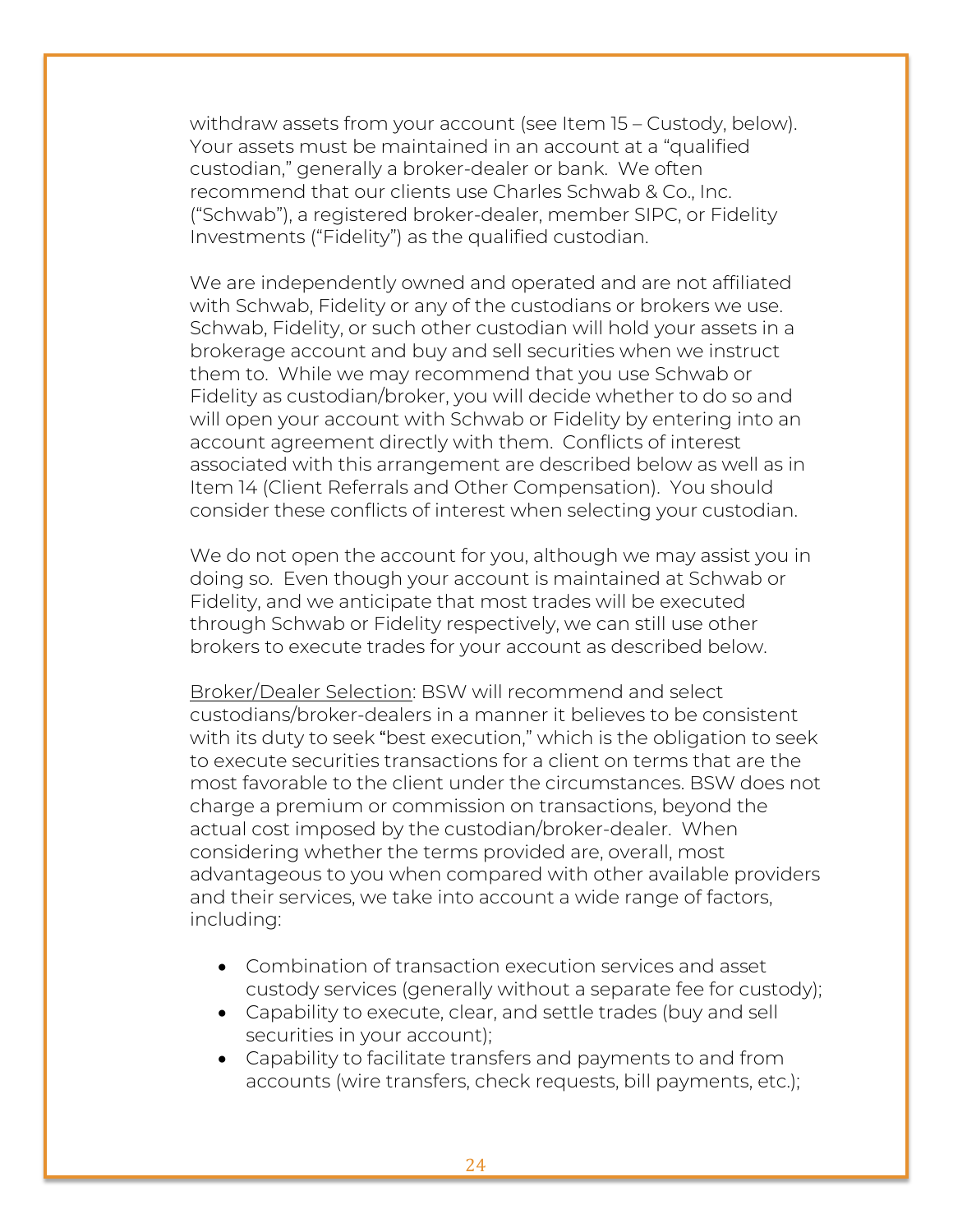- Breadth of available investment products (stocks, bonds, mutual funds, exchange-traded funds, etc.);
- Quality of services;
- Competitiveness of the price of those services (commission rates, margin interest rates, other fees, etc.) and willingness to negotiate the prices;
- Reputation, financial strength, security, and stability;
- Prior service to us and our clients:
- Availability of other products and services that benefit us, as described below.

Your Brokerage and Custody Costs: For our clients' accounts that Schwab or Fidelity maintain, Schwab and Fidelity generally do not charge you separately for custody services but are compensated by charging you commissions or other fees on trades that they execute or that settle into your Schwab or Fidelity account. Certain trades (for example, mutual funds and ETFs) do not incur commissions or transaction fees. Schwab is also compensated by earning interest on the uninvested cash in your account in Schwab's Cash Features Program. Similarly, Fidelity is compensated by earning interest on uninvested cash in your Fidelity account. For some accounts, Schwab charges you a percentage of the dollar amount of assets in the account in lieu of commissions. Schwab's commission rates and assetbased fees applicable to BSW client accounts were negotiated based on the condition that our clients collectively maintain a minimum asset threshold in accounts at Schwab. This commitment benefits you because the overall commission rates or asset-based fees you pay are lower than they would be otherwise. In addition to commissions or asset-based fees, Schwab and Fidelity charge you a flat dollar amount as a "prime broker" or "trade away" fee for each trade that we have executed by a different broker-dealer but where the securities bought or the funds from the securities sold are deposited (settled) into your Schwab or Fidelity account respectively. These fees are in addition to the commissions or other compensation you pay the executing broker-dealer. Because of this, in order to minimize your trading costs, we have Schwab execute most trades for your Schwab account, and Fidelity execute most trades for your Fidelity account.

We are not required to select the broker or dealer that charges the lowest transaction cost, even if that broker provides execution quality comparable to other brokers or dealers. Although we are not required to execute all trades through Schwab, we have determined that having Schwab execute most trades for Schwab custodied accounts is consistent with our duty to seek "best execution" of your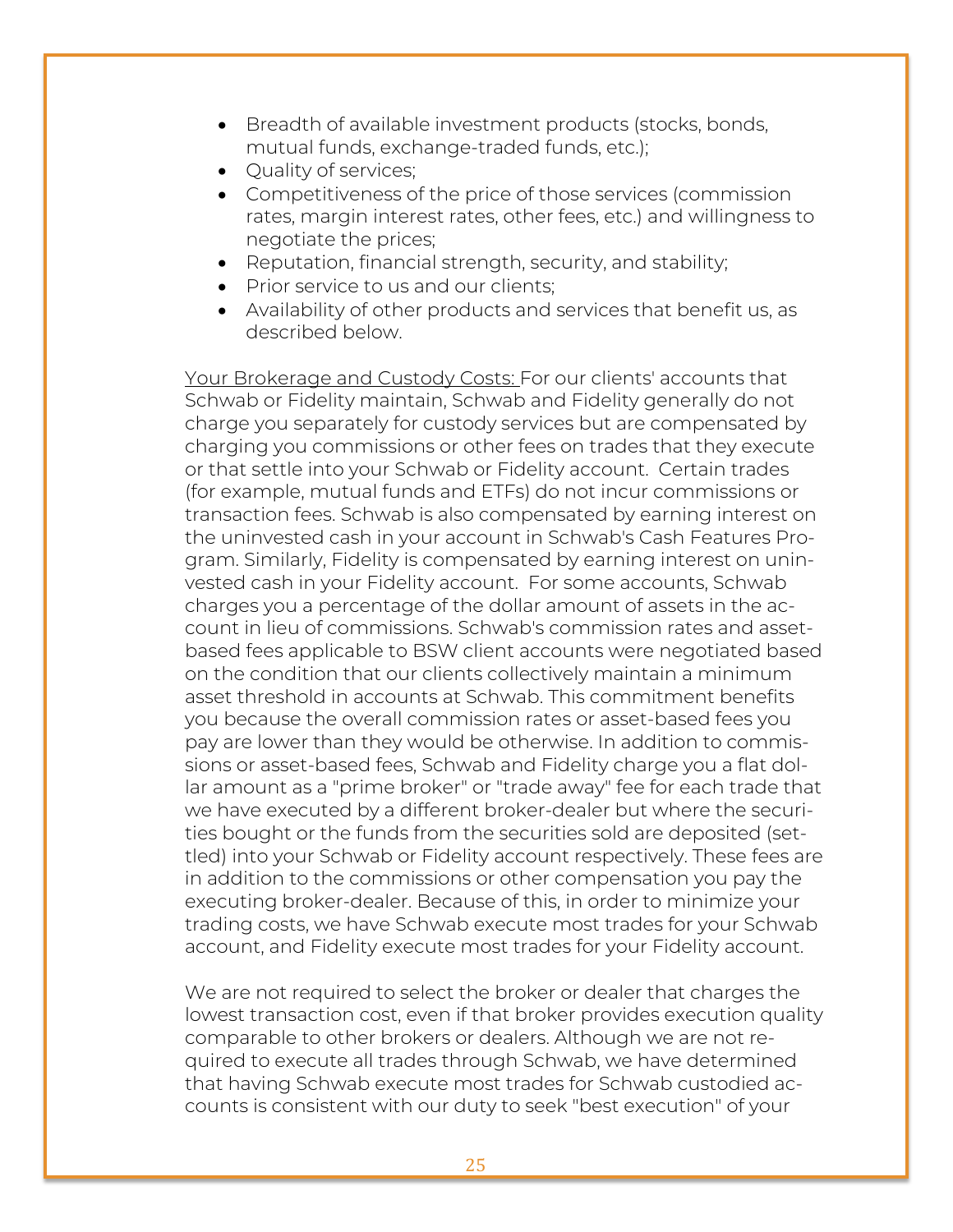trades. Similarly, we have determined that having Fidelity execute most trades for Fidelity custodied accounts is consistent with our duty to seek best execution. Best execution means the most favorable terms for a transaction based on all relevant factors, including those listed above (see "Broker/Dealer Selection"). By using another broker or dealer you may pay lower transaction costs.

Products and Services Available to Us from Schwab: Schwab Advisor Services™ is Schwab's business serving independent investment advisory firms like BSW. They provide us and our clients with access to their institutional brokerage services (trading, custody, reporting, and related services), many of which are not typically available to Schwab retail customers. However, certain retail investors may be able to get institutional brokerage services from Schwab without going through BSW. Schwab also makes available various support services. Some of those services help us manage or administer our clients' accounts, while others help us manage and grow our business. Schwab's support services are generally available on an unsolicited basis (we do not have to request them) and at no charge to us. Following is a more detailed description of Schwab's support services:

Services that benefit you: Schwab's institutional brokerage services include access to a broad range of investment products, execution of securities transactions, and custody of client assets. The investment products available through Schwab include some to which we might not otherwise have access or that would require a significantly higher minimum initial investment by our clients. Schwab's services described in this paragraph generally benefit you and your account.

Services that do not directly benefit you: Schwab also makes available to us other products and services that benefit us but do not directly benefit you or your account. These products and services assist us in managing and administering our clients' accounts and operating our firm. They include investment research, both Schwab's own and that of third parties. We use this research to service all or a substantial number of our clients' accounts, including accounts not maintained at Schwab. In addition to investment research, Schwab also makes available software and other technology that:

• Provide access to client account data (such as duplicate trade confirmations and account statements);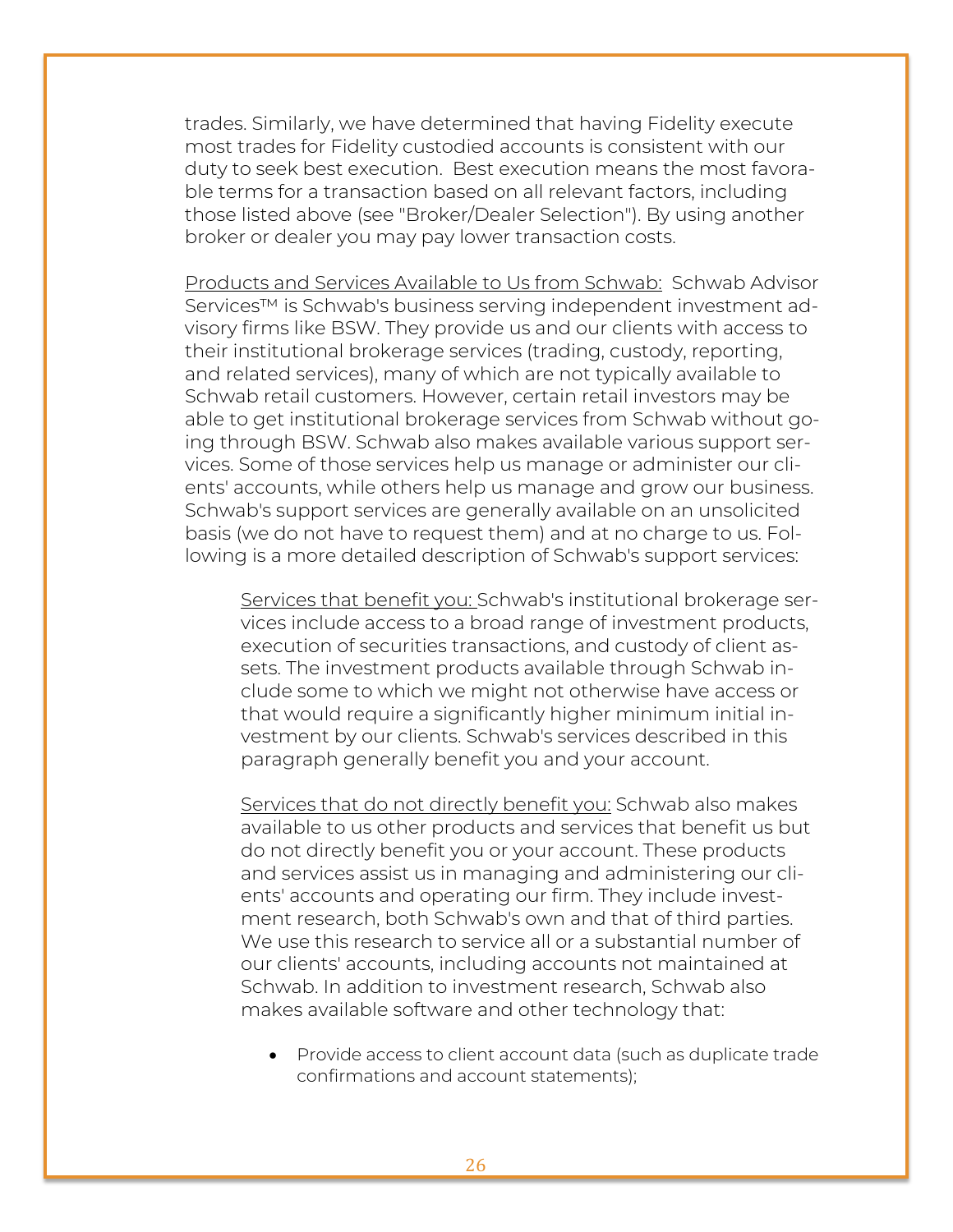- Facilitate trade execution and allocate aggregated trade orders for multiple client accounts;
- Provide pricing and other market data;
- Facilitate payment of our fees from our clients' accounts;
- Assist with back-office functions, recordkeeping, and client reporting.

Services that generally benefit only us: Schwab also offers other services intended to help us manage and further develop our business enterprise. These services include:

- Educational conferences and events;
- Consulting on technology and business needs;
- Consulting on legal and compliance related needs;
- Publications and conferences on practice management and business succession;
- Access to employee benefits providers, human capital consultants, and insurance providers;
- Marketing consulting and support.

Schwab provides some of these services itself. In other cases, it will arrange for third-party vendors to provide the services to us. Schwab also discounts or waives its fees for some of these services or pays all or a part of a third party's fees. Schwab also provides us with other benefits, such as occasional business entertainment of our personnel. If you did not maintain your account with Schwab, BSW would be required to pay for those services from our own resources.

Our Interest in Schwab's Services: The availability of these services from Schwab benefits us because we do not have to produce or purchase them. We do not have to pay for Schwab's services. Schwab has also agreed to pay for certain technology, research, marketing, and compliance consulting products and services on our behalf once the value of our clients' assets in accounts at Schwab reaches certain thresholds. These services are not contingent upon us committing any specific amount of business to Schwab in trading commissions or assets in custody. The fact that we receive these benefits from Schwab is an incentive for us to recommend the use of Schwab rather than making such a decision based exclusively on your interest in receiving the best value in custody services and the most favorable execution of your transactions. This is a conflict of interest. We believe, however, that taken in the aggregate our recommendation of Schwab as custodian and broker is in the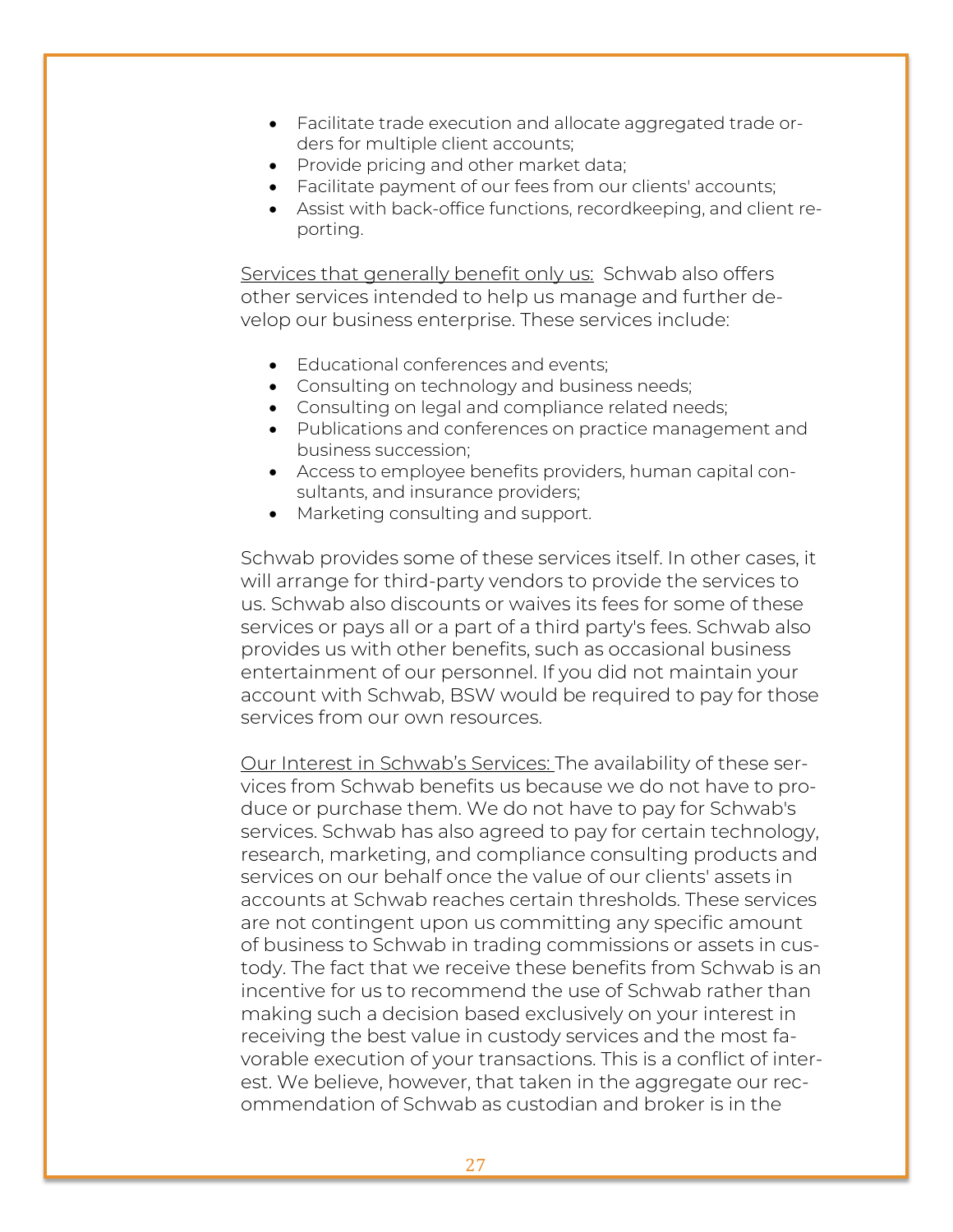best interests of our clients. Our selection is primarily supported by the scope, quality, and price of Schwab's services (see "Broker/Dealer Selection") and not Schwab's services that benefit only us.

Aggregate Trading: As a general matter, BSW will seek to allocate securities purchased for client accounts in a fair and equitable manner and will select the appropriate brokers consistent with its duty to seek best execution, except for those accounts with specific brokerage direction. If BSW buys or sells the same securities on behalf of more than one client, it may, but is under no obligation to, aggregate or bunch, to the extent permitted by applicable law and regulations, the securities to be purchased or sold for multiple clients in order to seek more favorable prices, lower brokerage commissions or achieve more efficient execution. In such cases, BSW will place an aggregate order with the broker on behalf of all such clients or its affiliates, partners, or employees or accounts in which BSW or its affiliates, partners, or employees have an interest. Securities purchased or proceeds of securities sold through aggregated orders will be allocated to the account of each client that bought or sold such securities at the average execution price. If less than the total of the aggregated orders are executed, purchased securities or proceeds will be allocated pro rata among the participating clients in proportion to their planned participation in the aggregated orders, or other applicable criteria determined in good faith by BSW.

Directed Brokerage: BSW permits clients to direct transactions to the broker/dealer of their choice. When applicable in such circumstances, BSW will advise the client that client may be unable to achieve most favorable execution of their transactions and/or that directing brokerage may cost them more money including higher brokerage commissions and transaction costs and/or less favorable prices than client accounts for which BSW selects the broker.

Research and Other Soft Dollar Benefits: While BSW has no formal soft-dollar program in which soft-dollars are used to pay for thirdparty services, BSW may receive research, products, or other services from custodians and broker-dealers in connection with client securities transactions ("soft-dollar benefits"). BSW may enter into soft-dollar arrangements within the safe harbor contained in Section 28(e) of the Securities Exchange Act of 1934, as amended. There can be no assurance that any particular client will be advantaged from soft-dollar benefits, whether or not the client's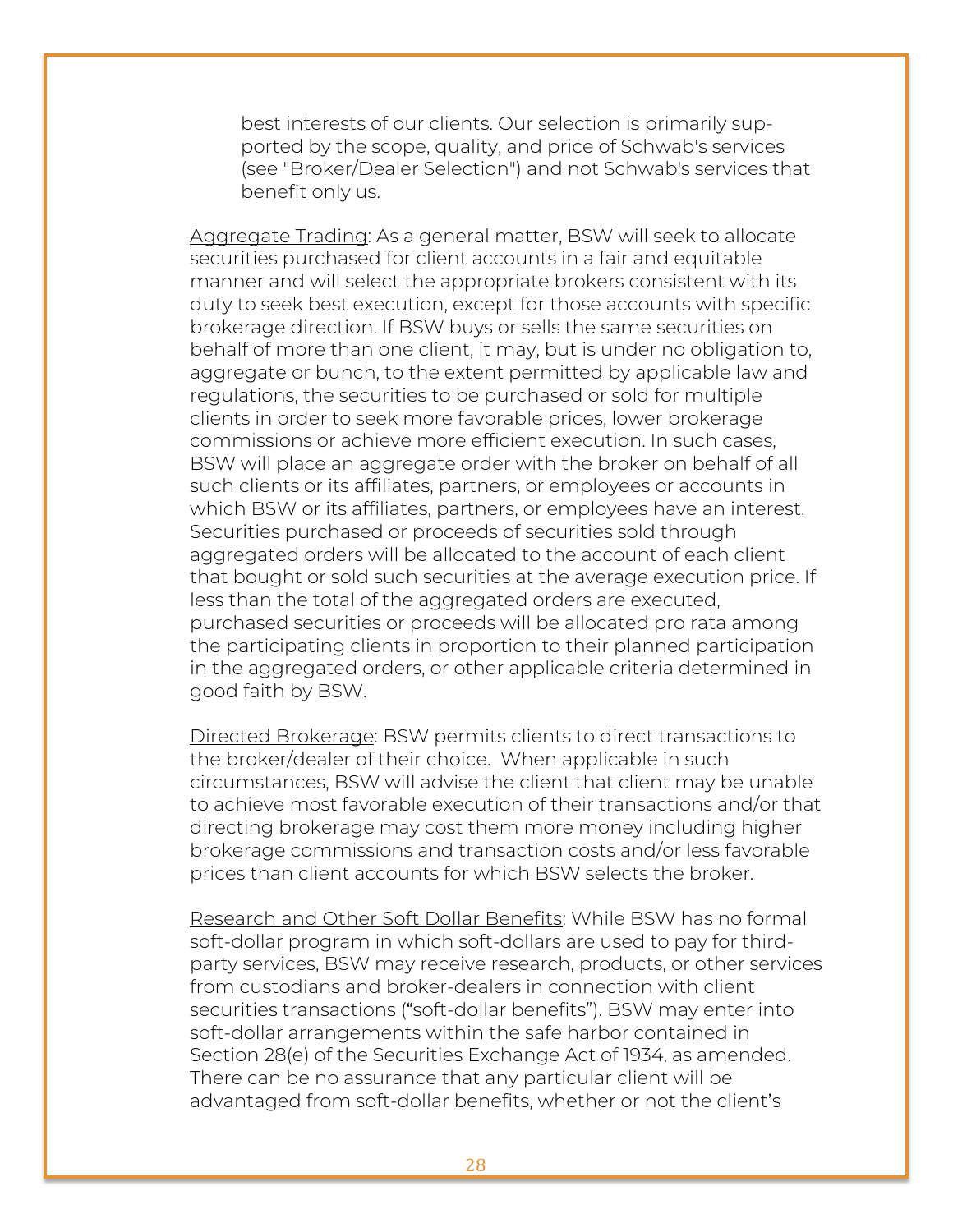transactions paid for it. BSW benefits by not having to produce or pay for the research, products or services, and BSW will have an incentive to recommend a broker-dealer based on receiving research or services. Clients should be aware that BSW's acceptance of soft-dollar benefits may result in higher commissions charged to the client.

Cross Transactions: BSW may engage in cross transactions to the extent permitted by, and in accordance with, the advisory agreement and all applicable laws and regulations. Cross transactions may be deemed to occur in instances where, for example, one BSW client is reducing an allocation to an Underlying Manager or position and another BSW client simultaneously is increasing its allocation of such Underlying Manager or position. As it has no affiliated broker-dealer engaged in the trading of securities, BSW does not engage in agency cross transactions.

Certain of the sub-advisors engaged by BSW may also engage in cross transactions to the extent permitted by, and in accordance with, the advisory agreement and all applicable laws and regulations.

Because BSW ultimately retains discretionary authority over client accounts, including those accounts allocated to a sub-advisor, engaging in cross transactions presents a conflict of interest in that BSW represents both the buyer and the seller in the transaction. This conflict it mitigated through sub-advisor's cross trading procedures, which do not permit cross transactions to be effectuated unless beneficial to both the buying and selling client, including in consideration of the price of the subject security.

## Item 13 - Review of Accounts

Reviews: Client accounts are electronically updated each business day. Account holdings are monitored on an ongoing basis. All client accounts are reconciled on at least a quarterly basis. Client portfolios are reviewed in detail at least quarterly. In addition, accounts are reviewed in the event of investment policy changes, changes to BSW's recommended portfolio and changes in individual client circumstances.

Reviewer: Accounts are reviewed by the client's portfolio manager, investment advisor representative, and/or a principal of the firm.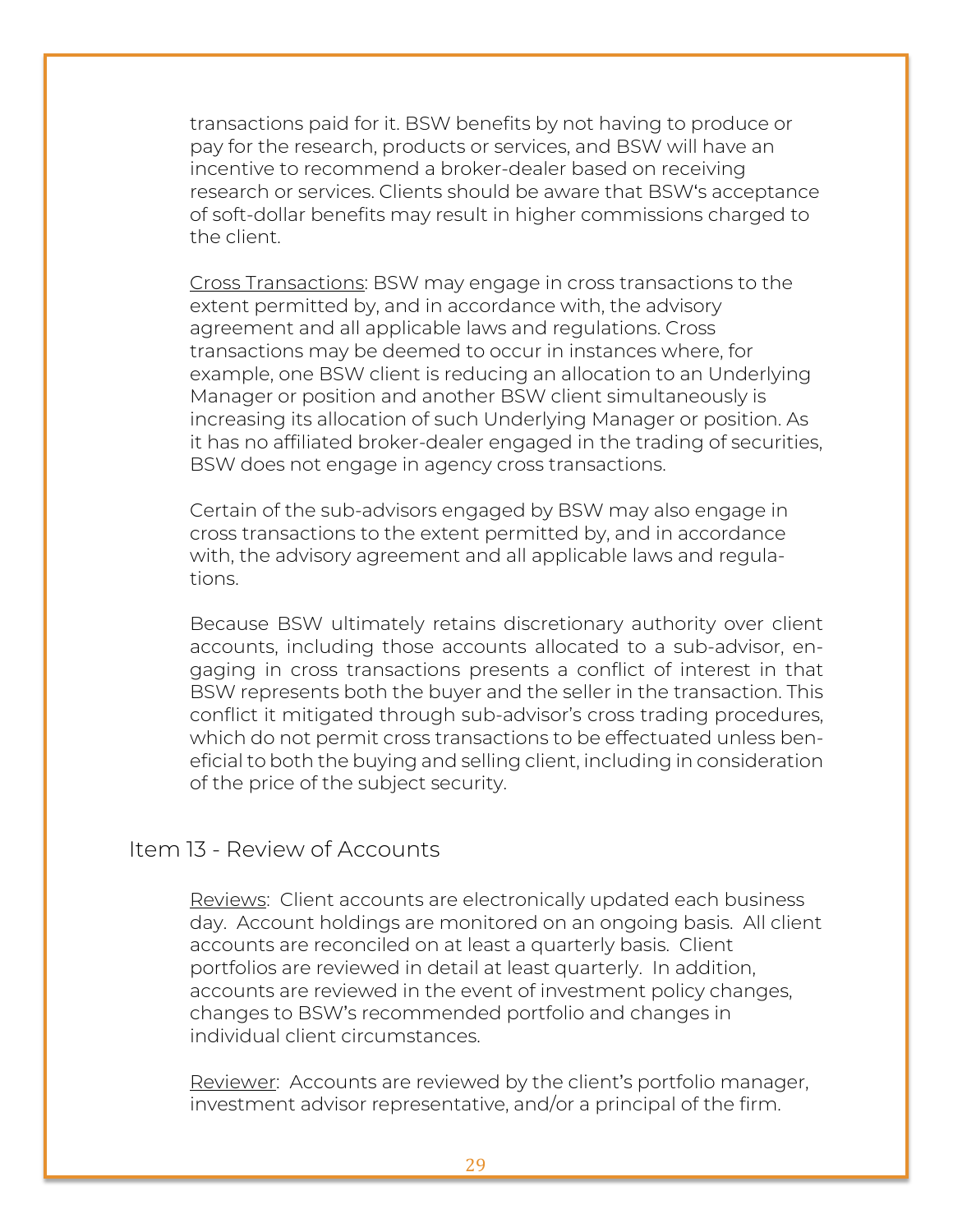Accounts are reviewed for investment allocation, holdings, performance, and risk relative to client's goals and objectives.

Reports: Clients receive trading confirmations and statements from all firms having custody of client's liquid assets. Clients also have access through an online portal (the BSW Vault) to reports and account valuations prepared by BSW ("dynamic reports"). Dynamic reports available through the BSW Vault evaluate holdings, asset allocation, investment returns, and performance. Printed reports will be prepared upon request by the client.

# Item 14 - Client Referrals and Other Compensation

BSW is required to provide each client with information regarding any relationships where BSW compensates individuals for client referrals.

BSW receives an economic benefit from Schwab and Fidelity in the form of the support products and services they make available to us and other independent investment advisors whose clients maintain their accounts at Schwab or Fidelity, respectively. In addition, they have also agreed to pay for certain products and services for which we would otherwise have to pay once the value of our clients' assets in accounts at Schwab/Fidelity reaches a certain size. You do not pay more for assets maintained at Schwab or Fidelity as a result of these arrangements. However, BSW benefits from the arrangement because the cost of these services would otherwise be borne directly by us. You should consider these conflicts of interest when selecting a custodian. The products and services provided by Schwab and Fidelity, how they benefit us, and the related conflicts of interest are described above (see Item 12—Brokerage Practices).

If a client is introduced to BSW by either an unaffiliated or an affiliated solicitor, BSW may pay that solicitor a referral fee in accordance with the requirements of Rule 206(4)-3 of the Investment Advisers Act of 1940, any amendments or replacements thereto, and any corresponding state securities law requirements. Any such referral fee shall be paid solely from BSW's investment advisory fee and shall not result in any additional charge to the client. If the client is introduced to BSW by an unaffiliated solicitor, the solicitor, at the time of the solicitation, shall disclose the nature of their solicitor relationship, and shall provide each prospective client with a copy of BSW's written Brochure with a copy of the written disclosure statement from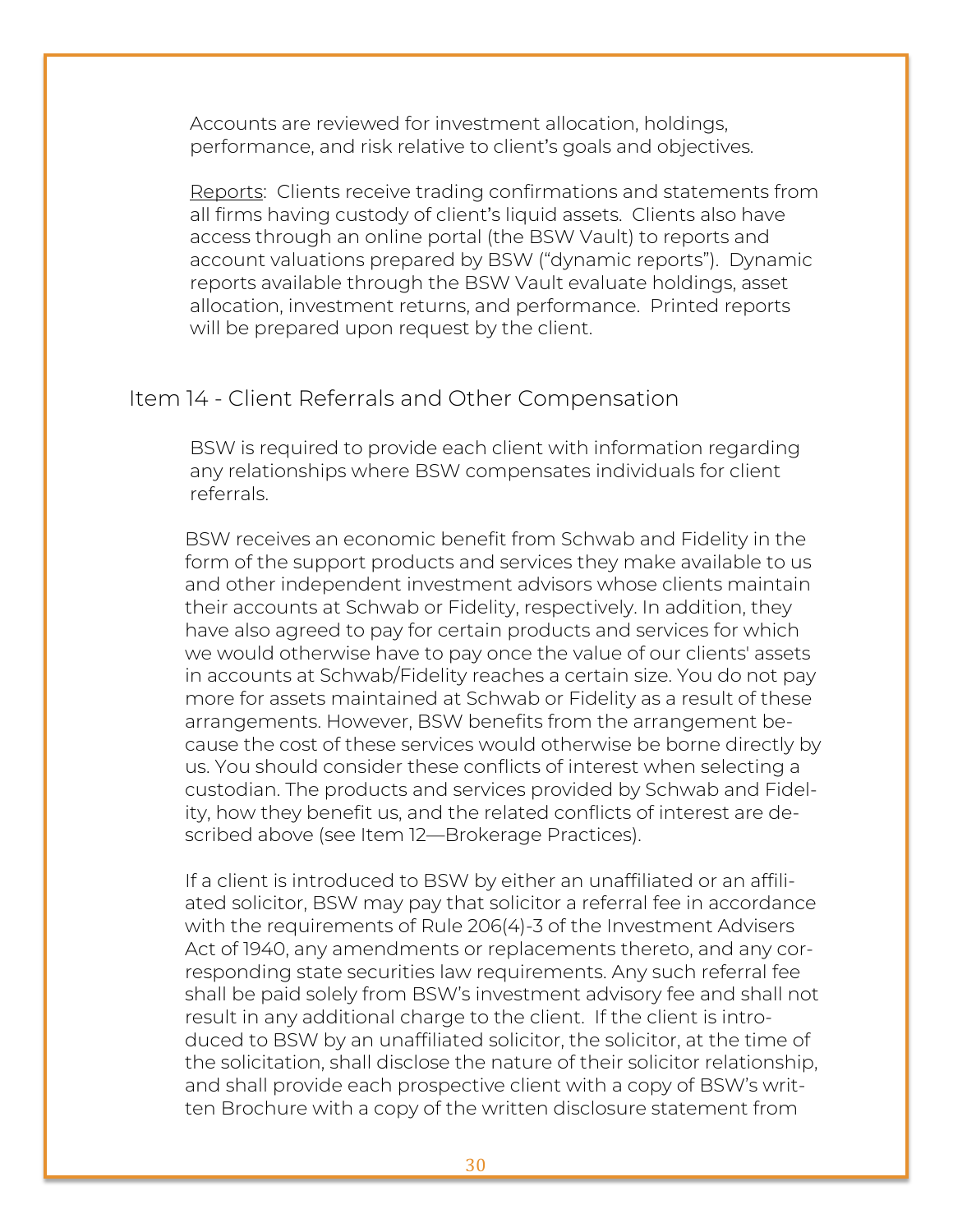the solicitor to the client disclosing the terms of the solicitation arrangement between BSW and the solicitor, including the compensation to be received by the solicitor from BSW.

BSW will occasionally host client events for which BSW may be reimbursed for expenses via sponsorship(s) from entities such as unaffiliated registered investment advisory firms, professional (attorney, CPA, etc.) firms, and investment managers. In order to avoid an actual or apparent conflict of interest, BSW confers no preference on sponsors and makes no representations or agreements with sponsors as to current or future utilization of the sponsor's investments or services.

# Item 15 - Custody

All clients' accounts and assets are held in custody by unaffiliated qualified custodians, banks, broker/dealers, mutual fund company, or transfer agent; not with or by BSW or any of its associates. However, with respect to certain assets, we do possess a level of authority and/or legal capacity and for this reason BSW is considered to have custody of such assets. Such capacity comes from our ability to debit advisory fees from the client's account, our standing letters of authorization for certain clients, and our general power of attorney for certain clients.

Clients should receive at least quarterly statements from the qualified custodian that holds and maintains the client's investment assets. BSW urges each client to carefully review such statements and compare such official custodial records to the dynamic reports available through the BSW Vault. BSW statements may vary from custodial statements based on accounting procedures, reporting dates, or valuation methodologies of certain securities. Clients should not hesitate to contact BSW if there are any questions regarding their statements.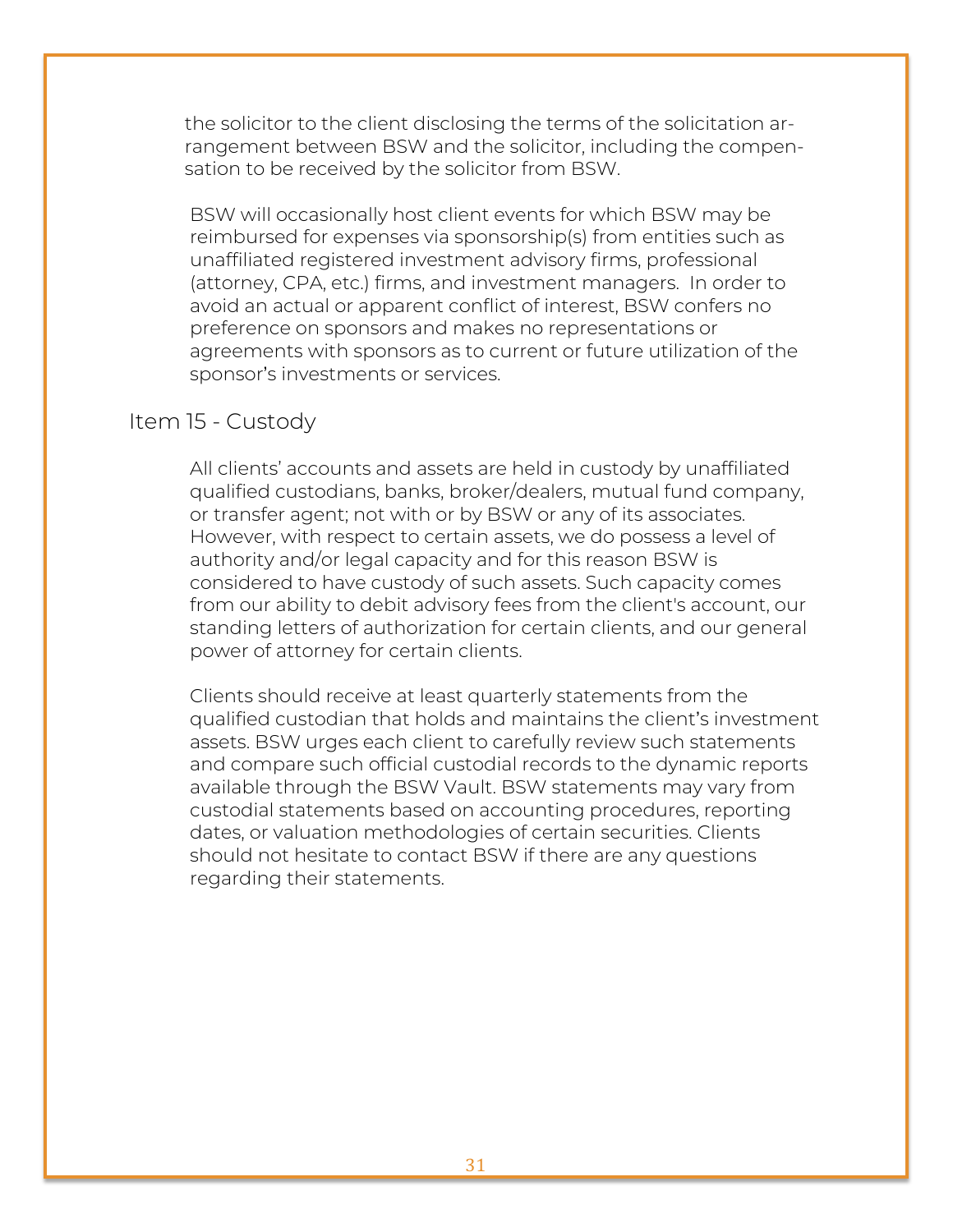# Item 16 - Investment Discretion

BSW manages most client accounts on a discretionary basis. Prior to granting BSW discretionary authority, the client will approve such authority in client's written advisory agreement with BSW and shall execute all appropriate authorizations with qualified custodians for such authority. The client may elect to limit the scope of such authority at any time by providing written notice to BSW.

# Item 17 - Voting Client Securities

BSW abstains from voting proxies, except where permitted in the client's advisory agreement. When voting on behalf of a client, BSW will only cast proxy votes consistent with the best interest of the client and will identify any conflicts of interest that may arise related to voting proxies and disclose these to clients accordingly. BSW will retain documentation of any proxy research, vote information and related records related to the voting of proxies on behalf of clients.

# Item 18 - Financial Information

As an advisory firm having custody and exercising discretionary authority regarding client accounts, we are also required to disclose any financial condition reasonably likely to impair our ability to meet our contractual obligations to clients. BSW has no financial commitment that impairs its ability to meet our contractual and fiduciary commitments to clients and has not been the subject of a bankruptcy proceeding.

The requirement to provide an audited balance sheet is not applicable to BSW as it does not require or solicit prepayment of advisory fees six months or more in advance.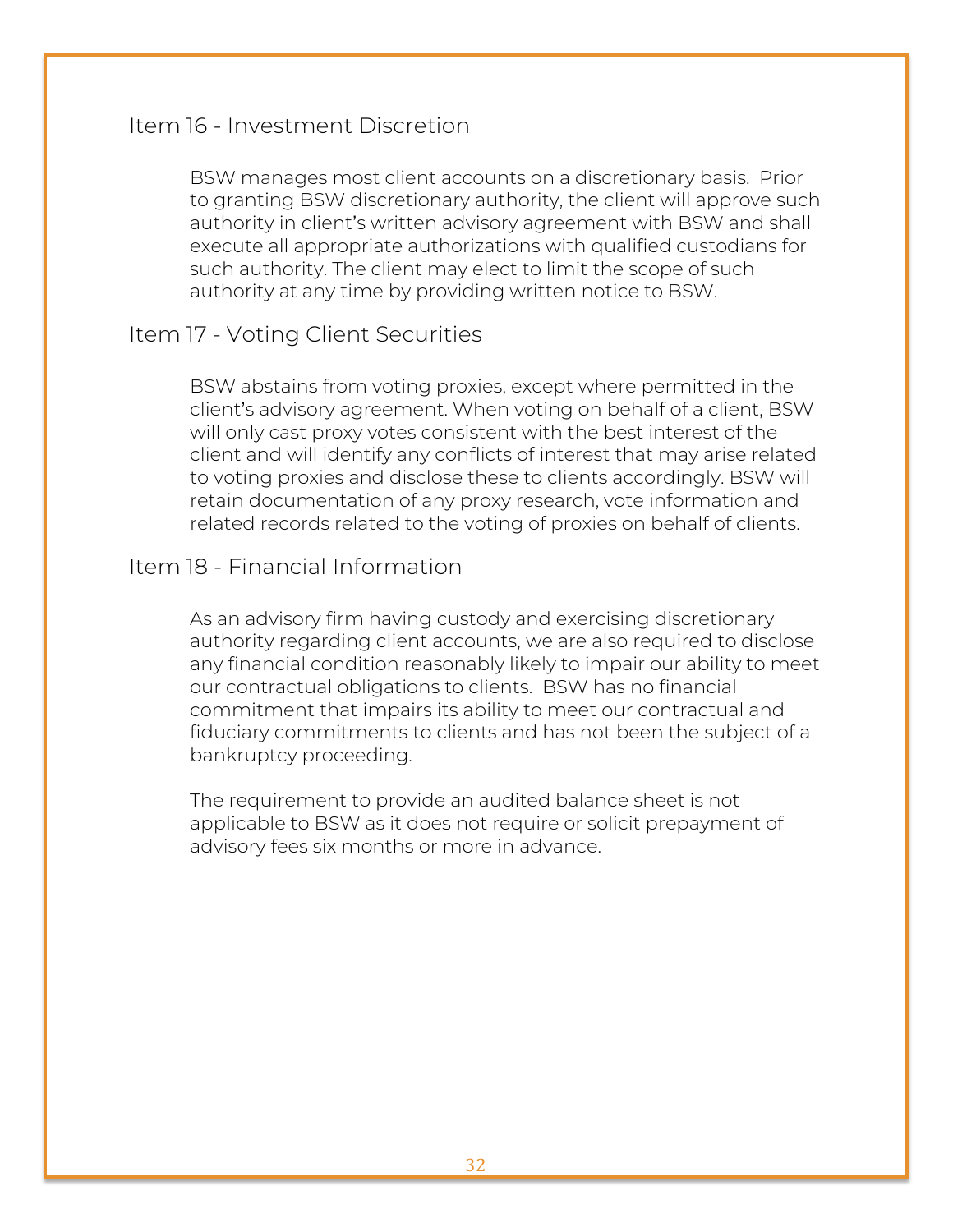**Item 1 – Cover Page**

## Aaron Deitz

#### BSW Wealth Partners

# 2300 Broadway Street, Boulder, CO 80304 383 Inverness Pkwy Ste. 405, Englewood, CO 80112

(303) 444-9696

March 30, 2022

**This Brochure Supplement provides information about Aaron Deitz that supplements the BSW Wealth Partners, Inc., a Public Benefit Corporation Brochure ("BSW Wealth Partners"). You should have received a copy of that brochure. Please contact our office at 303-444-9696 if you did not receive the BSW Wealth Partners Brochure or if you have any questions about the contents of this supplement.**

**Additional information about Aaron Deitz is available on the SEC's website at www.adviserinfo.sec.gov.**

#### **Item 2 – Educational Background and Business Experience**

Aaron Deitz Born: 1984

#### **Education:**

• Earned the right to use the Chartered Alternative Investment Analyst designation in 2019.

The Chartered Alternative Investment Analyst (CAIA) designation is a professional designation granted by the Chartered Alternative Investment Analyst Association to candidates who complete Level I and Level II examinations. CAIA was established to certify that holders have met the association's educational standard for specialists in the area of alternative investments. To secure the right to use the CAIA designation, Mr. Deitz has completed an educational program and passed the examinations.

• Graduated with an M.B.A. from DePaul University in 2011.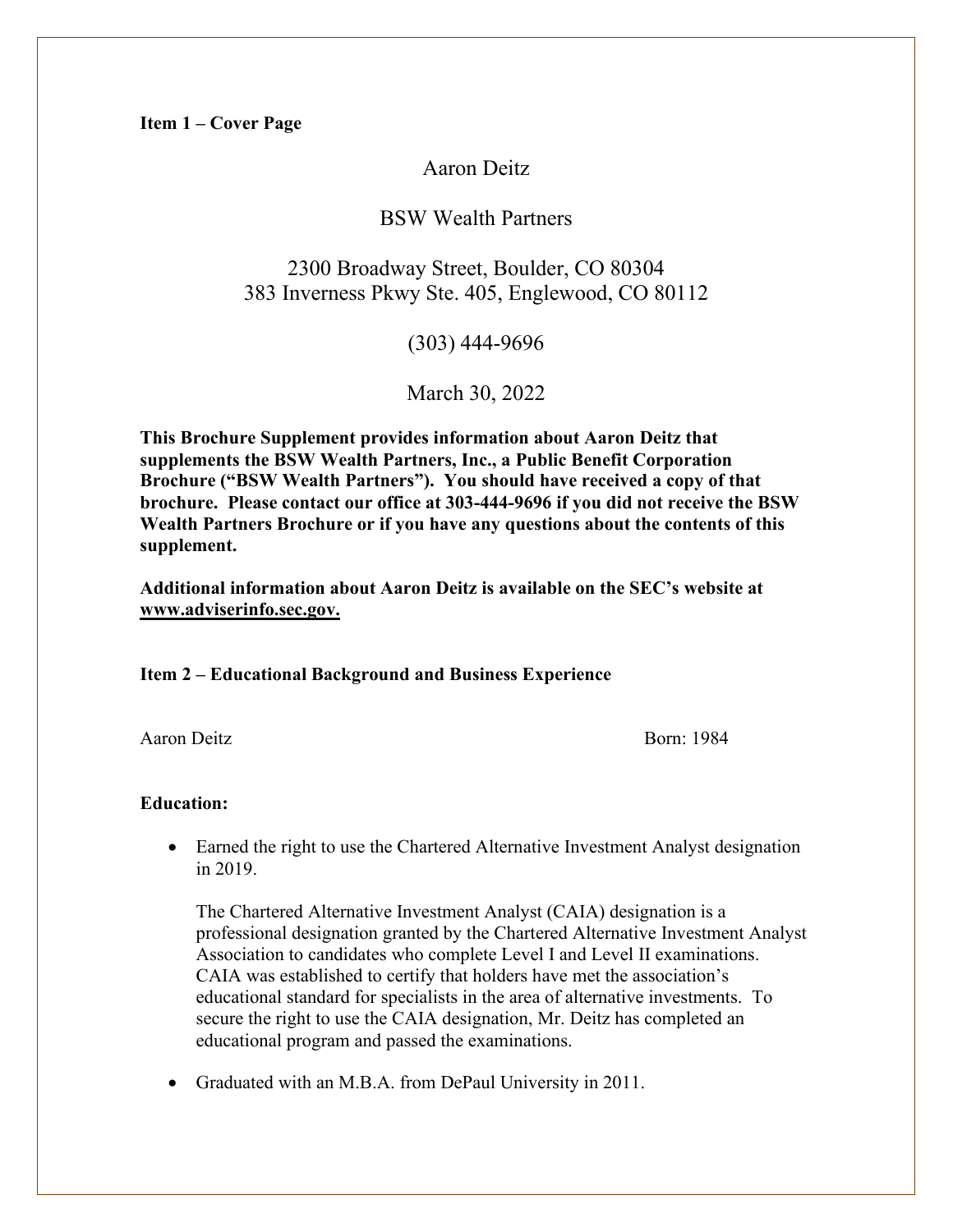- Graduated with a B.A. in Economics from University of Colorado in 2007.
- Series 65 securities license

#### **Employment History:**

- Portfolio Manager with BSW Wealth Partners from April 2018 to present.
- Associate with Focused Energy from November 2017 to March 2018.
- Vice President of Finance with Sonotize from June 2017 to November 2017.
- Operations Analyst with RMB Capital Management from January 2015 to February 2017.
- Director of Operations with Logan Stone Capital from January 2012 to December 2014.

#### **Item 3 – Disciplinary Information**

Registered investment advisers are required to disclose all material facts regarding any legal or disciplinary events that would be material to your evaluation of each supervised person providing investment advice. No information is applicable to this item.

#### **Item 4 – Other Business Activities**

Mr. Deitz serves in a volunteer capacity as a Venture Capital Senior Analyst for Rockies Venture Fund. Mr. Deitz does not receive cash compensation for his work with the Rockies Venture Club although the position does allow him to participate in a portion of the carry for certain deals.

There is no affiliation or other business relationship between BSW Wealth Partners and Rockies Venture Fund.

#### **Item 5 – Additional Compensation**

Mr. Deitz's total compensation is based, in part, on the amount of assets under management that Mr. Deitz introduces to the firm. Accordingly, Mr. Deitz has a conflict of interest for recommending the firm to clients for investment advisory services, as the recommendation could be made on the basis of compensation to be received, rather than on a client or prospective client's best interests.

Mr. Deitz does not receive compensation from any third party for providing investment advice.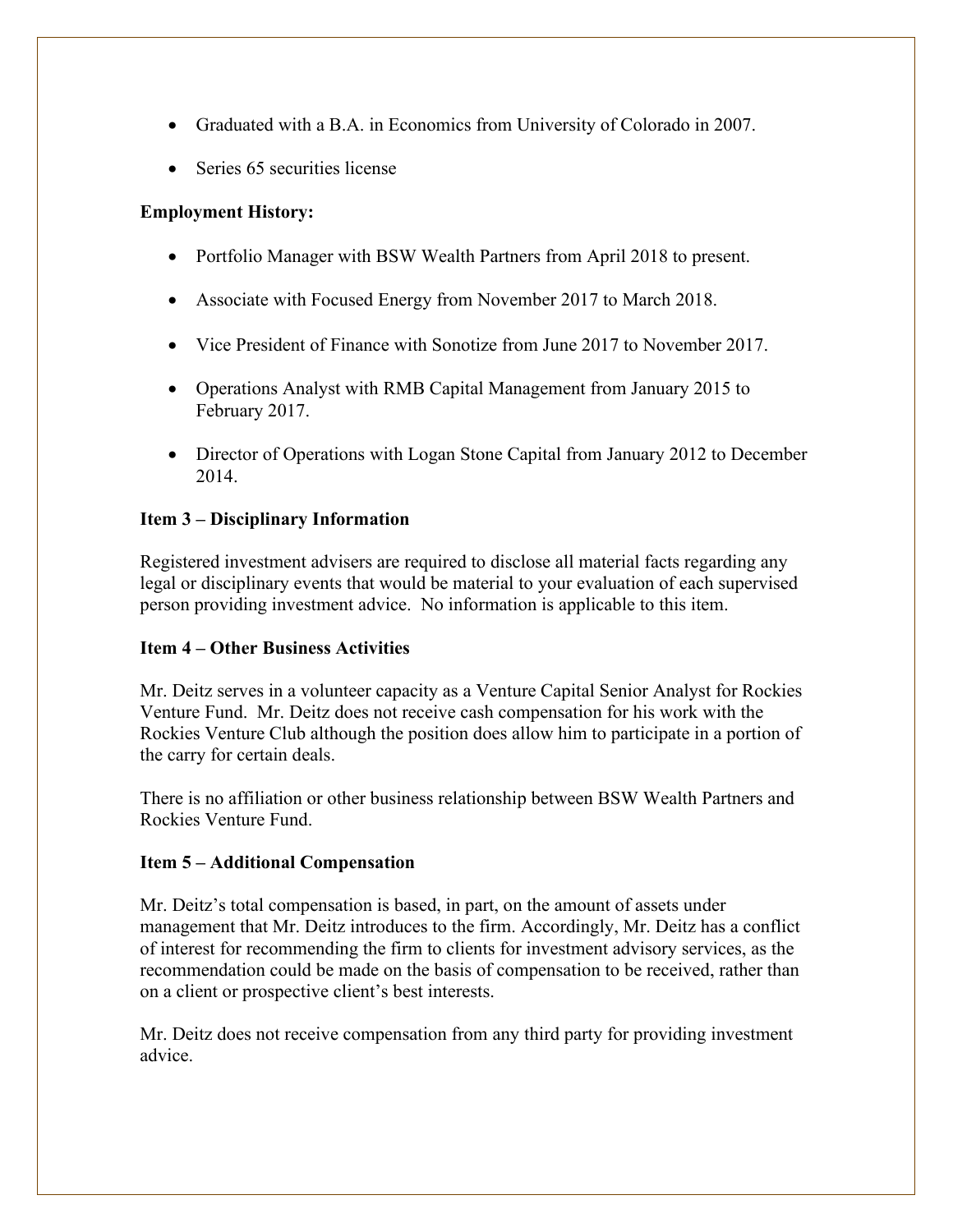## **Item 6 – Supervision**

Mr. Deitz is supervised by Shareholders of BSW Wealth Partners. One-on-one reviews are held bi-annually to discuss individual client/business related items/advice.

If you need to contact a Shareholder of BSW Wealth Partners regarding Mr. Deitz, please contact Elias Bachmann or Matthew Samek at 303-444-9696.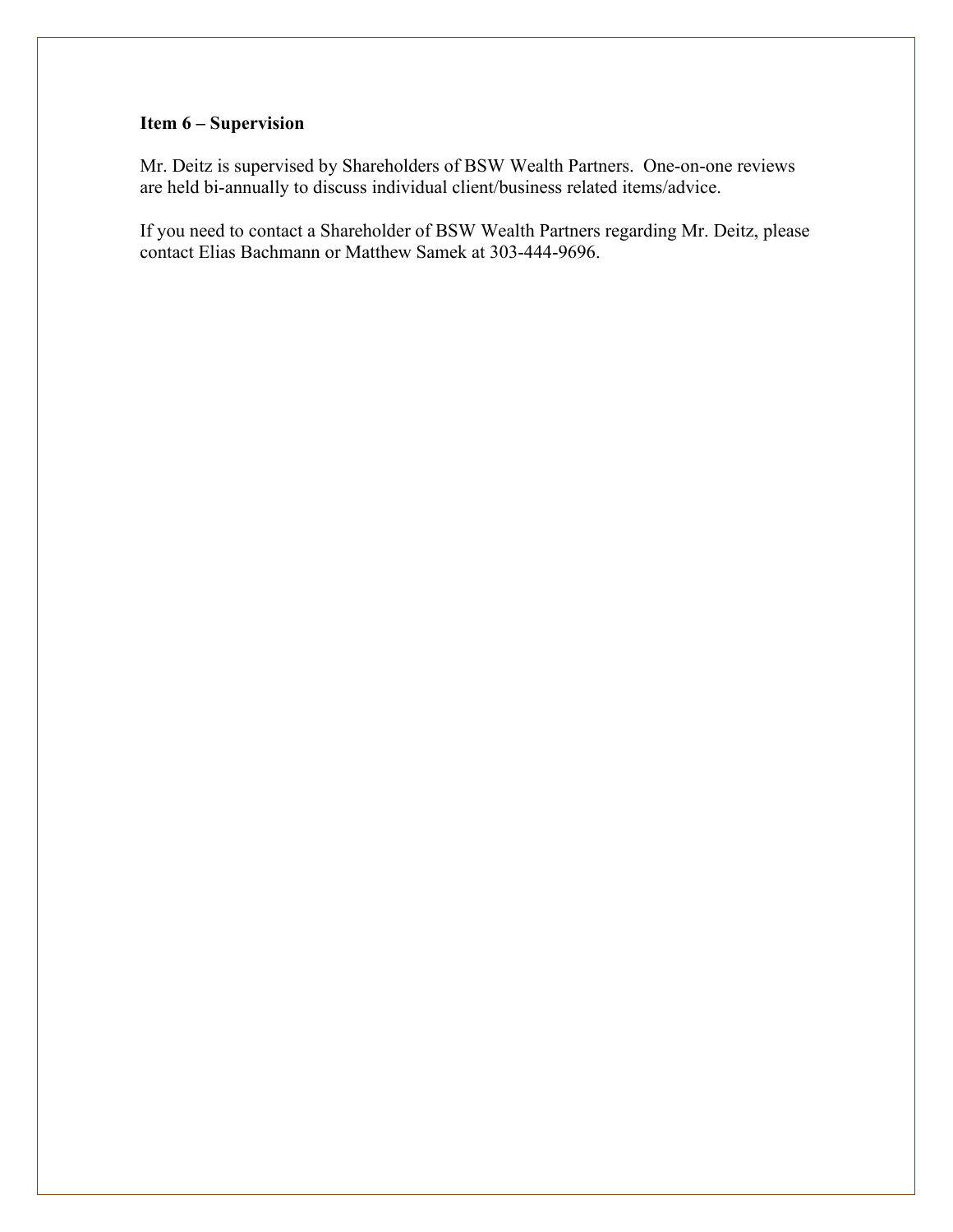**Item 1 – Cover Page**

#### Benjamin R. Weaver

#### BSW Wealth Partners

# 2300 Broadway Street, Boulder, CO 80304 383 Inverness Pkwy Ste. 405, Englewood, CO 80112

(303) 444-9696

March 30, 2022

**This Brochure Supplement provides information about Benjamin R. Weaver that supplements the BSW Wealth Partners, Inc., a Public Benefit Corporation Brochure ("BSW Wealth Partners"). You should have received a copy of that brochure. Please contact our office at 303-444-9696 if you did not receive the BSW Wealth Partners Brochure or if you have any questions about the contents of this supplement.**

**Additional information about Benjamin R. Weaver is available on the SEC's website at www.adviserinfo.sec.gov.**

#### **Item 2 – Educational Background and Business Experience**

Benjamin R. Weaver Born: 1970

#### **Education:**

• Earned the right to use the Certified Financial Planner Designation (CFP<sup>®</sup>) in 2001.

The CFP® mark is a professional designation granted by the Certified Financial Planner Board of Standards, Inc. To secure the right to use the CFP® mark, Mr. Weaver has completed an educational program and passed a series of six examinations. In addition, to receive the CFP<sup>®</sup> certification, a candidate must have at least three years of planning experience. Mr. Weaver has been in the business since 1997. Finally, Mr. Weaver has agreed to be bound by a strict Code of Ethics and to complete required continuing education to maintain the CFP designation.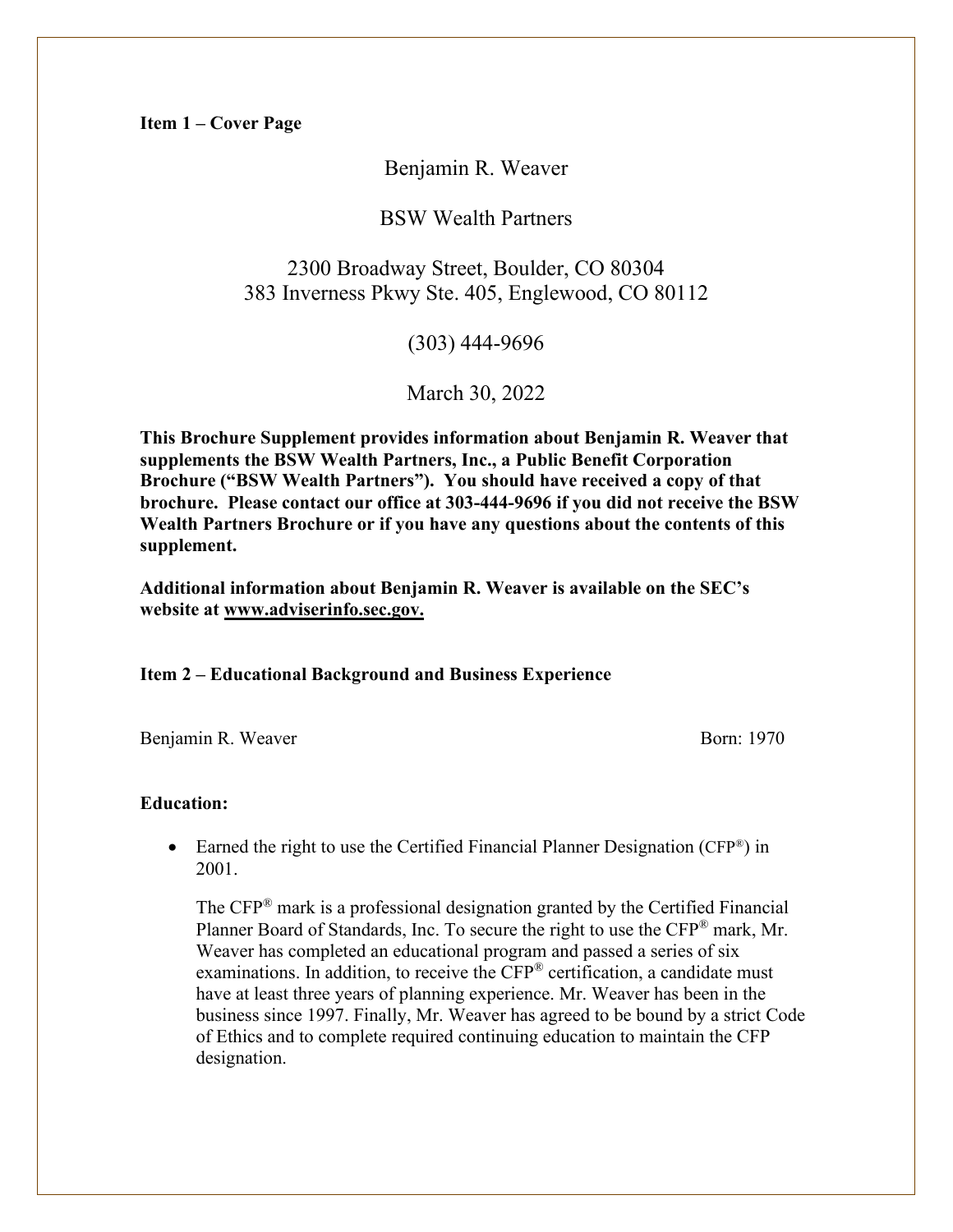• Graduated with a B.A. in Economics from the University of Richmond, VA in 1993.

## **Employment History:**

- Financial Advisor/ Shareholder with BSW Wealth Partners from January 2010 to present.
- Member/investment advisor representative with R3 Returns, LLC from April 2012 to January 2015.
- Financial Advisor/Managing Principal with Baydush Simon Weaver from January 2003 to December 2009.

## **Item 3 – Disciplinary Information**

Registered investment advisers are required to disclose all material facts regarding any legal or disciplinary events that would be material to your evaluation of each supervised person providing investment advice. No information is applicable to this item.

## **Item 4 – Other Business Activities**

Mr. Weaver is a partial owner of R3 Returns, LLC ("R3"), an affiliated SEC-registered investment advisory firm, by virtue of his ownership of BSW Wealth Partners. The recommendation by Mr. Weaver that any client seek investment advisory services from R3 presents a conflict of interest, as Mr. Weaver could have the incentive to make such a recommendation based on compensation to be received via Mr. Weaver's ownership interest, rather than basing such recommendation on a particular client's need. Clients are reminded that they are not under any obligation to pursue investment advisory services from R3.

## **Item 5 – Additional Compensation**

Mr. Weaver's total compensation is based, in part, on the amount of assets under management that Mr. Weaver introduces to the firm. Accordingly, Mr. Weaver has a conflict of interest for recommending the firm to clients for investment advisory services, as the recommendation could be made on the basis of compensation to be received, rather than on a client or prospective client's best interests.

Mr. Weaver does not receive compensation from any third party for providing investment advice.

## **Item 6 – Supervision**

Mr. Weaver is a Shareholder of BSW Wealth Partners. You may contact him directly or contact other Shareholders of BSW Wealth Partners at 303-444-9696.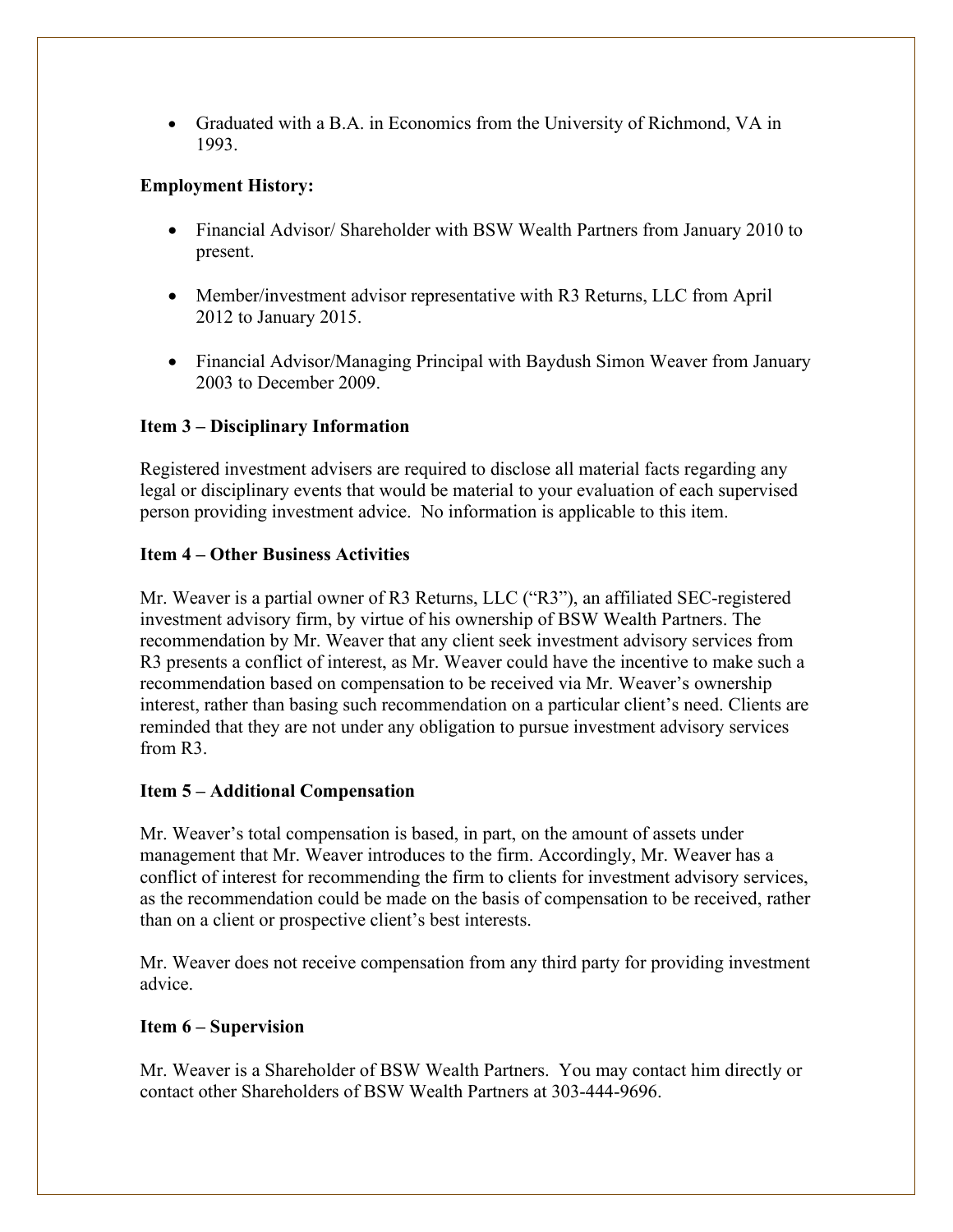Brian Lichtenheld

## BSW Wealth Partners

# 2300 Broadway Street, Boulder, CO 80304 383 Inverness Pkwy Ste. 405, Englewood, CO 80112

(303) 444-9696

March 30, 2022

**This Brochure Supplement provides information about Brian Lichtenheld that supplements the BSW Wealth Partners, Inc., a Public Benefit Corporation Brochure ("BSW Wealth Partners"). You should have received a copy of that brochure. Please contact our office at 303-444-9696 if you did not receive the BSW Wealth Partners Brochure or if you have any questions about the contents of this supplement.**

**Additional information about Brian Lichtenheld is available on the SEC's website at www.adviserinfo.sec.gov.**

**Item 2 – Educational Background and Business Experience**

Brian Lichtenheld Born: 1985

#### **Education:**

• Earned the right to use the Certified Financial Planner Designation (CFP<sup>®</sup>) in 2019.

The CFP® mark is a professional designation granted by the Certified Financial Planner Board of Standards, Inc. To secure the right to use the CFP® mark, Mr. Lichtenheld has completed an educational program and passed a series of six examinations. In addition, to receive the CFP® certification, a candidate must have at least three years of planning experience. Mr. Lichtenheld has been in the business since 2008. Finally, Mr. Lichtenheld has agreed to be bound by a strict Code of Ethics and to complete required continuing education to maintain the CFP designation.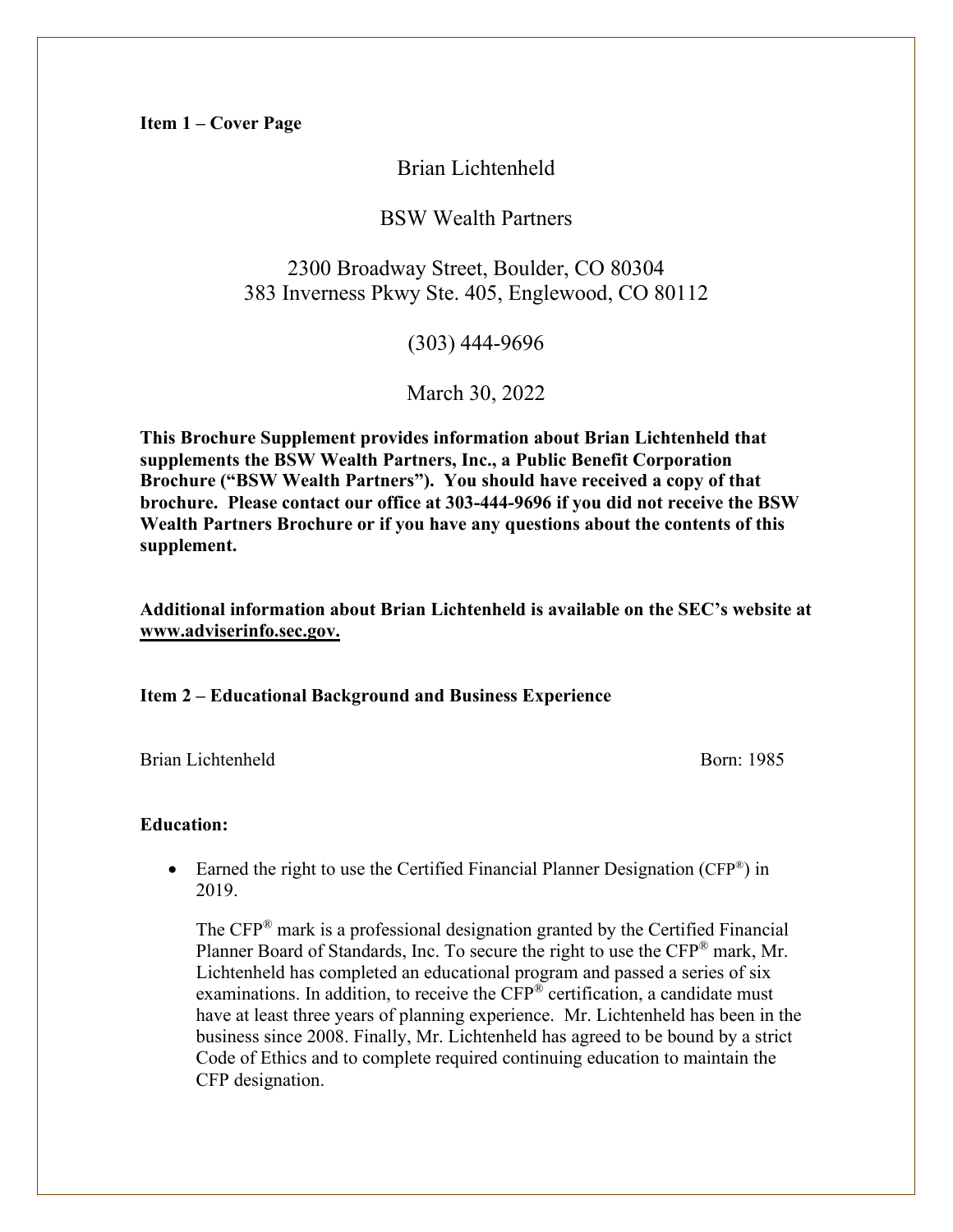• Graduated with a B.S. in Business Administration from the University of Colorado at Boulder in 2008.

### **Employment History:**

- Associate Advisor and Values-Aligned Specialist with BSW Wealth Partners from January 2018 to present.
- Senior Portfolio Accountant with Crestone Capital from July 2008 to January 2018.

## **Item 3 – Disciplinary Information**

Registered investment advisers are required to disclose all material facts regarding any legal or disciplinary events that would be material to your evaluation of each supervised person providing investment advice. No information is applicable to this item.

### **Item 4 – Other Business Activities**

Mr. Lichtenheld does not have other business activities.

## **Item 5 – Additional Compensation**

Mr. Lichtenheld's total compensation is based, in part, on the amount of assets under management that Mr. Lichtenheld introduces to the firm. Accordingly, Mr. Lichtenheld has a conflict of interest for recommending the firm to clients for investment advisory services, as the recommendation could be made on the basis of compensation to be received, rather than on a client or prospective client's best interests.

Mr. Lichtenheld does not receive compensation from any third party for providing investment advice.

### **Item 6 – Supervision**

Mr. Lichtenheld is supervised by Shareholders of BSW Wealth Partners. One-on-one reviews are held bi-annually to discuss individual client/business related items/advice.

If you need to contact a Shareholder of BSW Wealth Partners regarding Mr. Lichtenheld, please contact Timothy Wojtalik or Julie Martinez at 303-444-9696.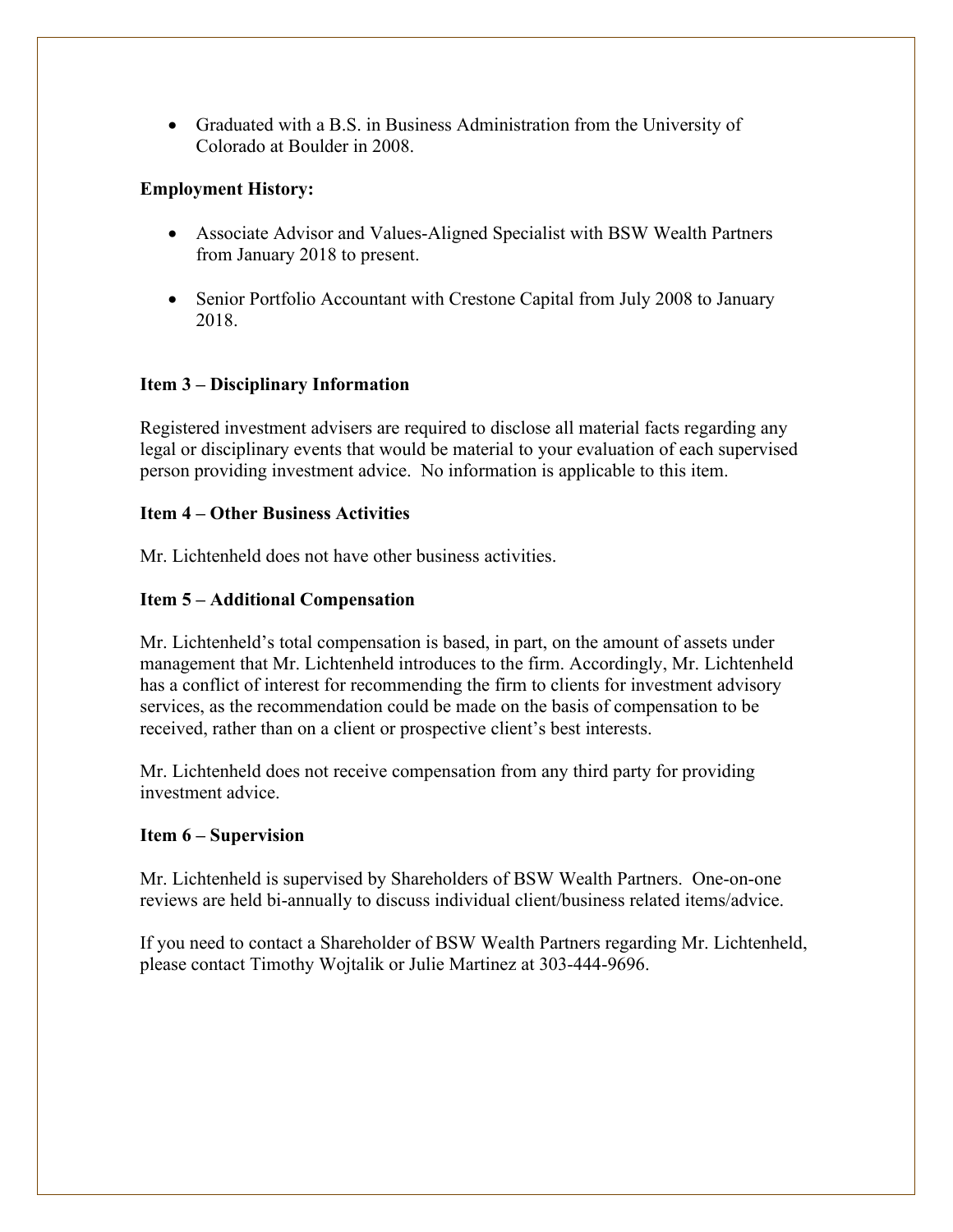Craig Seidler

## BSW Wealth Partners

# 2300 Broadway Street, Boulder, CO 80304 383 Inverness Pkwy Ste. 405, Englewood, CO 80112

(303) 444-9696

March 30, 2022

**This Brochure Supplement provides information about Craig Seidler that supplements the BSW Wealth Partners, Inc., a Public Benefit Corporation Brochure ("BSW Wealth Partners"). You should have received a copy of that brochure. Please contact our office at 303-444-9696 if you did not receive the BSW Wealth Partners Brochure or if you have any questions about the contents of this supplement.**

**Additional information about Craig Seidler is available on the SEC's website at www.adviserinfo.sec.gov.**

### **Item 2 – Educational Background and Business Experience**

Craig Seidler Born: 1968

### **Education:**

• Earned the right to use the Chartered SRI Counselor™ (CSRIC™) designation in 2019.

The Chartered SRI Counselor™ designation was developed in partnership between the College for Financial Planning and US SIF, The Forum for Sustainable and Responsible Investment. The CSRIC™ designation is the first major financial credential dedicated specifically to socially responsible investing.

To secure the right to use the CSRIC™ designation, Mr. Seidler has completed an educational program and passed an examination. Mr. Seidler is also required to maintain the designation by completing continuing education requirements.

• Graduated with an M.B.A from the University of Colorado at Denver in 2002.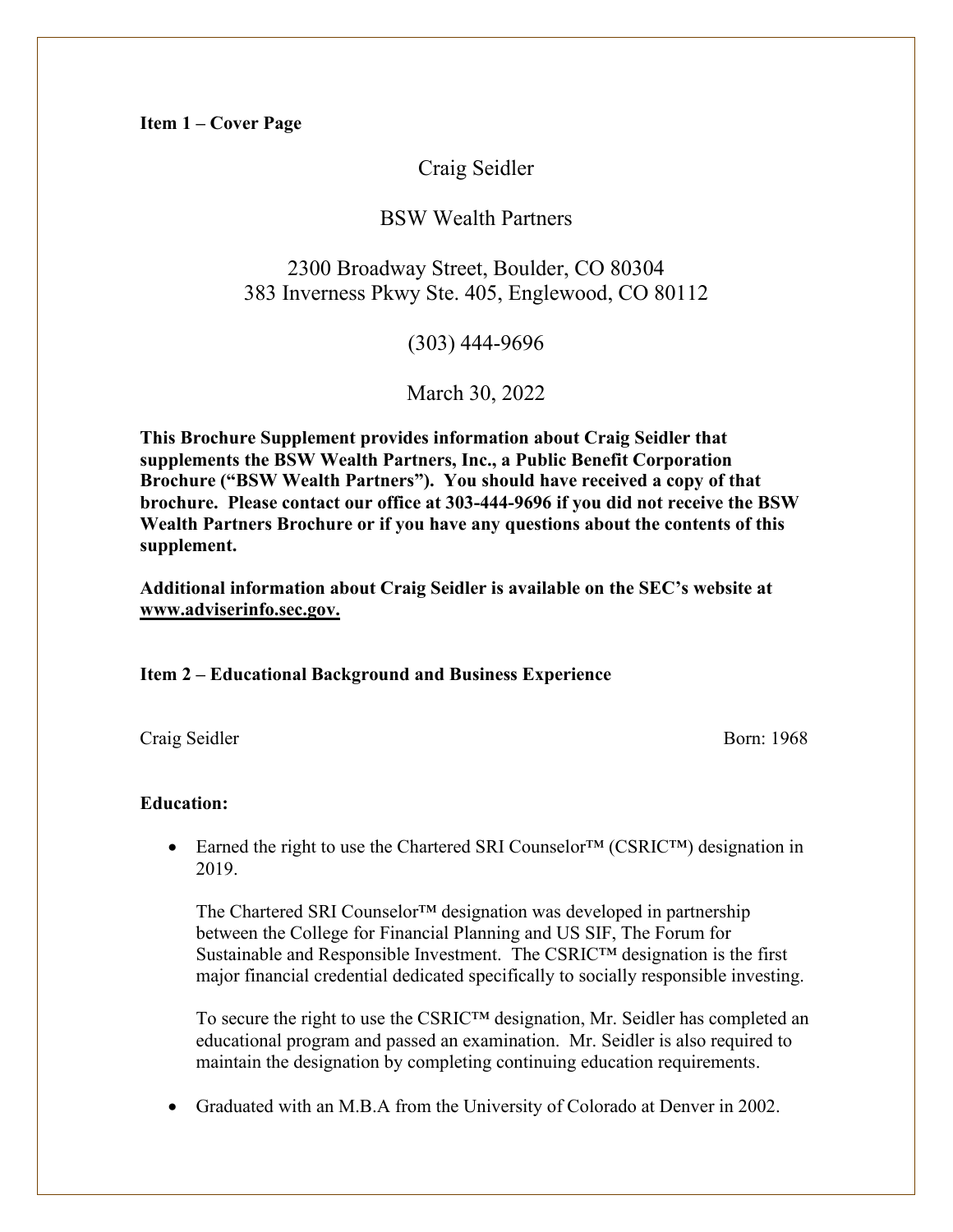- Graduated with a B.S. in Business from the University of Vermont in 1991.
- Series 65 securities license.

### **Employment History:**

- Portfolio Manager with BSW Wealth Partners from January 2010 to present. Director of Public Investments with BSW Wealth Partners from 2018 to present.
- Chief Investment Officer with R3 Returns, LLC, a wholly owned subsidiary of BSW Wealth Partners, from March 2018 to August 2020.
- Portfolio Manager and Portfolio Mechanic with Baydush Simon Weaver from September 2003 to December 2009.

#### **Item 3 – Disciplinary Information**

Registered investment advisers are required to disclose all material facts regarding any legal or disciplinary events that would be material to your evaluation of each supervised person providing investment advice. No information is applicable to this item.

### **Item 4 – Other Business Activities**

Mr. Seidler does not have other business activities.

### **Item 5 – Additional Compensation**

Mr. Seidler's total compensation is based, in part, on the amount of assets under management that Mr. Seidler introduces to the firm. Accordingly, Mr. Seidler has a conflict of interest for recommending the firm to clients for investment advisory services, as the recommendation could be made on the basis of compensation to be received, rather than on a client or prospective client's best interests.

Mr. Seidler does not receive compensation from any third party for providing investment advice.

#### **Item 6 – Supervision**

Mr. Seidler is supervised by Shareholders of BSW Wealth Partners. One-on-one reviews are held bi-annually to discuss individual client/business related items/advice.

If you need to contact a Shareholder of BSW Wealth Partners regarding Mr. Seidler, please contact Benjamin Weaver or Elias Bachmann at 303-444-9696.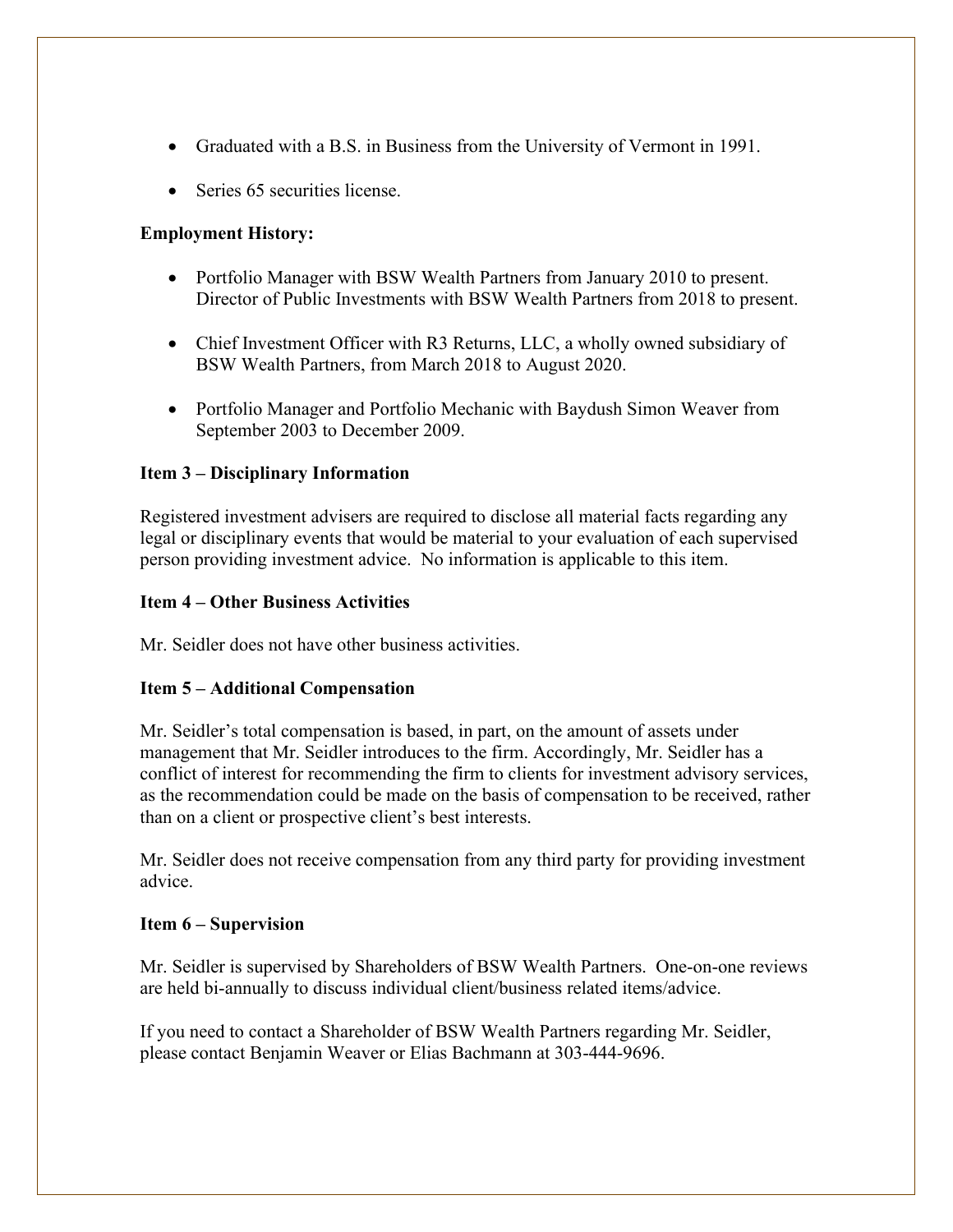# David C. Wolf

## BSW Wealth Partners

# 2300 Broadway Street, Boulder, CO 80304 383 Inverness Pkwy Ste. 405, Englewood, CO 80112

(303) 444-9696

March 30, 2022

**This Brochure Supplement provides information about David C. Wolf that supplements the BSW Wealth Partners, Inc., a Public Benefit Corporation Brochure ("BSW Wealth Partners"). You should have received a copy of that brochure. Please contact our office at 303-444-9696 if you did not receive the BSW Wealth Partners Brochure or if you have any questions about the contents of this supplement.**

**Additional information about David C. Wolf is available on the SEC's website at www.adviserinfo.sec.gov.**

### **Item 2 – Educational Background and Business Experience**

David C. Wolf Born: 1974

#### **Education:**

- Graduated with a J.D. from the University of Colorado at Boulder in 2001.
- Graduated with an M.B.A. from the Leeds School of Business at the University of Colorado at Boulder in 2001.
- Visiting student at St. Catherine's College Oxford University in Oxford, England in 1995.
- Graduated with a B.A. from DePauw University in 1996.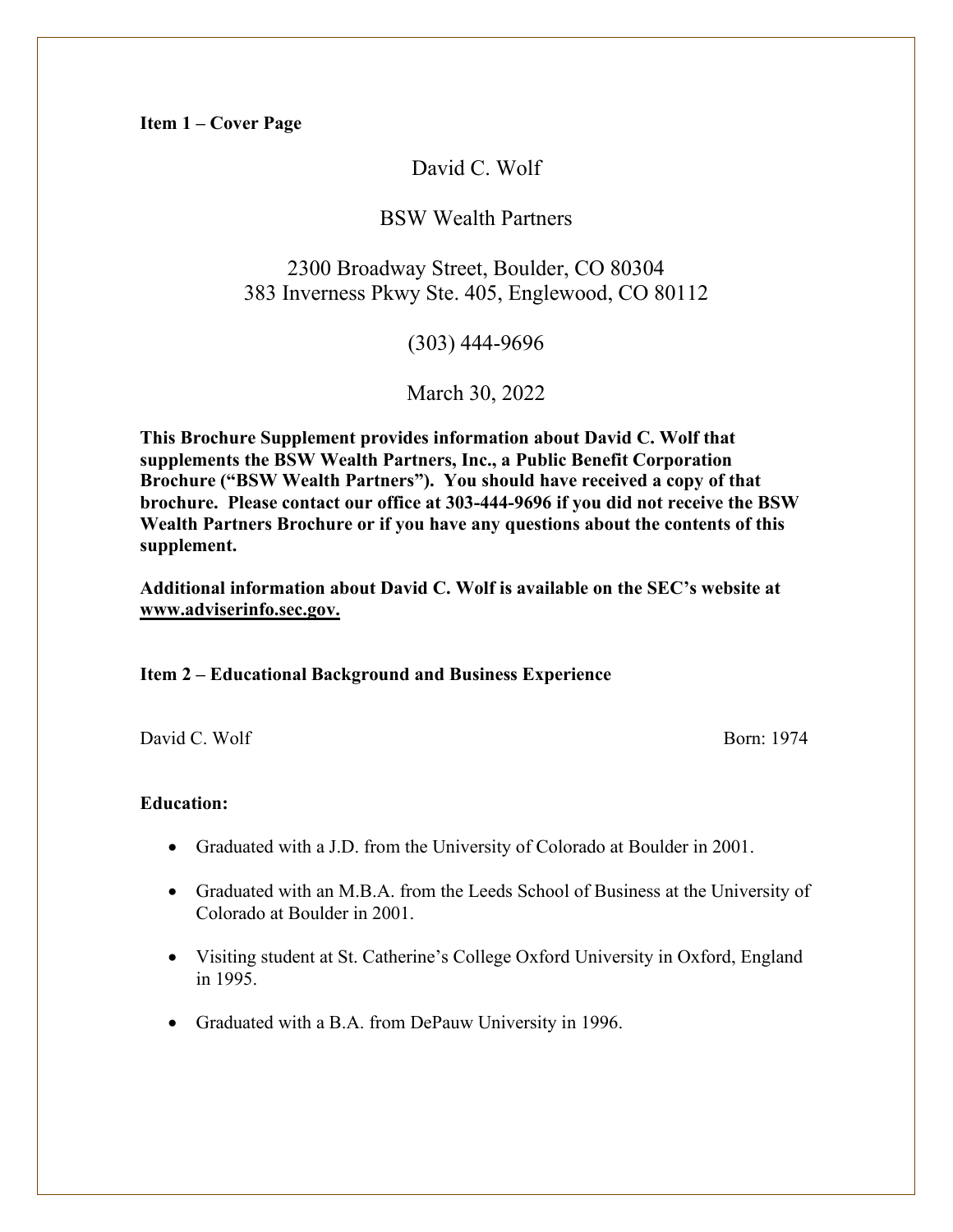### **Professional Designations:**

- Member, Colorado Bar Association.
- Series 65 securities license.

## **Employment History:**

- Chief Executive Officer/Shareholder with BSW Wealth Partners from January 2020 to present.
- Managing Principal with BSW Wealth Partners from January 2010 to January 2020.
- Managing Principal with R3 Returns, LLC, a wholly owned subsidiary of BSW Wealth Partners, from 2012 to present.
- Chief Operating Officer/Managing Principal with BSW Wealth Partners from January 2016 to September 2018.
- Chief Investment Officer/Managing Principal with BSW Wealth Partners from January 2010 to December 2015.
- Portfolio Manager/Principal with Baydush Simon Weaver from April 2002 to December 2009.

## **Item 3 – Disciplinary Information**

Registered investment advisers are required to disclose all material facts regarding any legal or disciplinary events that would be material to your evaluation of each supervised person providing investment advice. No information is applicable to this item.

### **Item 4 – Other Business Activities**

Mr. Wolf serves as Managing Principal for R3 Returns, LLC, an affiliated SECregistered investment advisory firm. The recommendation by Mr. Wolf that any client seek investment advisory services from R3 Returns, LLC presents a conflict of interest, as Mr. Wolf could have the incentive to make such a recommendation based on compensation to be received, rather than basing such recommendation on a particular client's need. Clients are reminded that they are not under any obligation to pursue investment advisory services from R3 Returns, LLC.

Mr. Wolf serves on the advisory board for Renewal Funds which invests in early growth stage companies in Canada and the United States. Mr. Wolf is not compensated for his service on the advisory board. There is no affiliation between BSW Wealth Partners and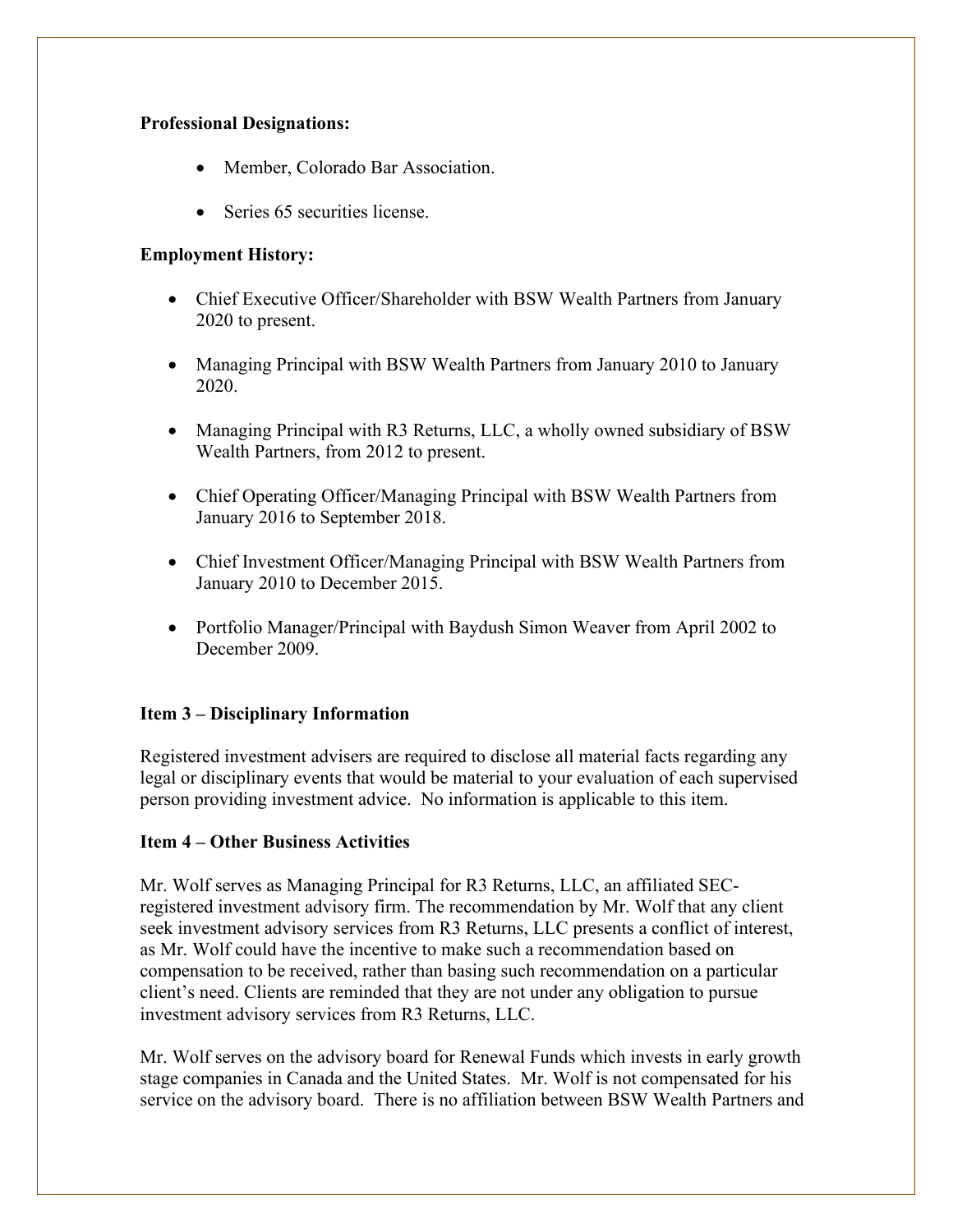Renewal Funds. Certain of BSW Wealth Partners' clients are invested in one or more Renewal Funds.

Mr. Wolf serves on the Advisory Board of Boulder Ventures which is a venture capital firm that invests in high potential information and biotechnology companies in the Colorado Front Range and the Mid-Atlantic region. Mr. Wolf is not compensated for his service on the advisory board. There is no affiliation or other business relationship between BSW Wealth Partners and Boulder Ventures.

Mr. Wolf serves on the Advisory Council of Ethic which is an investment adviser and separate account manager specializing in personalized ESG solutions to help investors transition money toward companies that treat people and the planet with respect. Mr. Wolf is not compensated for his service on the Advisory Council. There is no affiliation between BSW Wealth Partners and Ethic. Certain of BSW Wealth Partners' clients are invested in Ethic products.

### **Item 5 – Additional Compensation**

Mr. Wolf's total compensation is based, in part, on the amount of assets under management that Mr. Wolf introduces to the firm. Accordingly, Mr. Wolf has a conflict of interest for recommending the firm to clients for investment advisory services, as the recommendation could be made on the basis of compensation to be received, rather than on a client or prospective client's best interests.

Mr. Wolf does not receive compensation from any third party for providing investment advice.

#### **Item 6 – Supervision**

Mr. Wolf is a Shareholder of BSW Wealth Partners. You may contact him directly or contact other Shareholders of BSW Wealth Partners at 303-444-9696.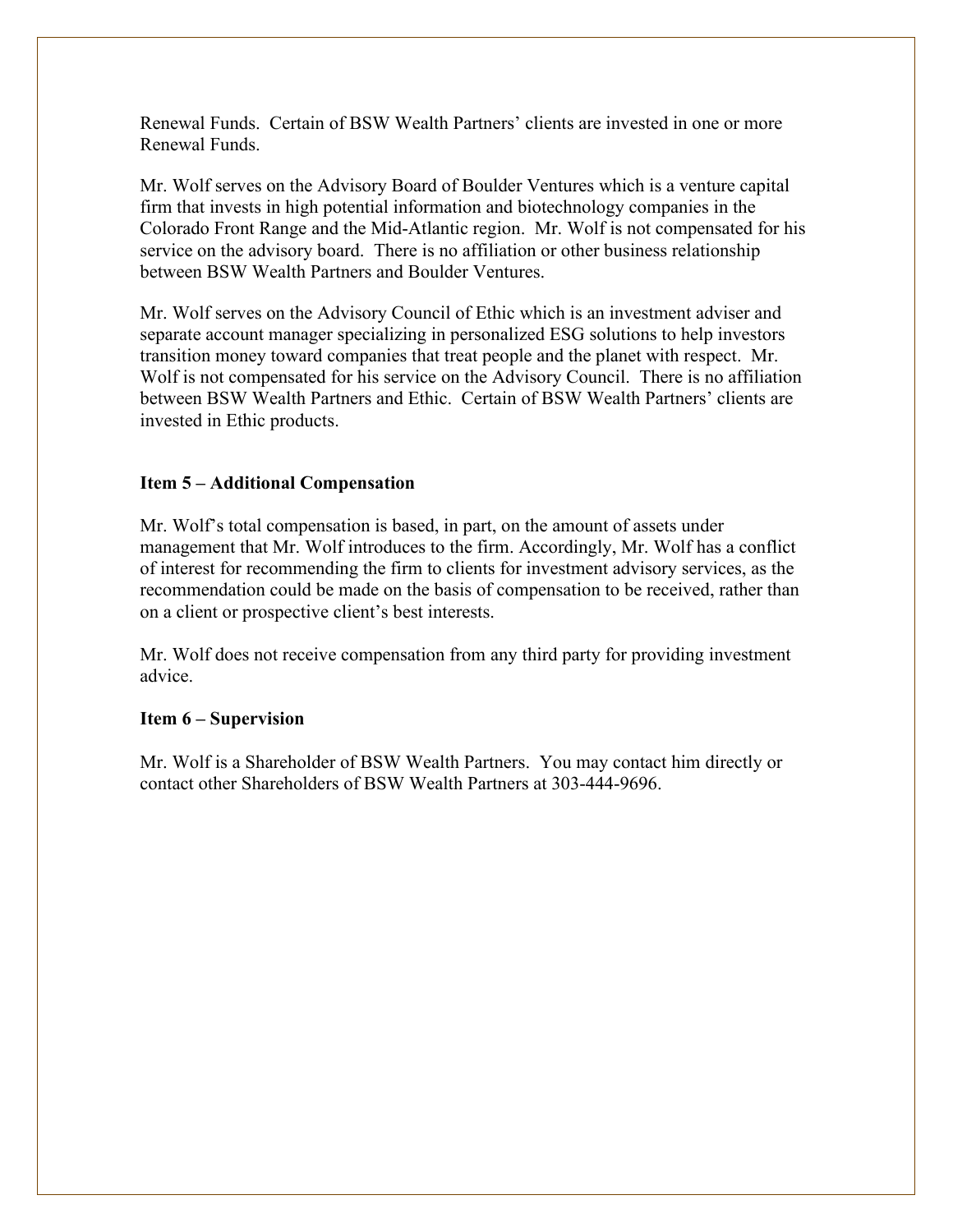Drew S. Simon

## BSW Wealth Partners

# 2300 Broadway Street, Boulder, CO 80304 383 Inverness Pkwy Ste. 405, Englewood, CO 80112

(303) 444-9696

March 30, 2022

**This Brochure Supplement provides information about Drew S. Simon that supplements the BSW Wealth Partners, Inc., a Public Benefit Corporation Brochure ("BSW Wealth Partners"). You should have received a copy of that brochure. Please contact our office at 303-444-9696 if you did not receive the BSW Wealth Partners Brochure or if you have any questions about the contents of this supplement.**

**Additional information about Drew S. Simon is available on the SEC's website at www.adviserinfo.sec.gov.**

### **Item 2 – Educational Background and Business Experience**

Drew S. Simon Born: 1954

#### **Education:**

- Graduated with a J.D. in Taxation from the Columbus School of Law in 1979.
- Graduated with a B.S. in Economics/Finance from Wharton School of Finance in 1976.
- Series 65 securities license.

### **Employment History:**

• Financial Advisor/Shareholder with BSW Wealth Partners from January 2010 to present.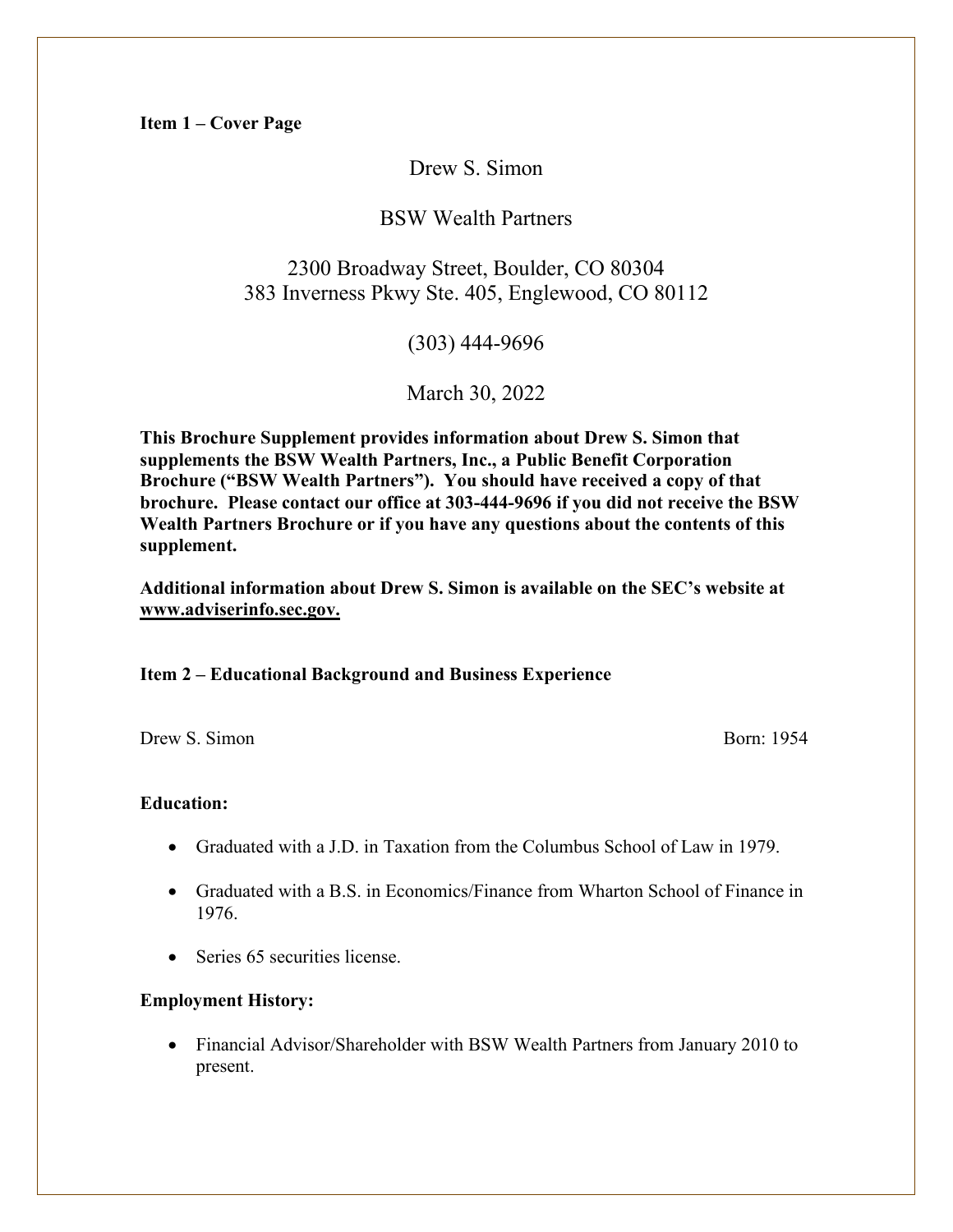- Member/investment advisor representative with R3 Returns from April 2012 to January 2015.
- Financial Advisor/Managing Principal with Baydush Simon Weaver from January 2003 to December 2009.

### **Item 3 – Disciplinary Information**

Registered investment advisers are required to disclose all material facts regarding any legal or disciplinary events that would be material to your evaluation of each supervised person providing investment advice. No information is applicable to this item.

#### **Item 4 – Other Business Activities**

Mr. Simon is a partial owner of R3 Returns, LLC ("R3"), an affiliated SEC-registered investment advisory firm, by virtue of his ownership of BSW Wealth Partners. The recommendation by Mr. Simon that any client seek investment advisory services from R3 presents a conflict of interest, as Mr. Simon could have the incentive to make such a recommendation based on compensation to be received via Mr. Simon's ownership interest, rather than basing such recommendation on a particular client's need. Clients are reminded that they are not under any obligation to pursue investment advisory services from R3.

### **Item 5 – Additional Compensation**

Mr. Simon's total compensation is based, in part, on the amount of assets under management that Mr. Simon introduces to the firm. Accordingly, Mr. Simon has a conflict of interest for recommending the firm to clients for investment advisory services, as the recommendation could be made on the basis of compensation to be received, rather than on a client or prospective client's best interests.

Mr. Simon does not receive compensation from any third party for providing investment advice.

#### **Item 6 – Supervision**

Mr. Simon is a Shareholder of BSW Wealth Partners. You may contact him directly or contact other Shareholders of BSW Wealth Partners at 303-444-9696.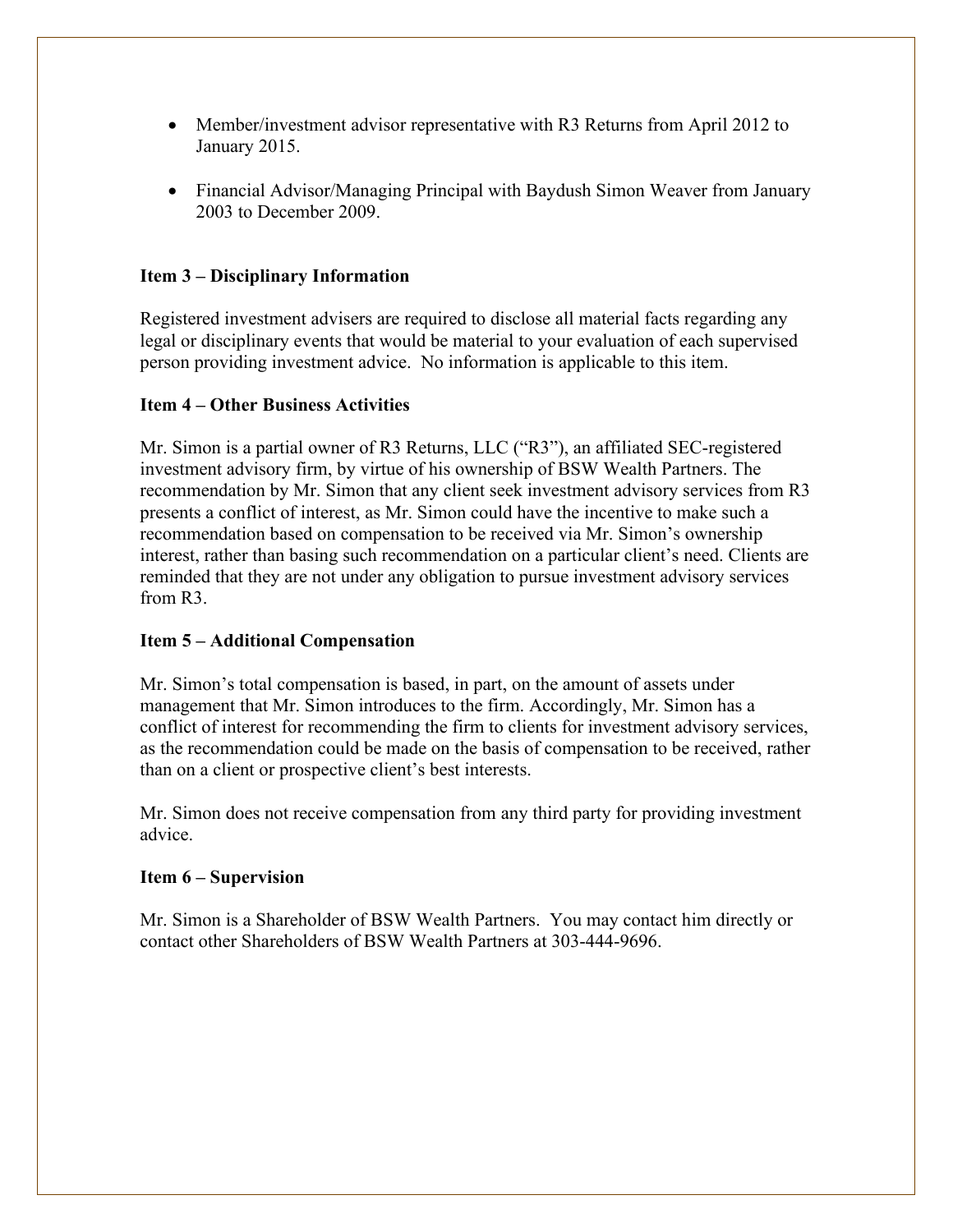Elias Bachmann

## BSW Wealth Partners

# 2300 Broadway Street, Boulder, CO 80304 383 Inverness Pkwy Ste. 405, Englewood, CO 80112

(303) 444-9696

March 30, 2022

**This Brochure Supplement provides information about Elias Bachmann that supplements the BSW Wealth Partners, Inc., a Public Benefit Corporation Brochure ("BSW Wealth Partners"). You should have received a copy of that brochure. Please contact our office at 303-444-9696 if you did not receive the BSW Wealth Partners Brochure or if you have any questions about the contents of this supplement.**

**Additional information about Elias Bachmann is available on the SEC's website at www.adviserinfo.sec.gov.**

#### **Item 2 – Educational Background and Business Experience**

Elias Bachmann Born: 1974

#### **Education:**

• Earned the right to use the Chartered Financial Analyst (CFA) designation in 2010.

The CFA designation is globally recognized and attests to a charter holder's success in a rigorous and comprehensive study program in the field of investment management and research analysis. To receive the CFA designation a candidate must complete the required four years of professional work experience in addition to passing a series of three exams. Mr. Bachmann worked in the investment management industry since 2004. Finally, Mr. Bachmann agreed to be bound by a strict Code of Ethics and to complete required continuing education to maintain the CFA designation.

• Graduated with an M.B.A. from the University of Colorado at Boulder in 2004.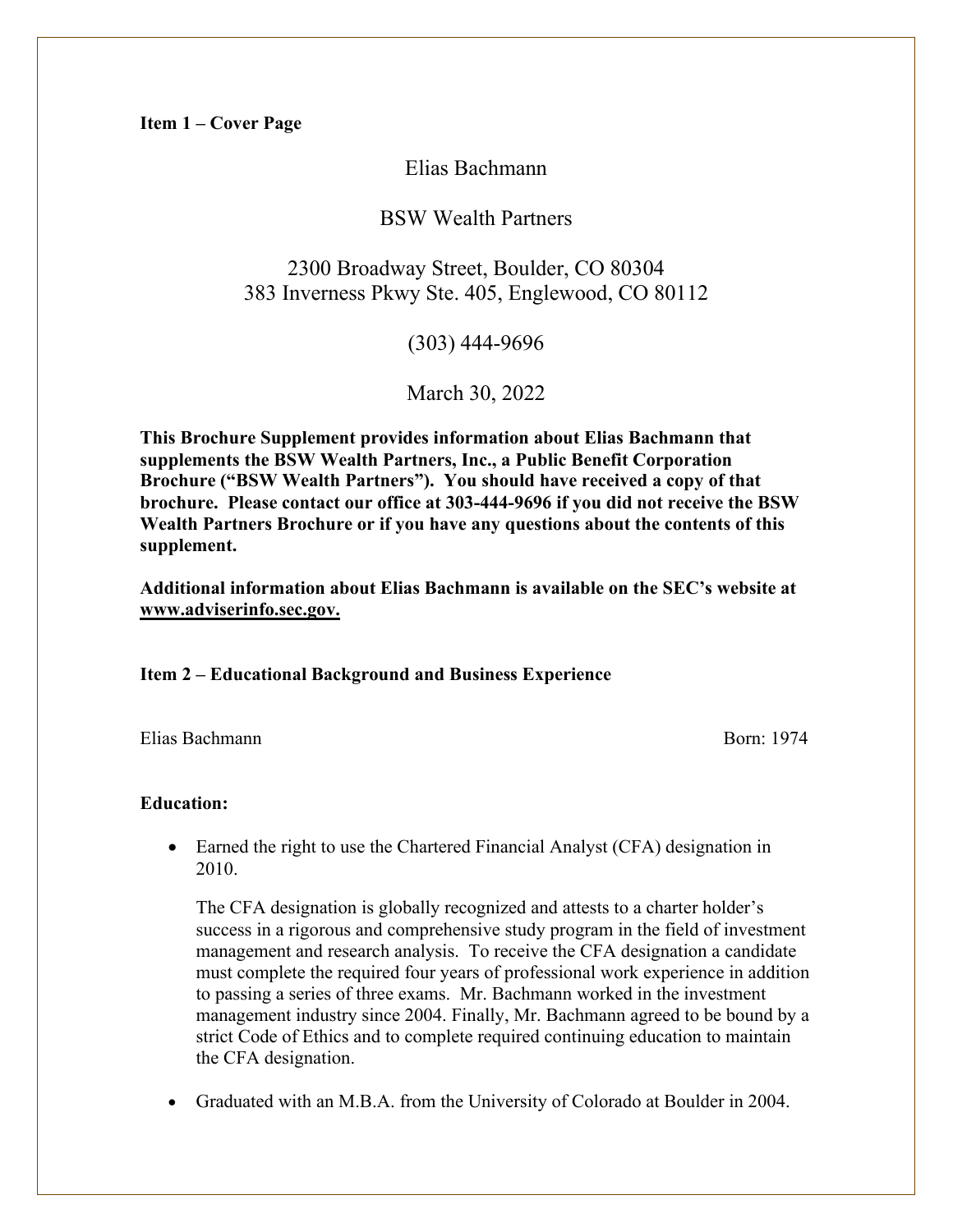• Graduated with a B.A. from the University of Colorado at Boulder in 1997.

### **Employment History:**

- Shareholder with BSW Wealth Partners from January 2020 to present. Director of Private Investments from December 2015 to present. Director of Investment Group from 2018 to present.
- Senior Portfolio Manager with BSW Wealth Partners from October 2009 to November 2015.
- Financial Advisor and Financial Analyst with Wells Fargo Advisors from March 2004 to September 2009.

### **Item 3 – Disciplinary Information**

Registered investment advisers are required to disclose all material facts regarding any legal or disciplinary events that would be material to your evaluation of each supervised person providing investment advice. No information is applicable to this item.

### **Item 4 – Other Business Activities**

Mr. Bachmann is a partial owner of R3 Returns, LLC ("R3"), an affiliated SECregistered investment advisory firm, by virtue of his ownership of BSW Wealth Partners. The recommendation by Mr. Bachmann that any client seek investment advisory services from R3 presents a conflict of interest, as Mr. Bachmann could have the incentive to make such a recommendation based on compensation to be received via Mr. Bachmann's ownership interest, rather than basing such recommendation on a particular client's need. Clients are reminded that they are not under any obligation to pursue investment advisory services from R3.

Mr. Bachmann serves on the limited partners advisory board for New Summit Impact Fund II ("NSIF II") and on the investment advisory committees for NSIF II and Private Market Impact Fund I ("PMIF I"). These funds are a joint venture by two registered investment advisers to provide broad investor access to a diversified, multi-manager portfolio of private funds with environmental and social impact. Mr. Bachmann is not compensated for his service on the advisory boards. There is no affiliation between BSW Wealth Partners and NSIF II or PMIF I. Certain of BSW Wealth Partners' clients are invested in one or more of these funds.

Mr. Bachmann serves on the impact advisory board for Rose Affordable Housing Preservation Fund IV ("Rose IV"). Jonathan Rose Companies established Rose IV as an institutional fund focused on affordable housing. Mr. Bachmann is not compensated for his service on the advisory board. There is no affiliation between BSW Wealth Partners and Rose IV. Certain of BSW Wealth Partners' clients are invested in Rose IV.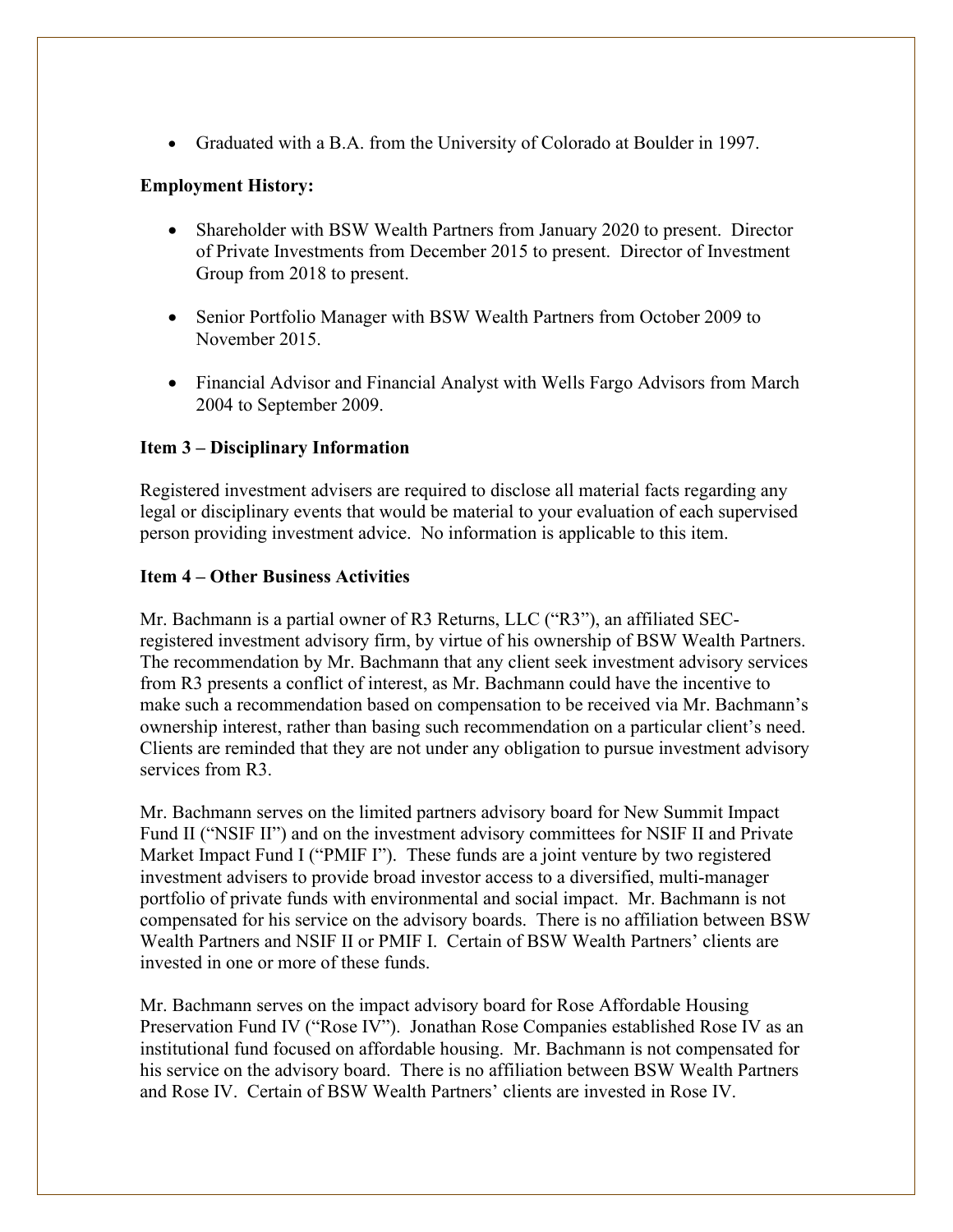Mr. Bachmann serves on the investment advisory board for Grubb Properties 2019 QOF Fund ("2019 QOF"). The 2019 QOF invests in branded, moderate-priced rental housing and value-oriented office properties. Mr. Bachmann is not compensated for his service on the advisory board. There is no affiliation between BSW Wealth Partners and 2019 QOF. Certain of BSW Wealth Partners' clients are invested in 2019 QOF.

### **Item 5 – Additional Compensation**

Mr. Bachmann's total compensation is based, in part, on the amount of assets under management that Mr. Bachmann introduces to the firm. Accordingly, Mr. Bachmann has a conflict of interest for recommending the firm to clients for investment advisory services, as the recommendation could be made on the basis of compensation to be received, rather than on a client or prospective client's best interests.

Mr. Bachmann does not receive compensation from any third party for providing investment advice.

#### **Item 6 – Supervision**

Mr. Bachmann is a Shareholder of BSW Wealth Partners. You may contact him directly or contact another Shareholder of BSW Wealth Partners at 303-444-9696.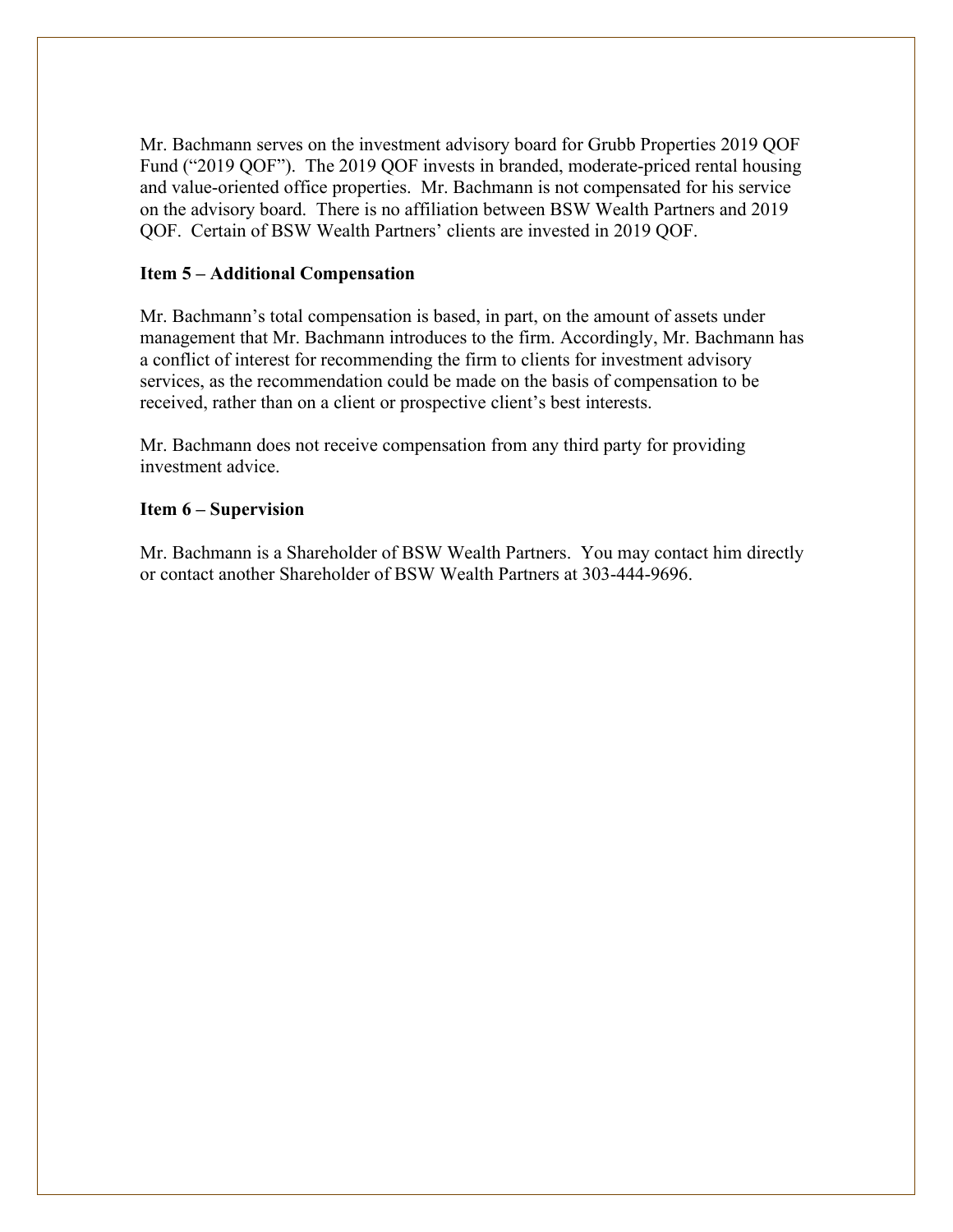## Eric Davis

## BSW Wealth Partners

# 2300 Broadway Street, Boulder, CO 80304 383 Inverness Pkwy Ste. 405, Englewood, CO 80112

(303) 444-9696

March 30, 2022

**This Brochure Supplement provides information about Eric Davis that supplements the BSW Wealth Partners, Inc., a Public Benefit Corporation Brochure ("BSW Wealth Partners"). You should have received a copy of that brochure. Please contact our office at 303-444-9696 if you did not receive the BSW Wealth Partners Brochure or if you have any questions about the contents of this supplement.**

**Additional information about Eric Davis is available on the SEC's website at www.adviserinfo.sec.gov.**

### **Item 2 – Educational Background and Business Experience**

Eric Davis Born: 1988

### **Education:**

• Earned the right to use the Behavioral Financial Advisor designation (BFA<sup>®</sup>) in 2019.

The BFA $^{\circ}$  mark is a professional designation granted by the Kaplan Financial Education organization. To secure the right to use the  $BFA^{\circledR}$  mark, Mr. Davis has completed an educational program and passed a series of examinations. In addition, to receive and maintain the BFA® certification, a candidate must have planning experience and achieve 20 hours of continuing education every 2 years.

• Earned the right to use the Certified Financial Planner Designation (CFP<sup>®</sup>) in 2017.

The CFP® mark is a professional designation granted by the Certified Financial Planner Board of Standards, Inc. To secure the right to use the CFP® mark, Mr.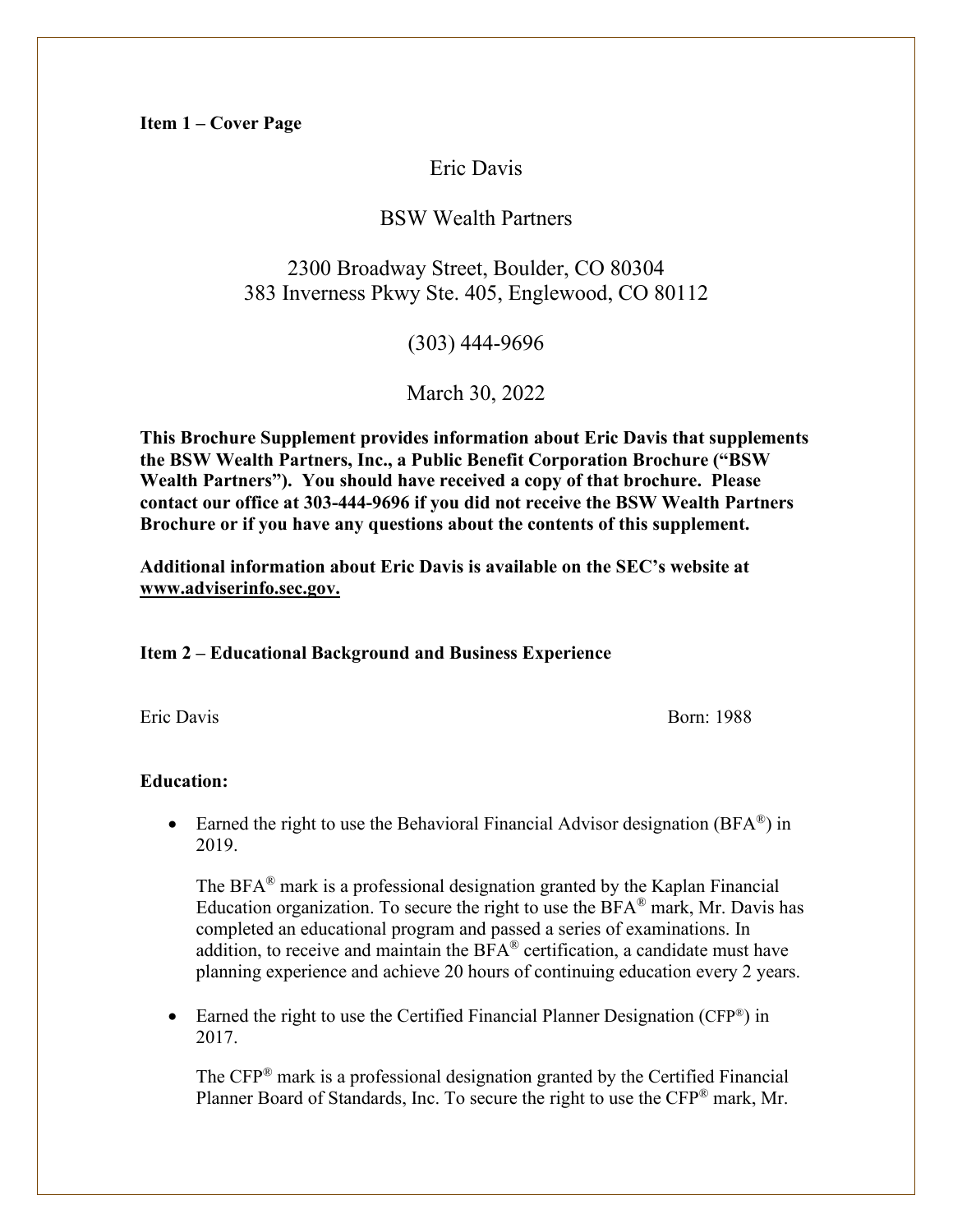Davis has completed an educational program and passed a series of six examinations. In addition, to receive the CFP® certification, a candidate must have at least three years of planning experience. Mr. Davis has been in the business since 2015. Finally, Mr. Davis has agreed to be bound by a strict Code of Ethics and to complete required continuing education to maintain the CFP designation.

- Graduated with a B.S.B.A. in Finance from the Leeds School of Business at the University of Colorado in 2012.
- Series 65 securities license

## **Employment History:**

- Financial Advisor with BSW Wealth Partners from January 2019 to present.
- Associate Advisor with BSW Wealth Partners from June 2015 to January 2019.
- Investment banking analyst with Petrie Partners from January 2013 to April 2013.

## **Item 3 – Disciplinary Information**

Registered investment advisers are required to disclose all material facts regarding any legal or disciplinary events that would be material to your evaluation of each supervised person providing investment advice. No information is applicable to this item.

## **Item 4 – Other Business Activities**

Mr. Davis does not have other business activities.

## **Item 5 – Additional Compensation**

Mr. Davis's total compensation is based, in part, on the amount of assets under management that Mr. Davis introduces to the firm. Accordingly, Mr. Davis has a conflict of interest for recommending the firm to clients for investment advisory services, as the recommendation could be made on the basis of compensation to be received, rather than on a client or prospective client's best interests.

Mr. Davis does not receive compensation from any third party for providing investment advice.

## **Item 6 – Supervision**

Mr. Davis is supervised by Shareholders of BSW Wealth Partners. One-on-one reviews are held bi-annually to discuss individual client/business related items/advice.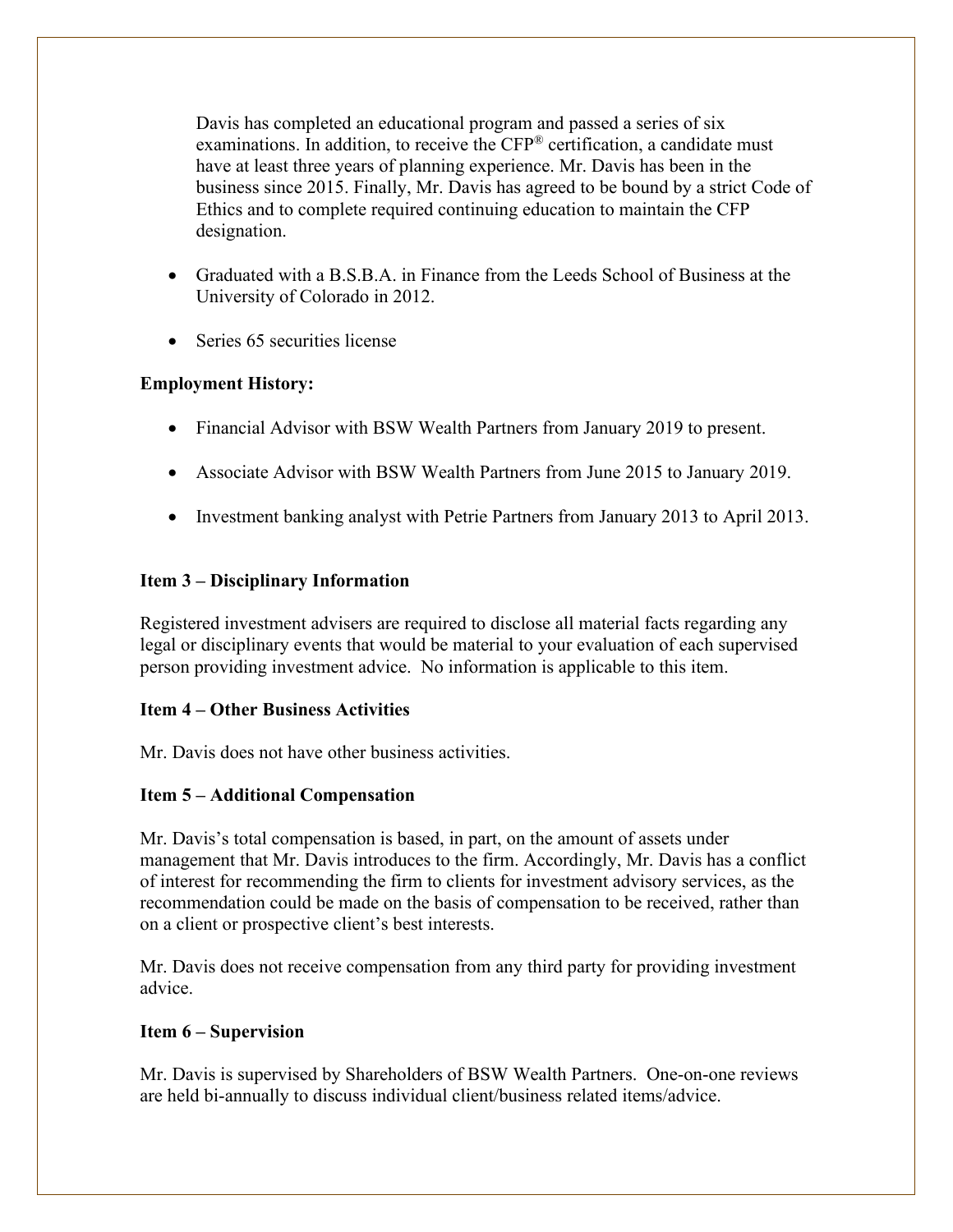If you need to contact a Shareholder of BSW Wealth Partners regarding Mr. Davis, please contact Julie Martinez or Timothy Wojtalik at 303-444-9696.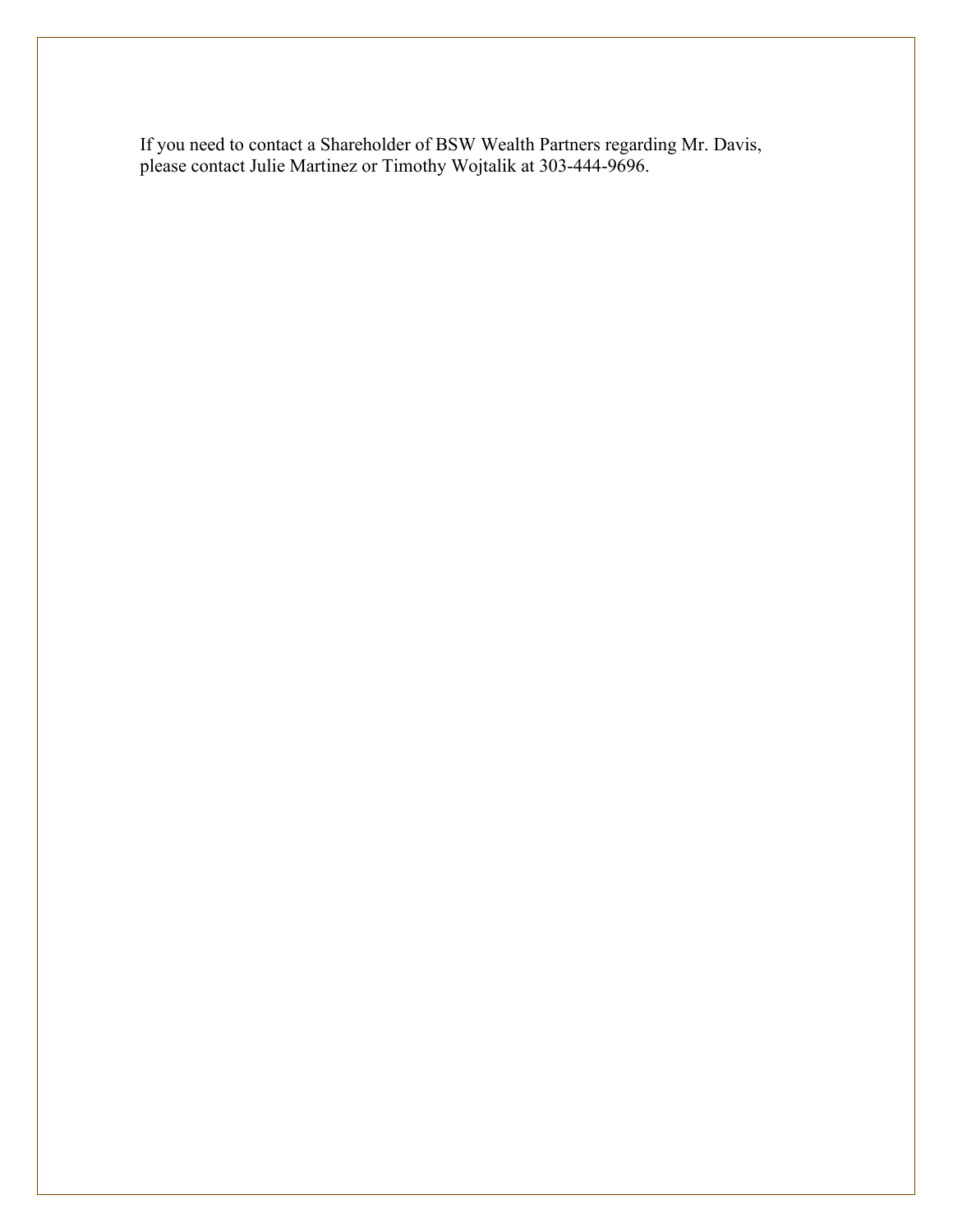Julia Wentworth

## BSW Wealth Partners

# 2300 Broadway Street, Boulder, CO 80304 383 Inverness Pkwy Ste. 405, Englewood, CO 80112

(303) 444-9696

March 30, 2022

**This Brochure Supplement provides information about Julia Wentworth that supplements the BSW Wealth Partners, Inc., a Public Benefit Corporation Brochure ("BSW Wealth Partners"). You should have received a copy of that brochure. Please contact our office at 303-444-9696 if you did not receive the BSW Wealth Partners Brochure or if you have any questions about the contents of this supplement.**

**Additional information about Julia Wentworth is available on the SEC's website at www.adviserinfo.sec.gov.**

### **Item 2 – Educational Background and Business Experience**

Julia Wentworth Born: 1984

#### **Education:**

• Earned the right to use the Certified Financial Planner Designation (CFP<sup>®</sup>) in April 2020.

The CFP® mark is a professional designation granted by the Certified Financial Planner Board of Standards, Inc. To secure the right to use the CFP® mark, Ms. Wentworth has completed an educational program and passed a series of six examinations. In addition, to receive the CFP<sup>®</sup> certification, a candidate must have at least three years of planning experience. Ms. Wentworth has been in the business since 2017. Finally, Ms. Wentworth has agreed to be bound by a strict Code of Ethics and to complete required continuing education to maintain the CFP designation.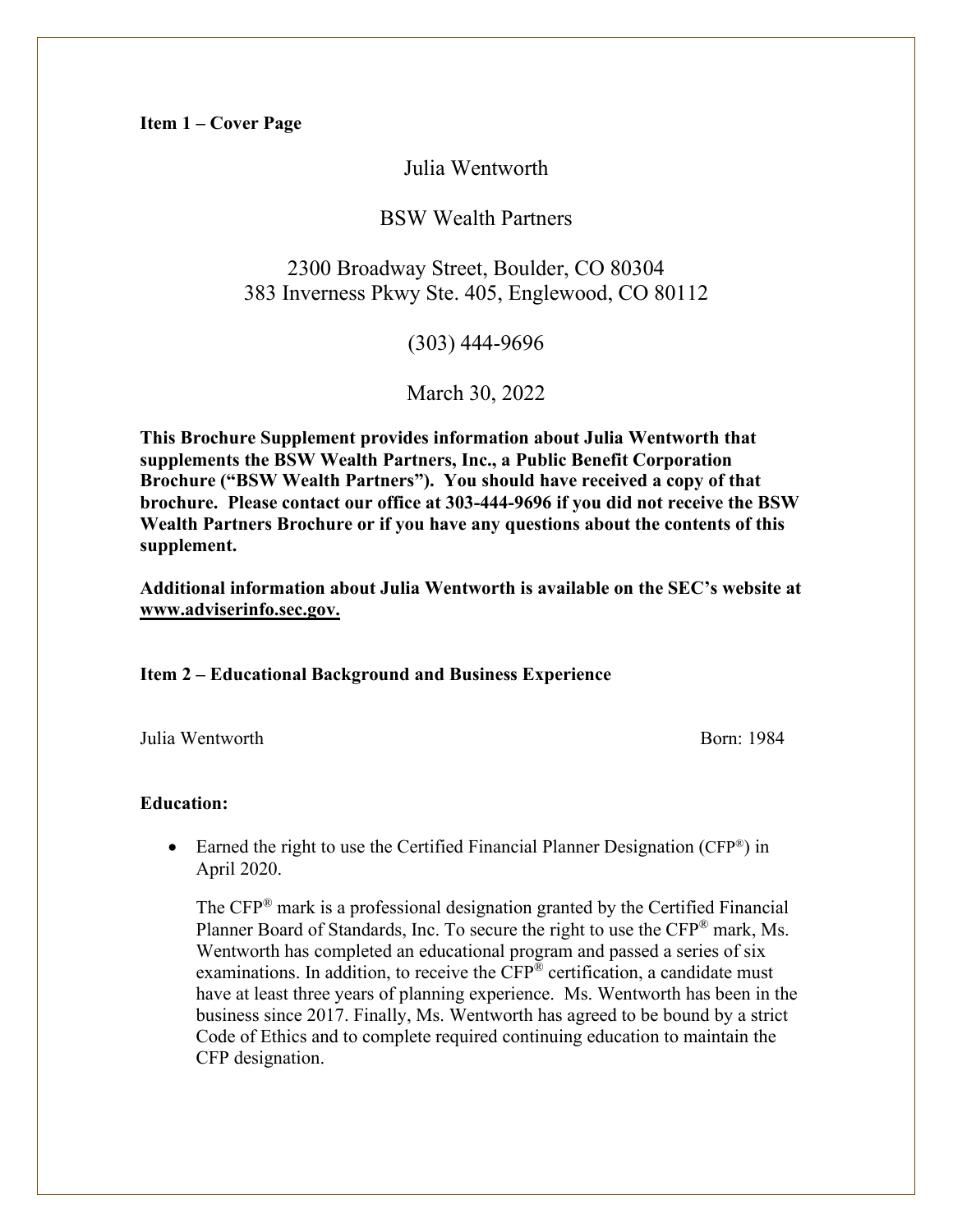- Graduated with an M.B.A. from Leeds School of Business at University of Colorado in 2017.
- Graduated with a B.A. from University of Colorado in 2007.
- Series 65 securities license

### **Employment History:**

- Associate Advisor with BSW Wealth Partners from April 2019 to present.
- Advisor, Associate Advisor, Operations Associate with Colorado Capital Management from April 2017 to March 2019.
- Internship with Forester's Financial from January 2017 to April 2017.
- Part-time Financial Planning Associate with Hinman Financial Planning, Inc. from September 2016 to March 2017.
- Part-time Business Development Associate with WashPark Capital from December 2016 to February 2017.
- Executive Assistant with Mental Health Partners from January 2015 to September 2016.
- Executive Assistant with Boulder County Public Health from June 2013 to January 2015.

### **Item 3 – Disciplinary Information**

Registered investment advisers are required to disclose all material facts regarding any legal or disciplinary events that would be material to your evaluation of each supervised person providing investment advice. No information is applicable to this item.

### **Item 4 – Other Business Activities**

Ms. Wentworth does not have other business activities.

### **Item 5 – Additional Compensation**

Ms. Wentworth's total compensation is based, in part, on the amount of assets under management that Ms. Wentworth introduces to the firm. Accordingly, Ms. Wentworth has a conflict of interest for recommending the firm to clients for investment advisory services, as the recommendation could be made on the basis of compensation to be received, rather than on a client or prospective client's best interests.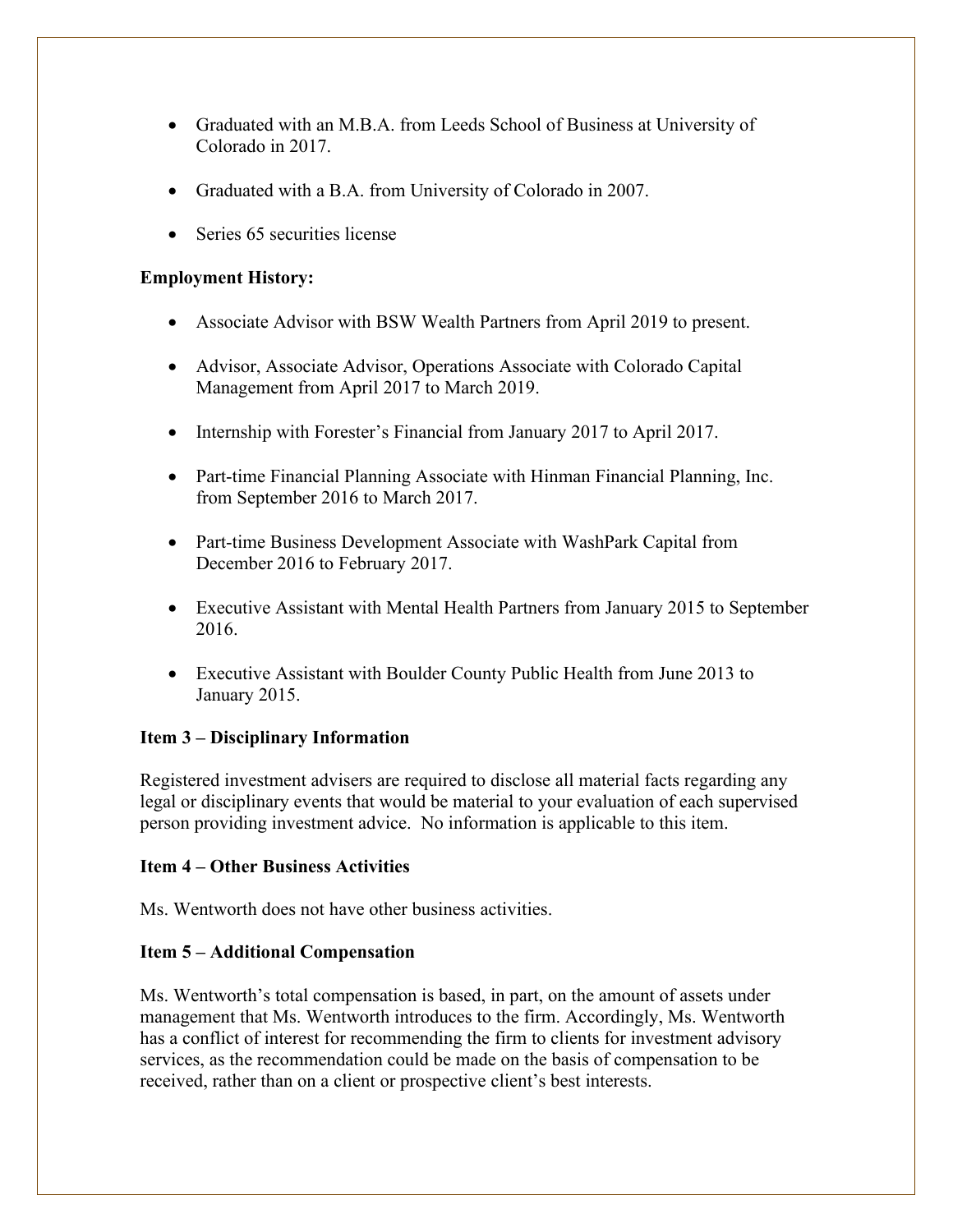Ms. Wentworth does not receive compensation from any third party for providing investment advice.

### **Item 6 – Supervision**

Ms. Wentworth is supervised by Shareholders of BSW Wealth Partners. One-on-one reviews are held bi-annually to discuss individual client/business related items/advice.

If you need to contact a Shareholder of BSW Wealth Partners regarding Ms. Wentworth, please contact Julie Martinez or Timothy Wojtalik at 303-444-9696.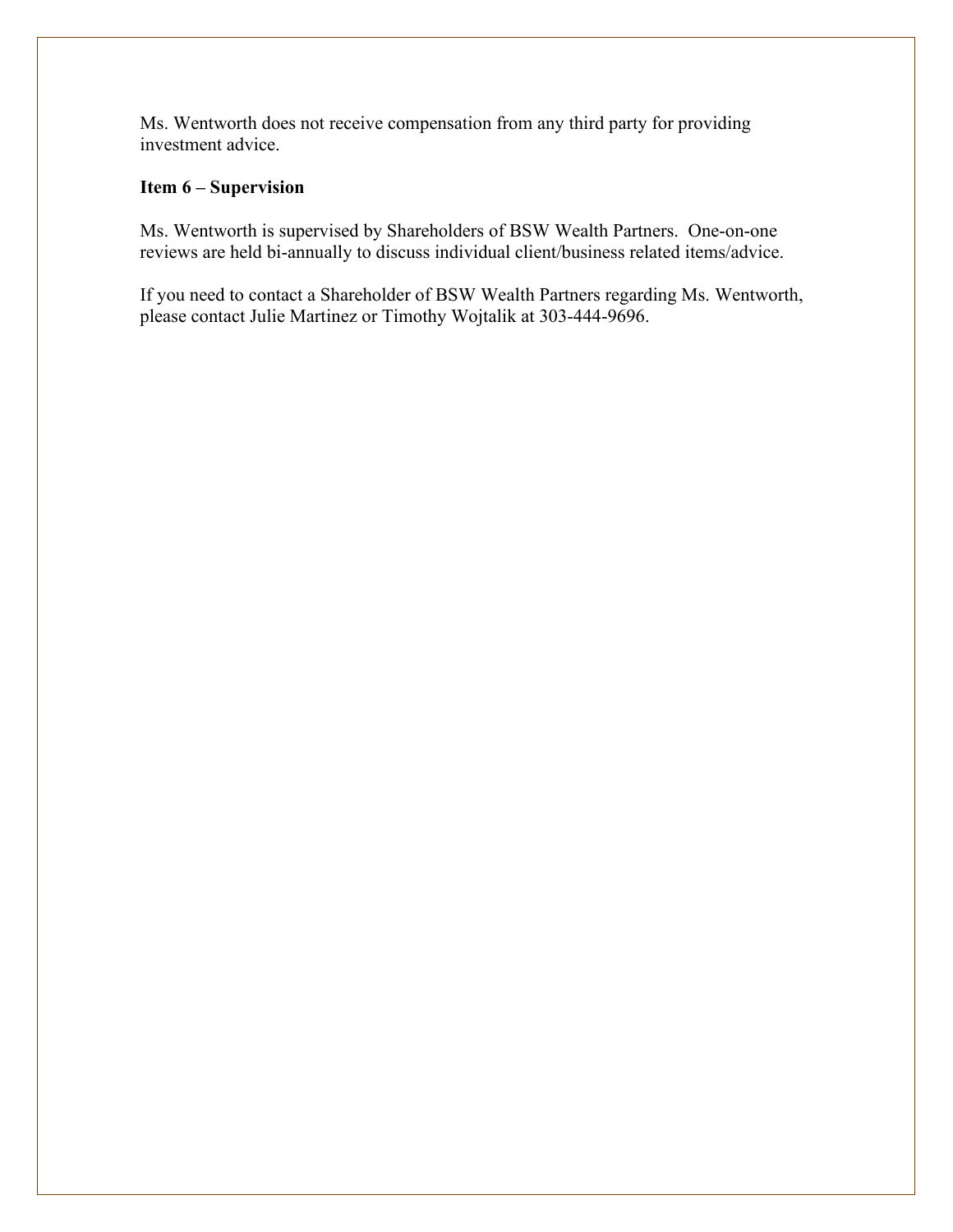Julie Martinez

## BSW Wealth Partners

# 2300 Broadway Street, Boulder, CO 80304 383 Inverness Pkwy Ste. 405, Englewood, CO 80112

(303) 444-9696

March 30, 2022

**This Brochure Supplement provides information about Julie Martinez that supplements the BSW Wealth Partners, Inc., a Public Benefit Corporation Brochure ("BSW Wealth Partners"). You should have received a copy of that brochure. Please contact our office at 303-444-9696 if you did not receive the BSW Wealth Partners Brochure or if you have any questions about the contents of this supplement.**

**Additional information about Julie Martinez is available on the SEC's website at www.adviserinfo.sec.gov.**

**Item 2 – Educational Background and Business Experience**

Julie Martinez Born: 1970

#### **Education:**

• Earned the right to use the Certified Financial Planner Designation (CFP<sup>®</sup>) in 2006.

The CFP® mark is a professional designation granted by the Certified Financial Planner Board of Standards, Inc. To secure the right to use the CFP® mark, Ms. Martinez has completed an educational program and passed a series of six examinations. In addition, to receive the CFP® certification, a candidate must have at least three years of planning experience. Ms. Martinez has been in the business since 1997. Finally, Ms. Martinez has agreed to be bound by a strict Code of Ethics and to complete required continuing education to maintain the CFP designation.

• Graduated with a B.S. from Colorado State University in 1992.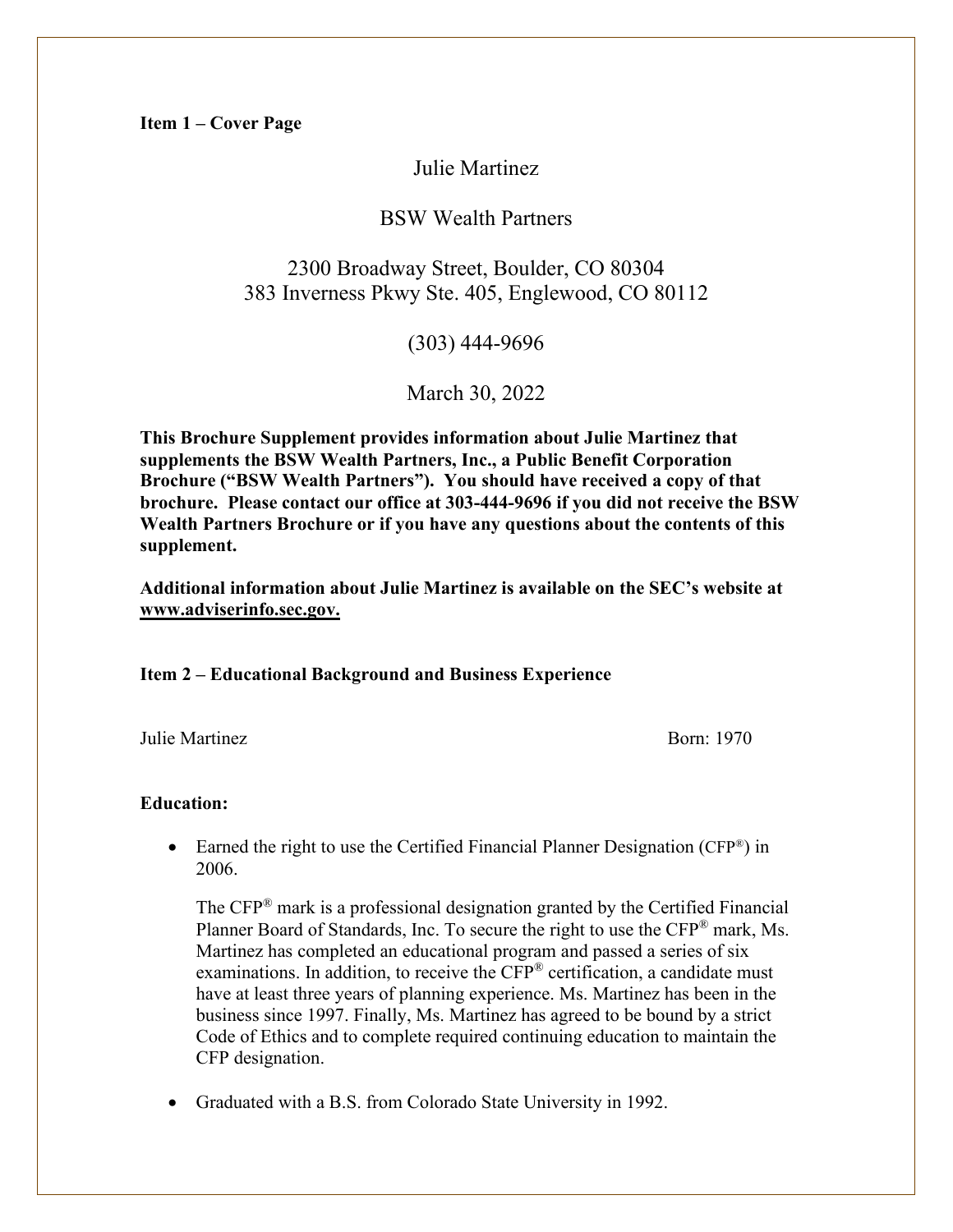### **Employment History:**

- Shareholder with BSW Wealth Partners from January 2019 to present. Director of Advisory Group from January 2018 to present.
- Financial Advisor with BSW Wealth Partners from June 2015 to present.
- Financial Planner with Purple Wealth FKA KT Investment Advisors from September 2008 to June 2015. Registered Representative with LPL Financial from February 2012 to June 2015.
- Wealth Management Specialist with Wells Fargo Wealth Management Group from June 2006-September 2008
- Commercial Real Estate Manager/Financial Planning Associate with Kahler Financial Group from July 1997-June 2006

### **Item 3 – Disciplinary Information**

Registered investment advisers are required to disclose all material facts regarding any legal or disciplinary events that would be material to your evaluation of each supervised person providing investment advice. No information is applicable to this item.

### **Item 4 – Other Business Activities**

Ms. Martinez is a partial owner of R3 Returns, LLC ("R3"), an affiliated SEC-registered investment advisory firm, by virtue of her ownership of BSW Wealth Partners. The recommendation by Ms. Martinez that any client seek investment advisory services from R3 presents a conflict of interest, as Ms. Martinez could have the incentive to make such a recommendation based on compensation to be received via Ms. Martinez's ownership interest, rather than basing such recommendation on a particular client's need. Clients are reminded that they are not under any obligation to pursue investment advisory services from R3.

### **Item 5 – Additional Compensation**

Ms. Martinez's total compensation is based, in part, on the amount of assets under management that Ms. Martinez introduces to the firm. Accordingly, Ms. Martinez has a conflict of interest for recommending the firm to clients for investment advisory services, as the recommendation could be made on the basis of compensation to be received, rather than on a client or prospective client's best interests.

Ms. Martinez does not receive compensation from any third party for providing investment advice.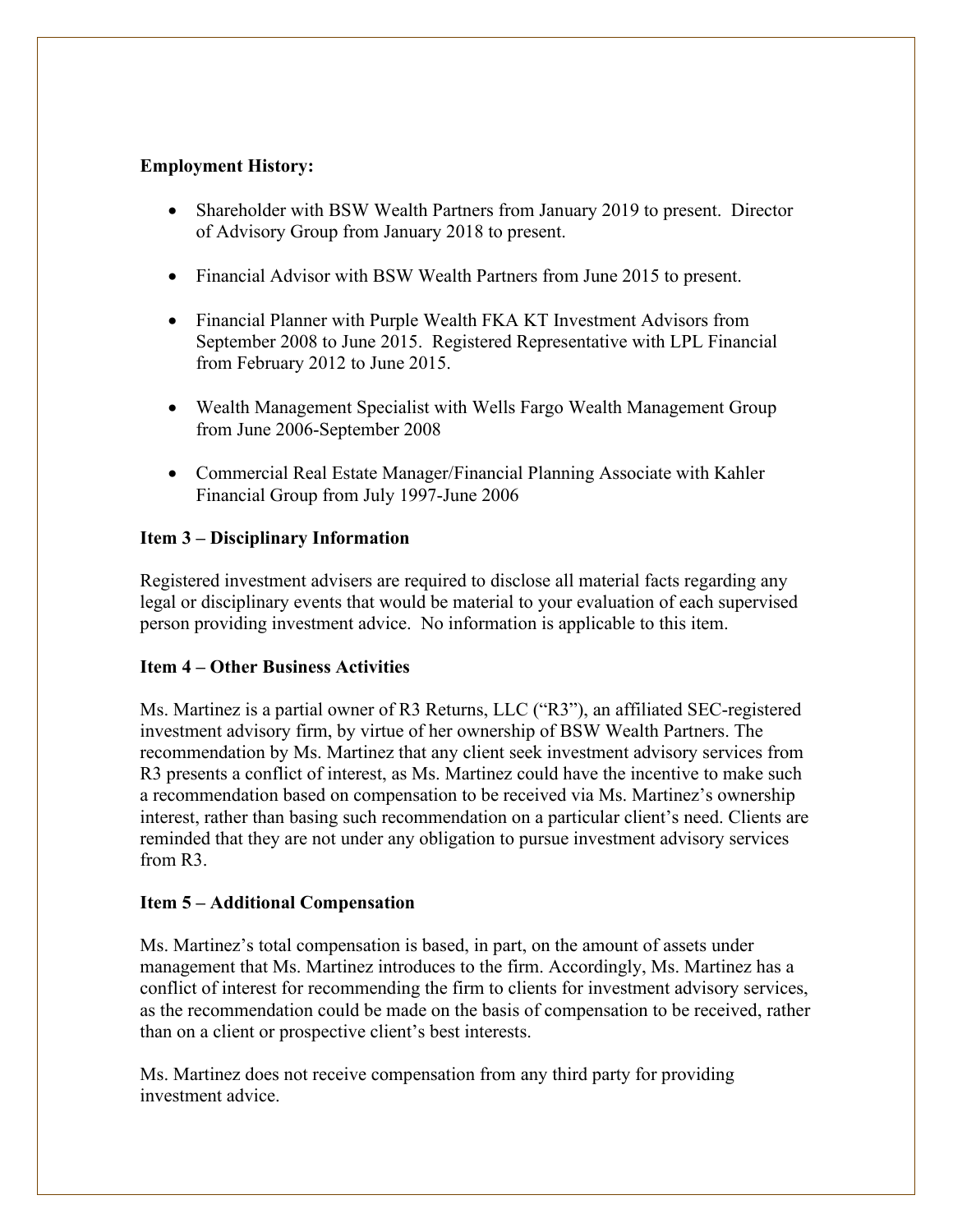## **Item 6 – Supervision**

Ms. Martinez is a Shareholder of BSW Wealth Partners. You may contact her directly or contact another Shareholder of BSW Wealth Partners at 303-444-9696.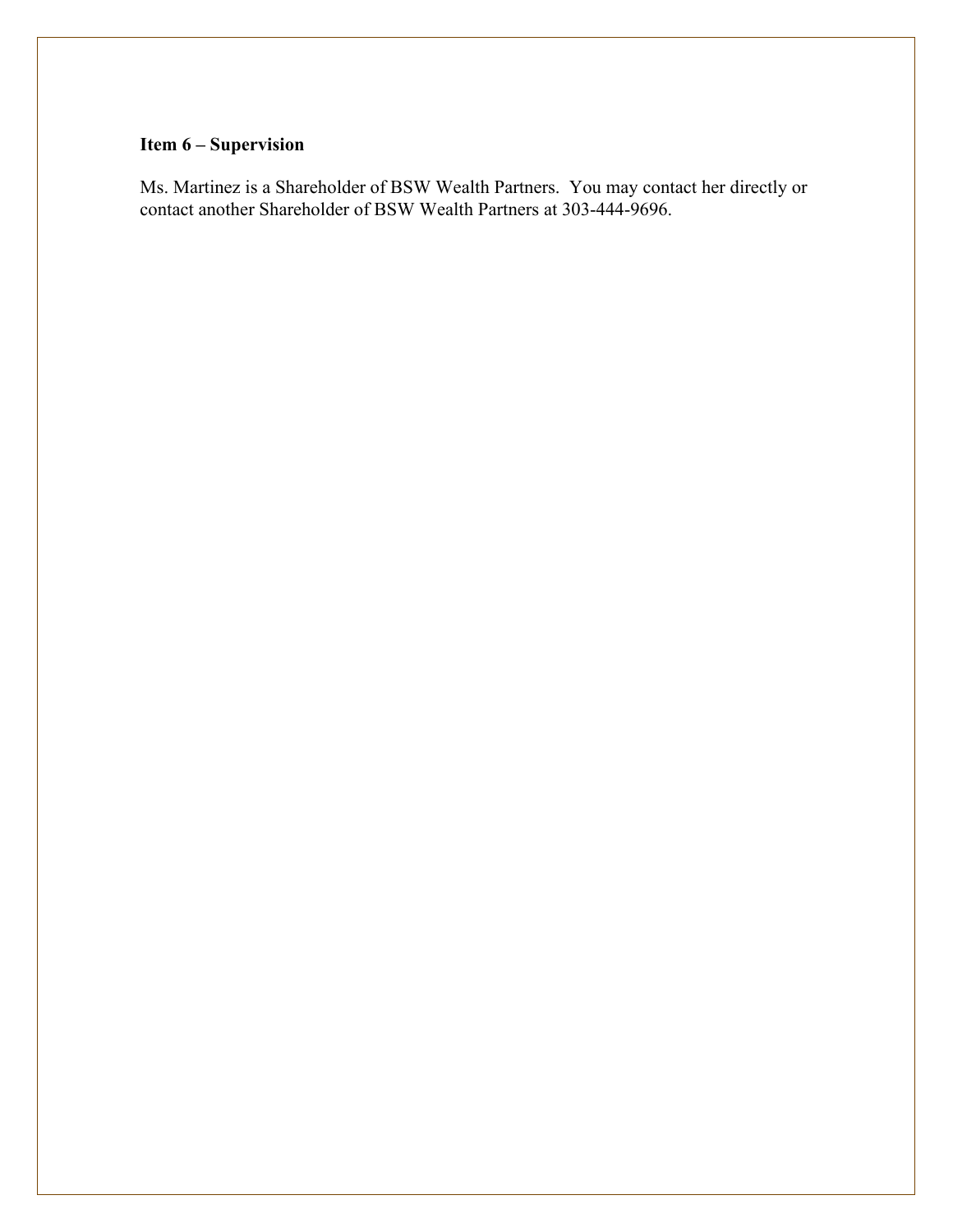Kathrin Biscornet

## BSW Wealth Partners

# 2300 Broadway Street, Boulder, CO 80304 383 Inverness Pkwy Ste. 405, Englewood, CO 80112

(303) 444-9696

March 30, 2022

**This Brochure Supplement provides information about Kathrin Biscornet that supplements the BSW Wealth Partners, Inc., a Public Benefit Corporation Brochure ("BSW Wealth Partners"). You should have received a copy of that brochure. Please contact our office at 303-444-9696 if you did not receive the BSW Wealth Partners Brochure or if you have any questions about the contents of this supplement.**

**Additional information about Kathrin Biscornet is available on the SEC's website at www.adviserinfo.sec.gov.**

**Item 2 – Educational Background and Business Experience**

Kathrin Biscornet **Born: 1987** 

#### **Education:**

• Earned the right to use the Certified Financial Planner Designation (CFP<sup>®</sup>) in 2017.

The CFP® mark is a professional designation granted by the Certified Financial Planner Board of Standards, Inc. To secure the right to use the CFP® mark, Ms. Biscornet has completed an educational program and passed a series of six examinations. In addition, to receive the  $CFP^*$  certification, a candidate must have at least three years of planning experience. Ms. Biscornet has been in the business for over eight years. Finally, Ms. Biscornet has agreed to be bound by a strict Code of Ethics and to complete required continuing education to maintain the CFP designation.

• Graduated with a B.S. in Economics from University of Geneva in 2012.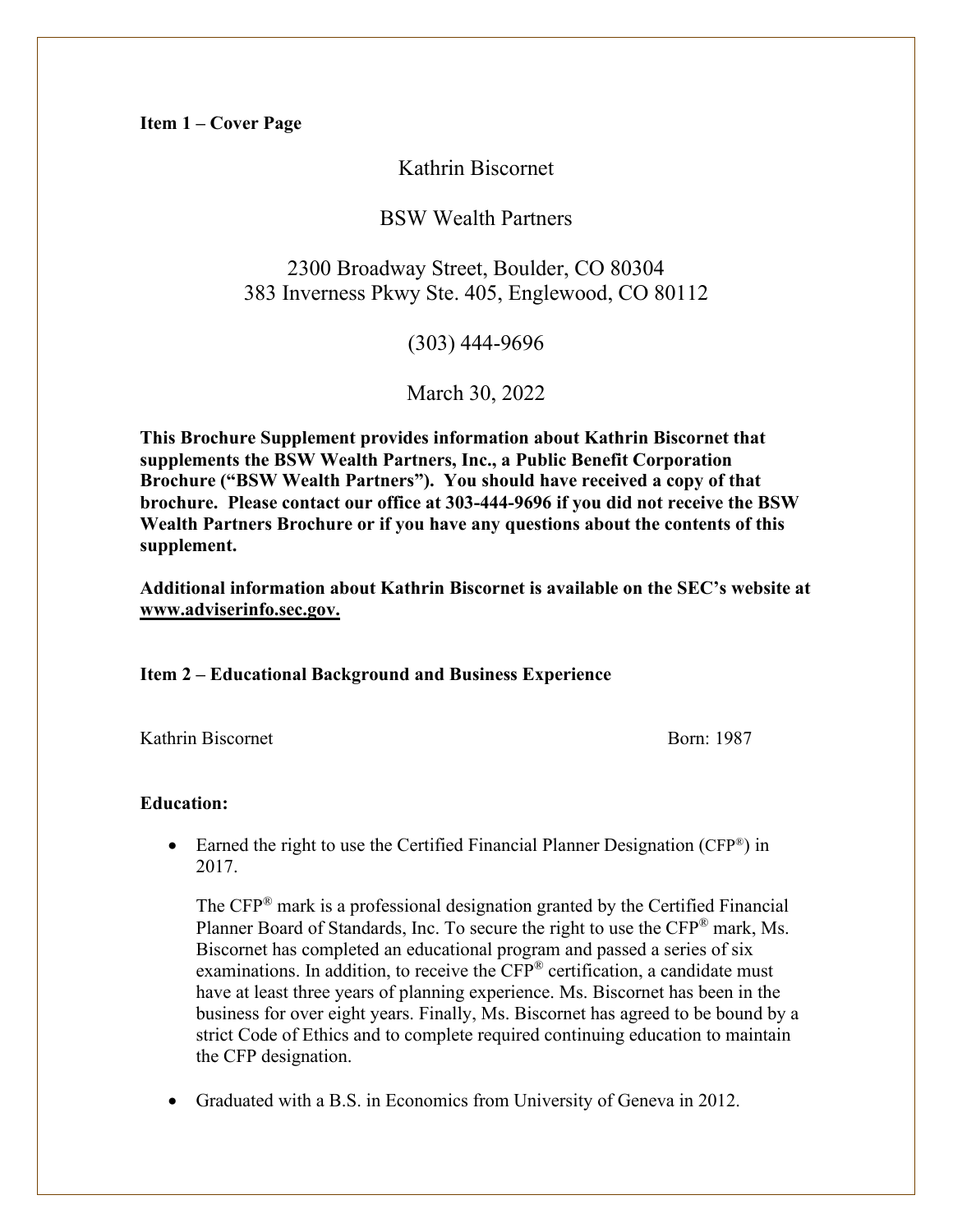• Series 65 securities license

### **Employment History:**

- Director Financial Planning with BSW Wealth Partners from January 2021 to present.
- Financial Planner with BSW Wealth Partners from August 2018 to December 2021.
- Associate Advisor with Diversified Asset Management, Inc. from February 2017 to July 2018.
- e-Banking Support Line Advisor with UBS in Switzerland from May 2008 to May 2010.
- Trainee with UBS in Switzerland from September 2006 to February 2008.

### **Item 3 – Disciplinary Information**

Registered investment advisers are required to disclose all material facts regarding any legal or disciplinary events that would be material to your evaluation of each supervised person providing investment advice. No information is applicable to this item.

### **Item 4 – Other Business Activities**

Ms. Biscornet does not have other business activities.

### **Item 5 – Additional Compensation**

Ms. Biscornet's total compensation is based, in part, on the amount of assets under management that Ms. Biscornet introduces to the firm. Accordingly, Ms. Biscornet has a conflict of interest for recommending the firm to clients for investment advisory services, as the recommendation could be made on the basis of compensation to be received, rather than on a client or prospective client's best interests.

Ms. Biscornet does not receive compensation from any third party for providing investment advice.

### **Item 6 – Supervision**

Ms. Biscornet is supervised by Shareholders of BSW Wealth Partners. One-on-one reviews are held bi-annually to discuss individual client/business related items/advice.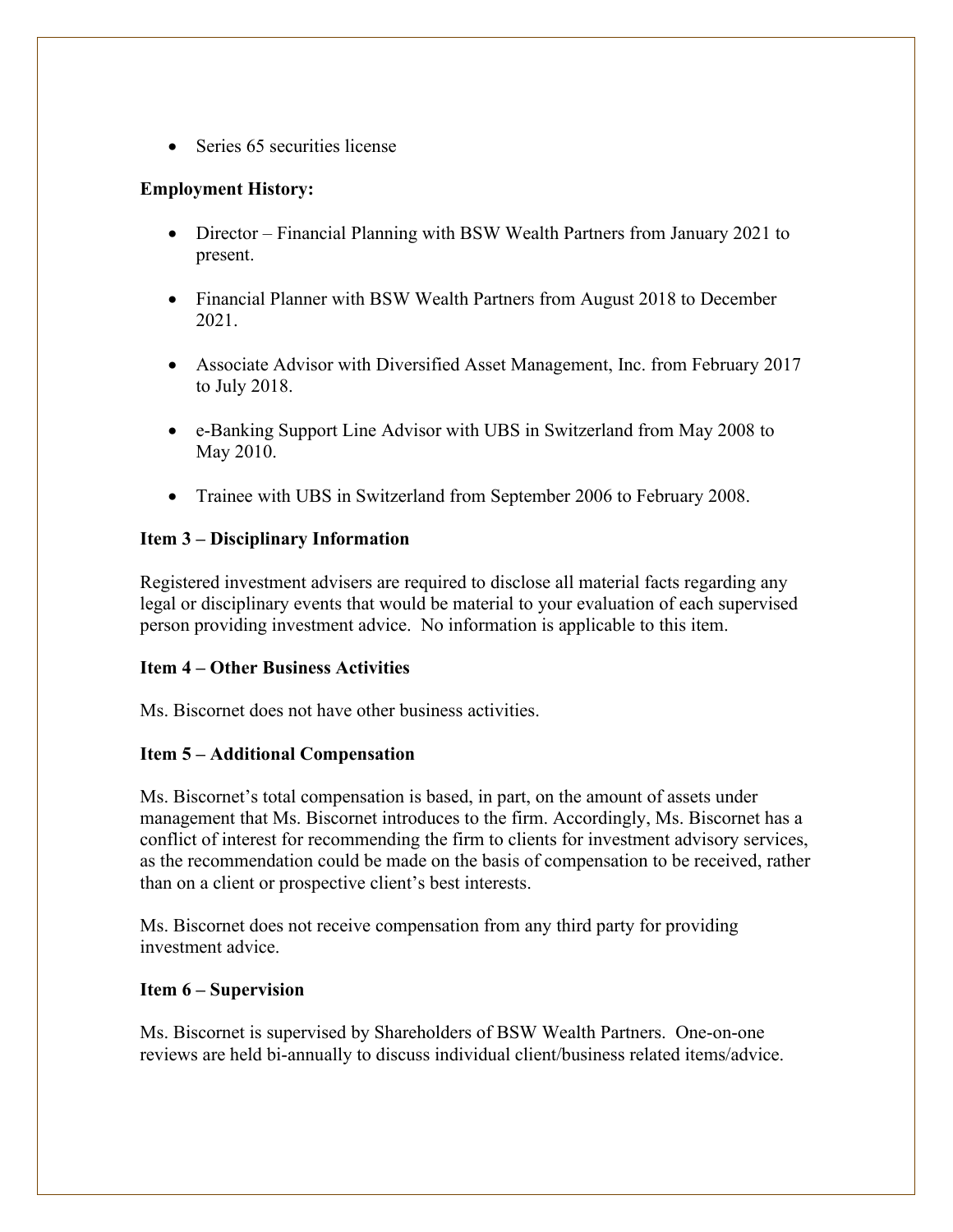If you need to contact a Shareholder of BSW Wealth Partners regarding Ms. Biscornet, please contact Julie Martinez or Timothy Wojtalik at 303-444-9696.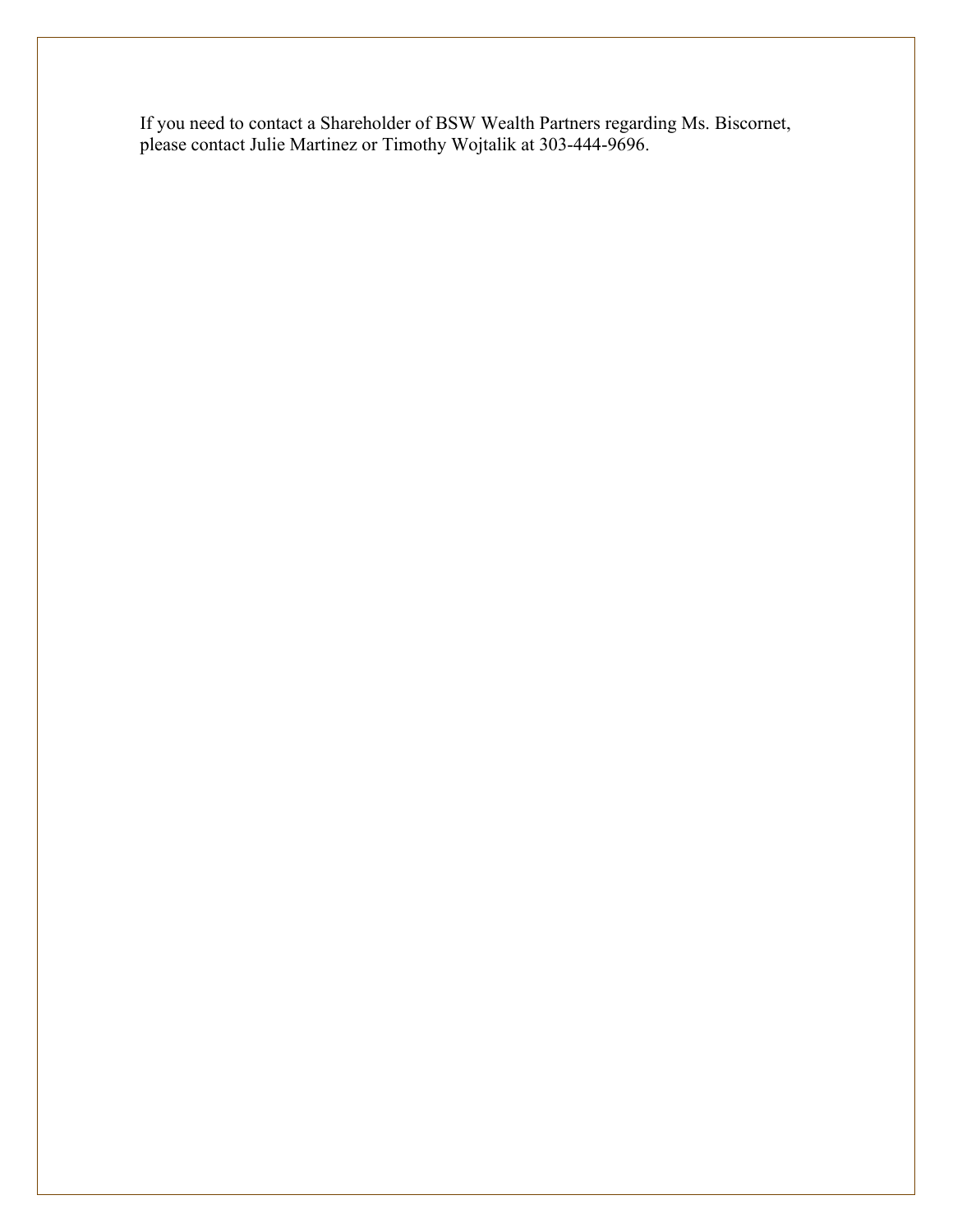## Lily Beitel-Horton

## BSW Wealth Partners

# 2300 Broadway Street, Boulder, CO 80304 383 Inverness Pkwy Ste. 405, Englewood, CO 80112

(303) 444-9696

March 30, 2022

**This Brochure Supplement provides information about Lily Beitel-Horton that supplements the BSW Wealth Partners, Inc., a Public Benefit Corporation Brochure ("BSW Wealth Partners"). You should have received a copy of that brochure. Please contact our office at 303-444-9696 if you did not receive the BSW Wealth Partners Brochure or if you have any questions about the contents of this supplement.**

**Additional information about Lily Beitel-Horton is available on the SEC's website at www.adviserinfo.sec.gov.**

### **Item 2 – Educational Background and Business Experience**

Lily Beitel-Horton Born: 1991

#### **Education:**

• Earned the right to use the Certified Financial Planner Designation (CFP<sup>®</sup>) in October 2020.

The CFP® mark is a professional designation granted by the Certified Financial Planner Board of Standards, Inc. To secure the right to use the CFP® mark, Ms. Beitel-Horton has completed an educational program and passed a series of six examinations. In addition, to receive the CFP<sup>®</sup> certification, a candidate must have at least three years of planning experience. Ms. Beitel-Horton has been in the business since 2013. Finally, Ms. Beitel-Horton has agreed to be bound by a strict Code of Ethics and to complete required continuing education to maintain the CFP designation.

• Graduated with a B.A. from The George Washington University in 2013.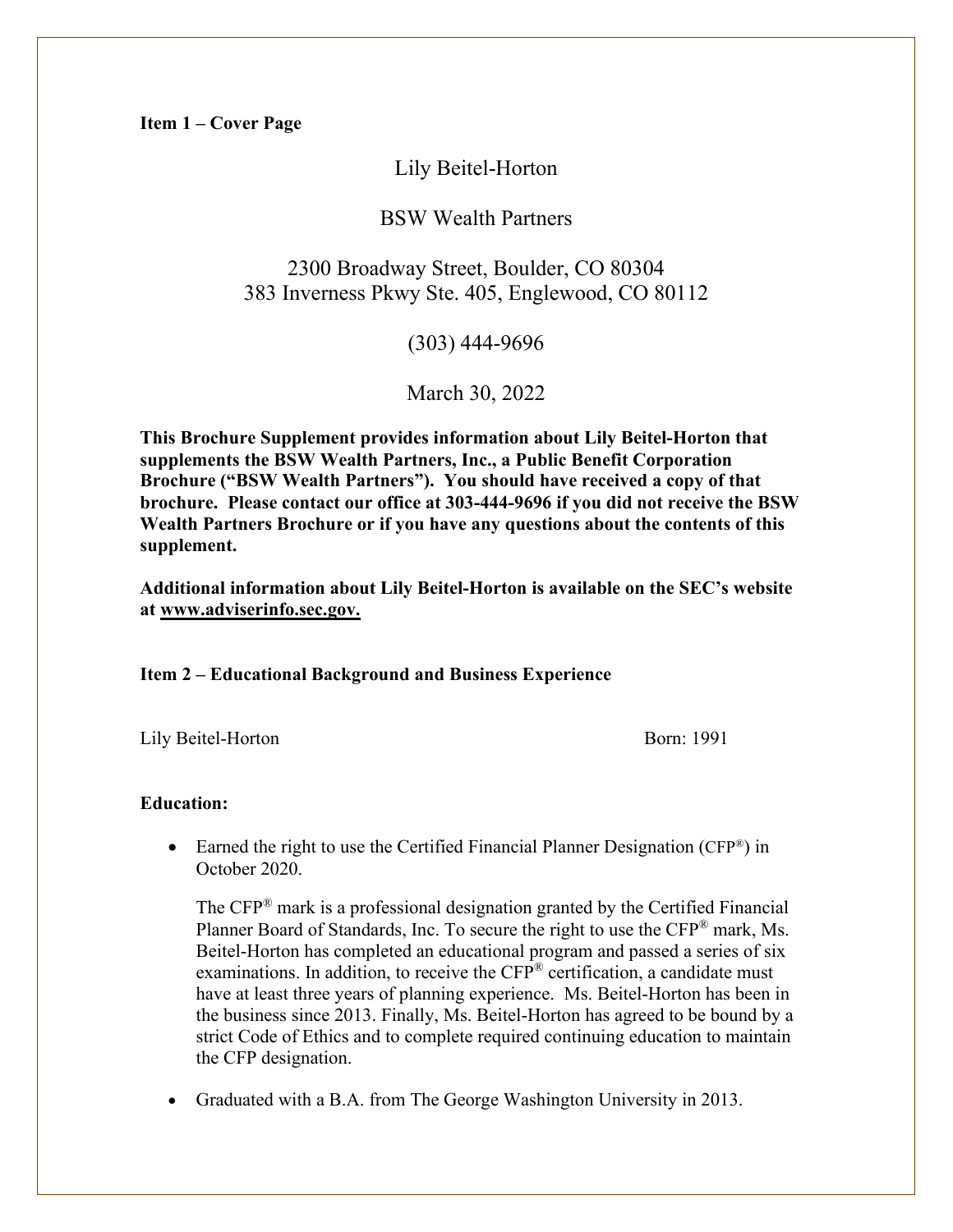• Series 7, Series 66 and Series 3 securities licenses

### **Employment History:**

- Associate Advisor with BSW Wealth Partners from November 2020 to present.
- Financial Advisor with UBS Financial Services, Inc. from June 2016 to November 2020.
- Client Service Associate with Merrill Lynch Bank of America Corporation from June 2015 to September 2015.
- Analyst with Barclays Wealth and Investment Management from June 2013 to June 2015.

### **Item 3 – Disciplinary Information**

Registered investment advisers are required to disclose all material facts regarding any legal or disciplinary events that would be material to your evaluation of each supervised person providing investment advice. No information is applicable to this item.

### **Item 4 – Other Business Activities**

Ms. Beitel-Horton serves on the Investment Committee of the Community Foundation Boulder County (the "Foundation") which is an organization that serves as a community catalyst, attuned and responsive to the needs of Boulder County. Through informed decision-making, the Foundation inspires ideas, ignites action, and mobilizes resources to improve the quality of life for all. Ms. Beitel-Horton does not receive compensation for her service. There is no affiliation between BSW Wealth Partners and the Foundation. BSW Wealth Partners does have a business relationship with the Foundation.

### **Item 5 – Additional Compensation**

Ms. Beitel-Horton's total compensation is based, in part, on the amount of assets under management that Ms. Beitel-Horton introduces to the firm. Accordingly, Ms. Beitel-Horton has a conflict of interest for recommending the firm to clients for investment advisory services, as the recommendation could be made on the basis of compensation to be received, rather than on a client or prospective client's best interests.

Ms. Beitel-Horton does not receive compensation from any third party for providing investment advice.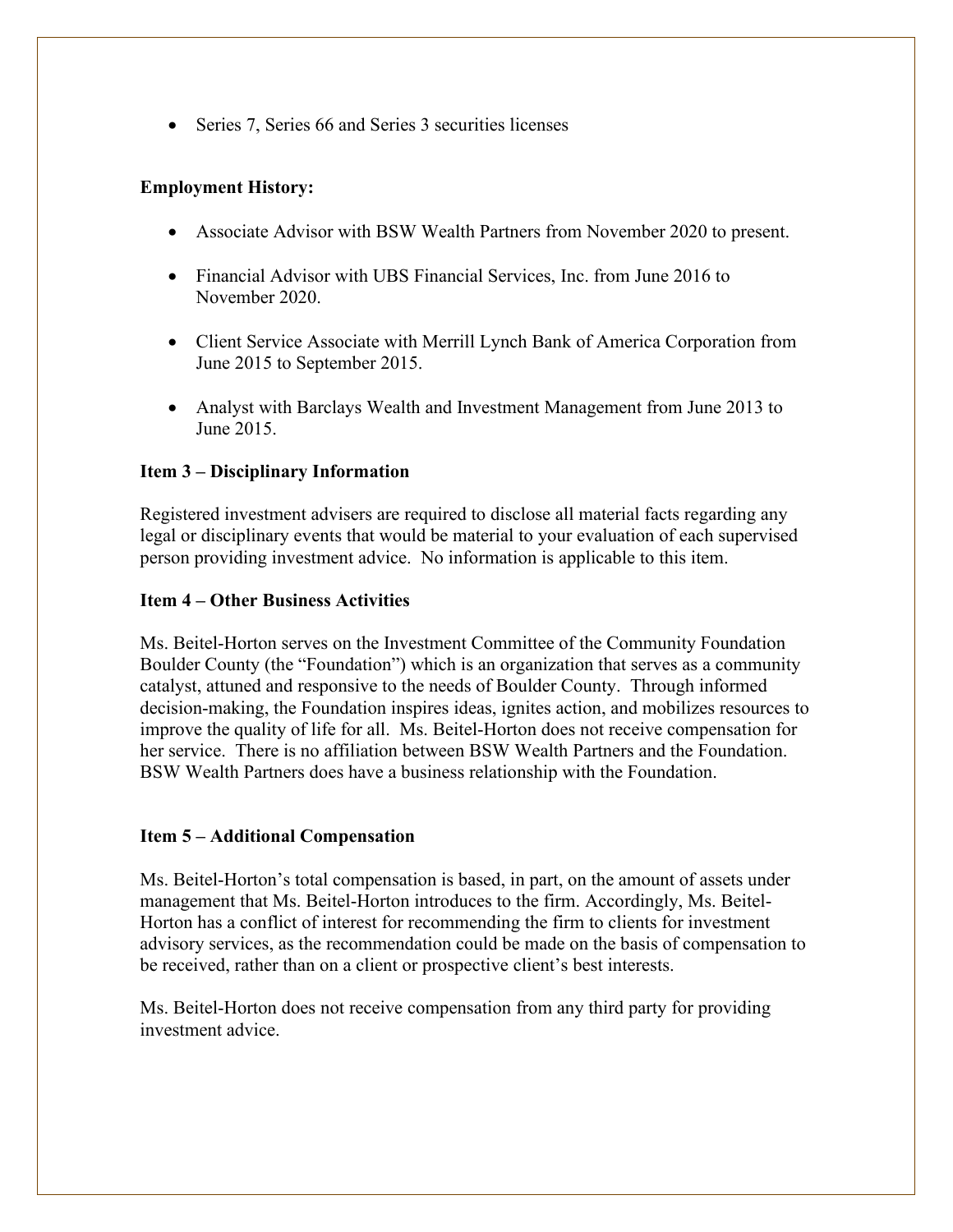## **Item 6 – Supervision**

Ms. Beitel-Horton is supervised by Shareholders of BSW Wealth Partners. One-on-one reviews are held bi-annually to discuss individual client/business related items/advice.

If you need to contact a Shareholder of BSW Wealth Partners regarding Ms. Beitel-Horton, please contact Julie Martinez or Benjamin Weaver at 303-444-9696.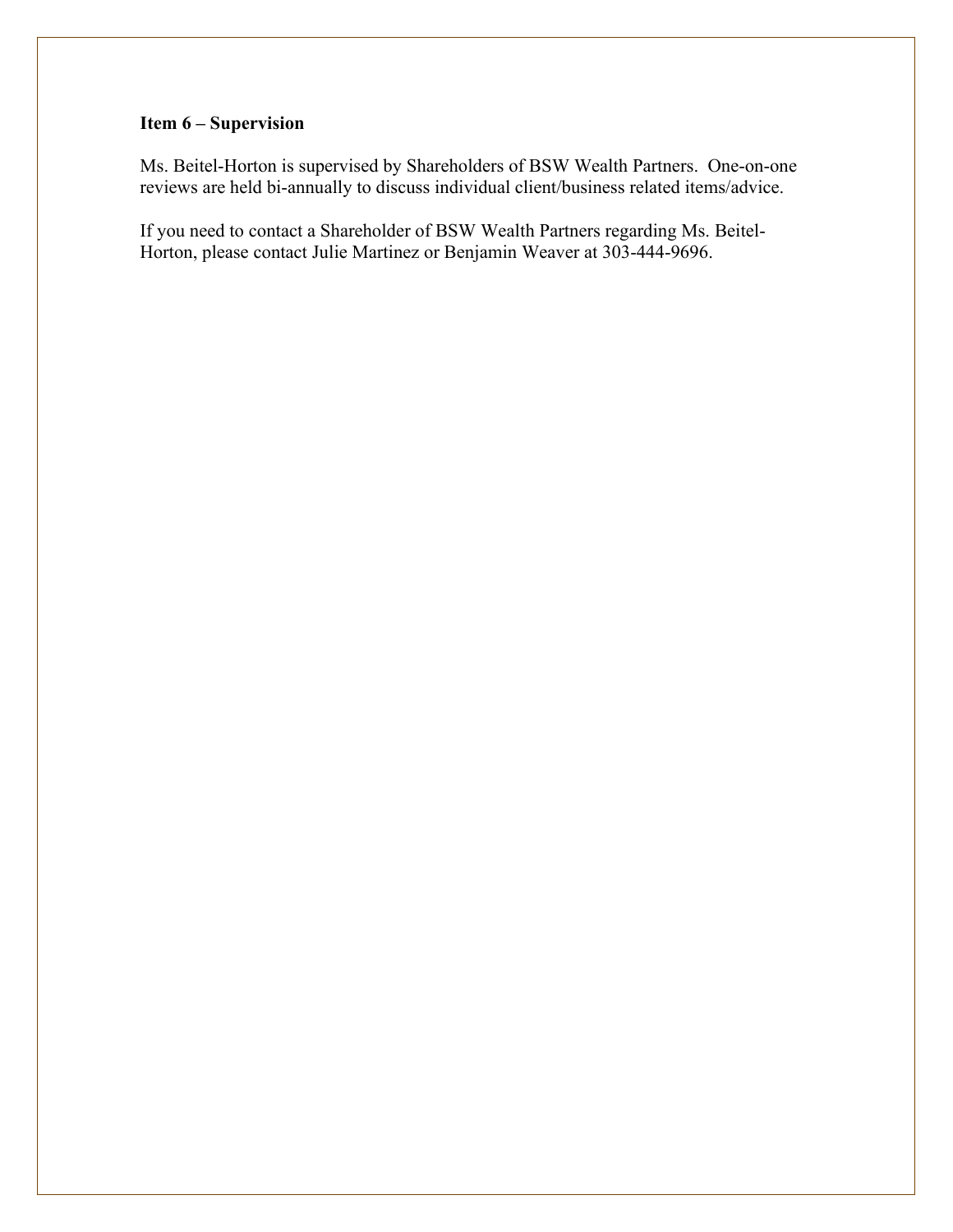Matthew Samek

## BSW Wealth Partners

# 2300 Broadway Street, Boulder, CO 80304 383 Inverness Pkwy Ste. 405, Englewood, CO 80112

(303) 444-9696

March 30, 2022

**This Brochure Supplement provides information about Matthew Samek that supplements the BSW Wealth Partners, Inc., a Public Benefit Corporation Brochure ("BSW Wealth Partners"). You should have received a copy of that brochure. Please contact our office at 303-444-9696 if you did not receive the BSW Wealth Partners Brochure or if you have any questions about the contents of this supplement.**

**Additional information about Matthew Samek is available on the SEC's website at www.adviserinfo.sec.gov.**

**Item 2 – Educational Background and Business Experience**

Matthew Samek Born: 1984

#### **Education:**

- Graduated with a B.A. from the University of Colorado at Boulder in 2007.
- Series 65 securities license

### **Employment History:**

- Chief Operating Officer/Shareholder with BSW Wealth Partners from September 2018 to present
- Director of Operations/Shareholder with BSW Wealth Partners from January 2016 to present.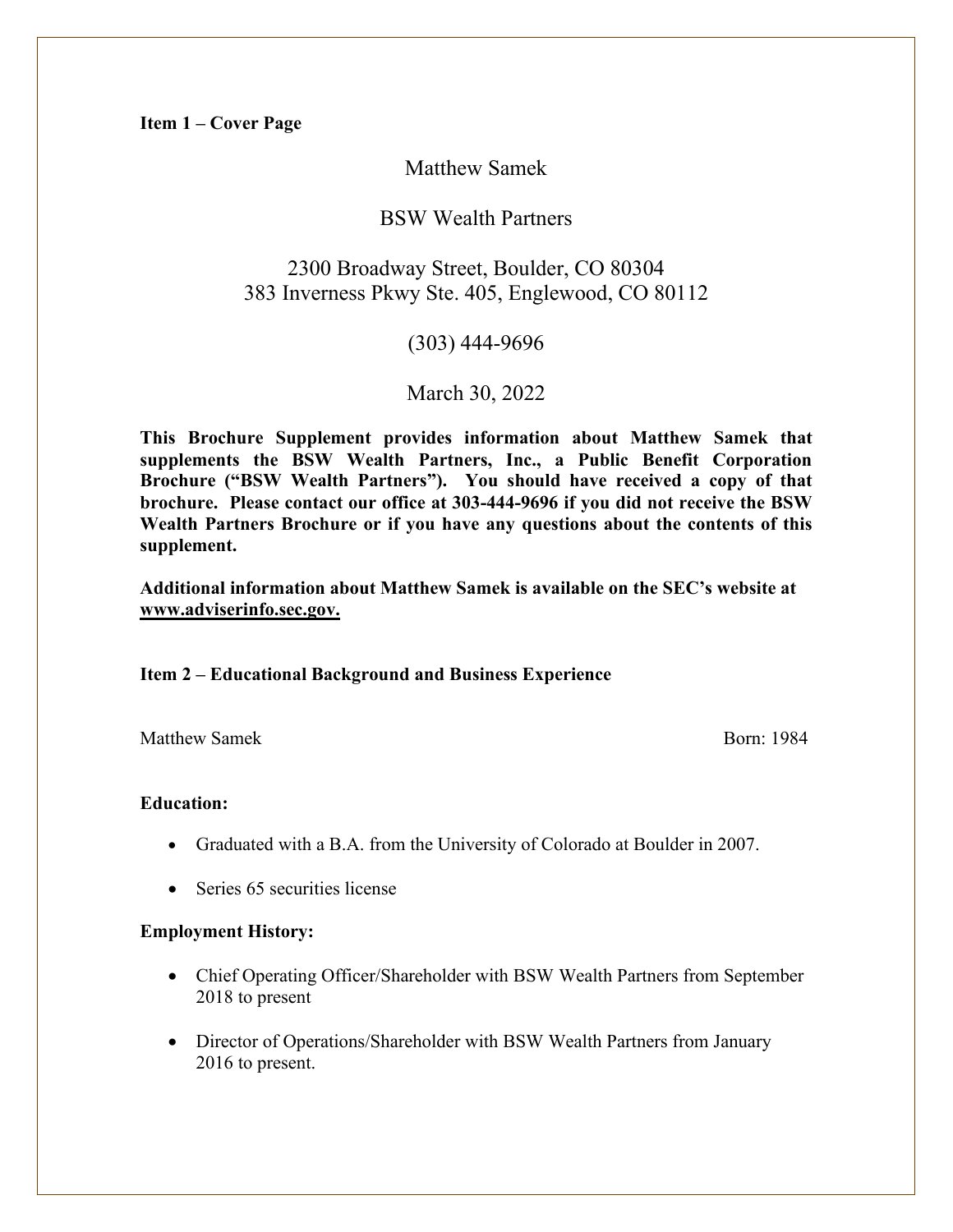- Portfolio Manager with BSW Wealth Partners from February 2012 to December 2015.
- Portfolio Mechanic with BSW Wealth Partners from January 2010 to February 2012.
- Portfolio Mechanic with Baydush Simon Weaver from January 2008 to January 2010.

### **Item 3 – Disciplinary Information**

Registered investment advisers are required to disclose all material facts regarding any legal or disciplinary events that would be material to your evaluation of each supervised person providing investment advice. No information is applicable to this item.

### **Item 4 – Other Business Activities**

Mr. Samek is a partial owner of R3 Returns, LLC ("R3"), an affiliated SEC-registered investment advisory firm, by virtue of his ownership of BSW Wealth Partners. The recommendation by Mr. Samek that any client seek investment advisory services from R3 presents a conflict of interest, as Mr. Samek could have the incentive to make such a recommendation based on compensation to be received via Mr. Samek's ownership interest, rather than basing such recommendation on a particular client's need. Clients are reminded that they are not under any obligation to pursue investment advisory services from R3.

## **Item 5 – Additional Compensation**

Mr. Samek's total compensation is based, in part, on the amount of assets under management that Mr. Samek introduces to the firm. Accordingly, Mr. Samek has a conflict of interest for recommending the firm to clients for investment advisory services, as the recommendation could be made on the basis of compensation to be received, rather than on a client or prospective client's best interests.

Mr. Samek does not receive compensation from any third party for providing investment advice.

### **Item 6 – Supervision**

Mr. Samek is a Shareholder of BSW Wealth Partners. You may contact him directly or contact other Shareholders of BSW Wealth Partners at 303-444-9696.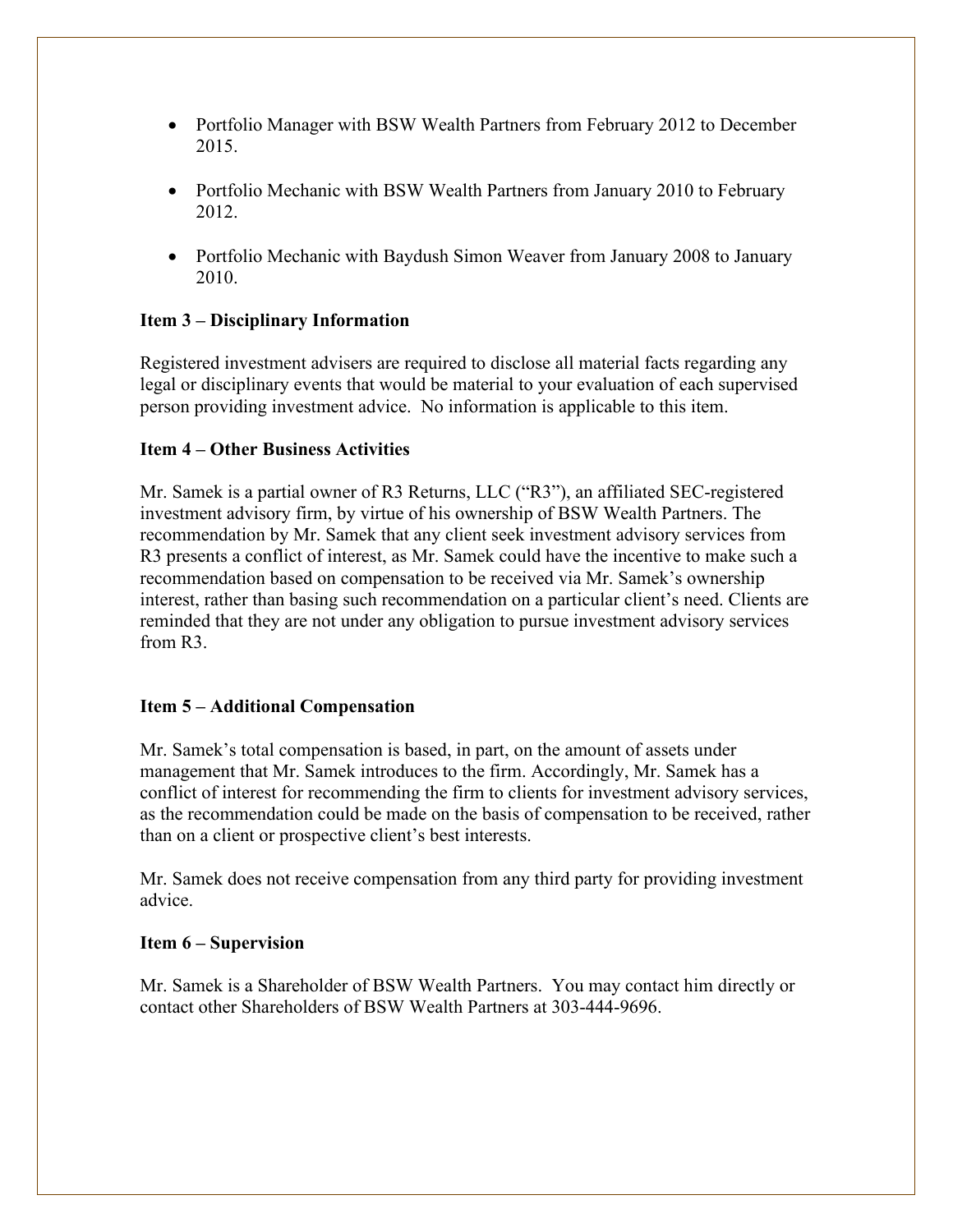## Olivia O'Toole

## BSW Wealth Partners

# 2300 Broadway Street, Boulder, CO 80304 383 Inverness Pkwy Ste. 405, Englewood, CO 80112

(303) 444-9696

## March 30, 2022

**This Brochure Supplement provides information about Olivia O'Toole that supplements the BSW Wealth Partners, Inc., a Public Benefit Corporation Brochure ("BSW Wealth Partners"). You should have received a copy of that brochure. Please contact our office at 303-444-9696 if you did not receive the BSW Wealth Partners Brochure or if you have any questions about the contents of this supplement.**

**Additional information about Olivia O'Toole is available on the SEC's website at www.adviserinfo.sec.gov.**

### **Item 2 – Educational Background and Business Experience**

Olivia O'Toole Born: 1995

### **Education:**

- Graduated with a Masters in Finance from the University of Colorado at Boulder in 2018.
- Graduated with a B.A. from University of Colorado at Boulder in 2017.
- Series 65 securities license

### **Employment History:**

- Portfolio Manager with BSW Wealth Partners from July 2020 to present
- Reporting Specialist with BSW Wealth Partners from July 2018 to July 2020.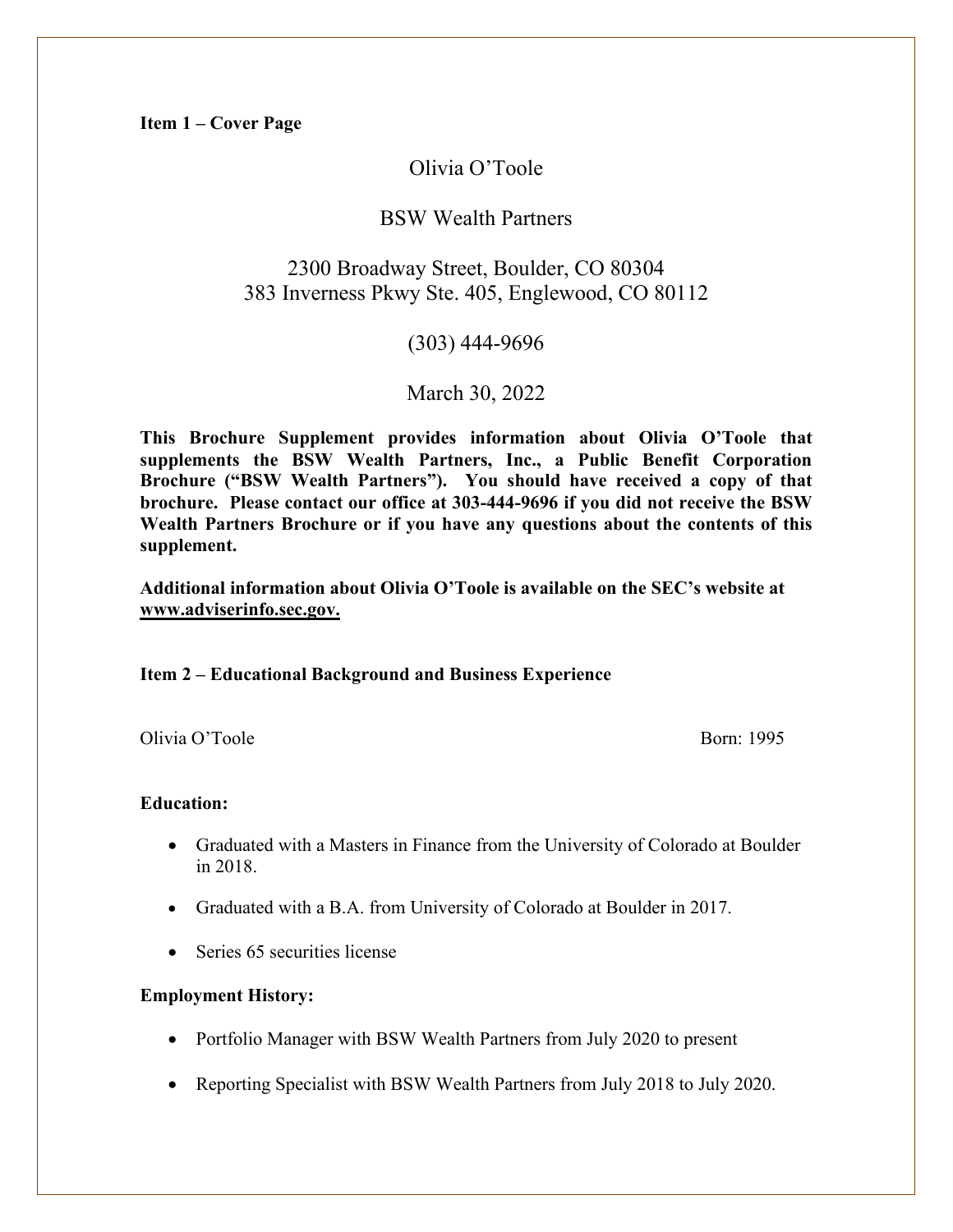• Intern with BSW Wealth Partners from April 2018 to July 2018.

### **Item 3 – Disciplinary Information**

Registered investment advisers are required to disclose all material facts regarding any legal or disciplinary events that would be material to your evaluation of each supervised person providing investment advice. No information is applicable to this item.

### **Item 4 – Other Business Activities**

Ms. O'Toole does not have other business activities.

### **Item 5 – Additional Compensation**

Ms. O'Toole's total compensation is based, in part, on the amount of assets under management that Ms. O'Toole introduces to the firm. Accordingly, Ms. O'Toole has a conflict of interest for recommending the firm to clients for investment advisory services, as the recommendation could be made on the basis of compensation to be received, rather than on a client or prospective client's best interests.

Ms. O'Toole does not receive compensation from any third party for providing investment advice.

### **Item 6 – Supervision**

Ms. O'Toole is supervised by Shareholders of BSW Wealth Partners. One-on-one reviews are held bi-annually to discuss individual client/business related items/advice.

If you need to contact a Shareholder of BSW Wealth Partners regarding Ms. O'Toole, please contact Elias Bachmann or Matthew Samek at 303-444-9696.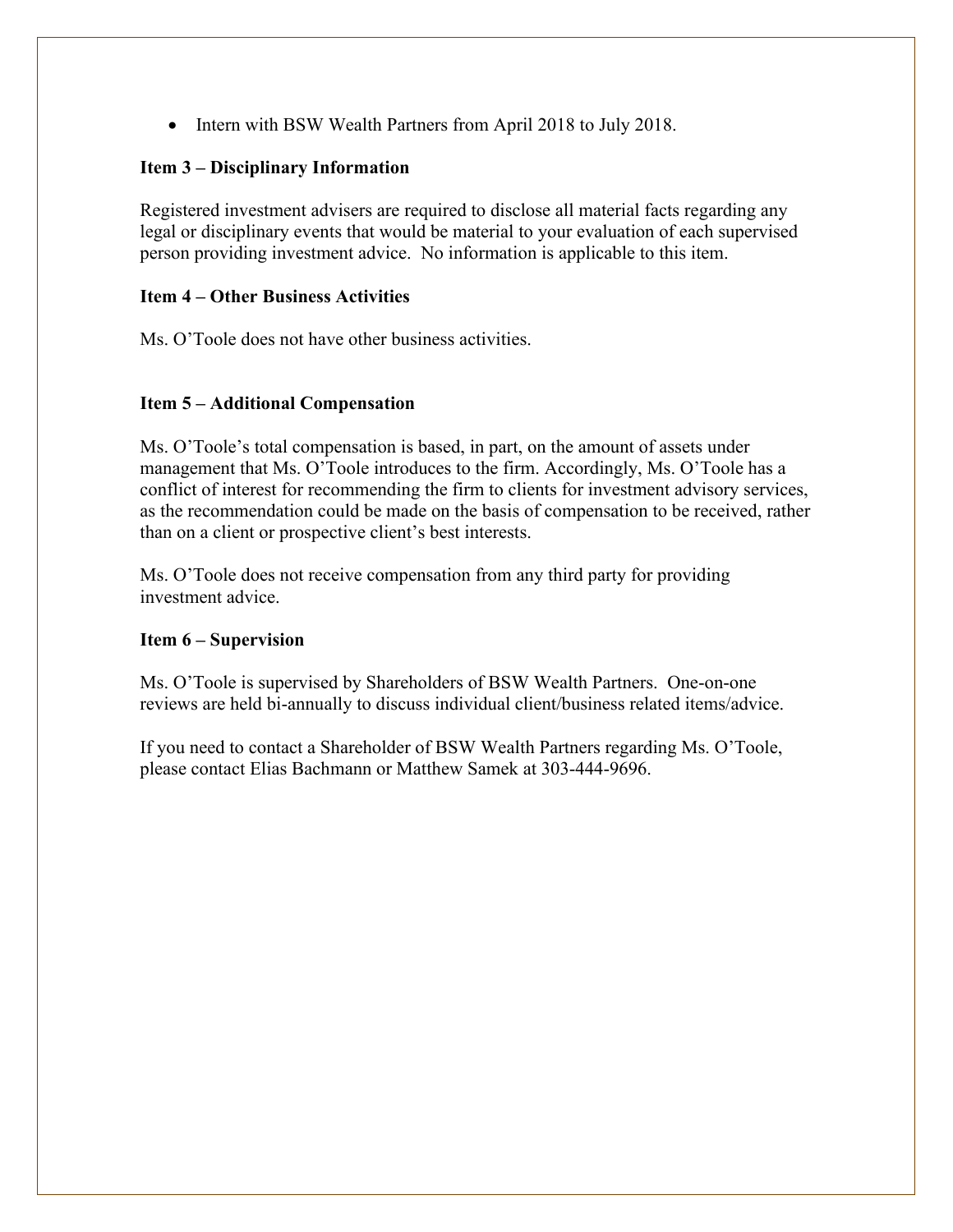Raliegh D. Riddoch

## BSW Wealth Partners

# 2300 Broadway Street, Boulder, CO 80304 383 Inverness Pkwy Ste. 405, Englewood, CO 80112

(303) 444-9696

March 30, 2022

**This Brochure Supplement provides information about Raliegh D. Riddoch that supplements the BSW Wealth Partners, Inc., a Public Benefit Corporation Brochure ("BSW Wealth Partners"). You should have received a copy of that brochure. Please contact our office at 303-444-9696 if you did not receive the BSW Wealth Partners Brochure or if you have any questions about the contents of this supplement.**

**Additional information about Raliegh D. Riddoch is available on the SEC's website at www.adviserinfo.sec.gov.**

### **Item 2 – Educational Background and Business Experience**

Raliegh D. Riddoch Born: 1973

#### **Education:**

• Earned the right to use the Certified Divorce Financial Analysts® (CDFA<sup>TM</sup>) designation in 2012.

The Certified Divorce Financial Analysts® designation is offered by The Institute for Divorce Financial Analysts (IDFA™) which is a national organization dedicated to the certification, education and promotion of the use of financial professionals in the divorce arena.

To secure the right to use the CDFA™ mark, Mr. Riddoch has completed an educational program and passed a series of four examinations. Additionally, the (IDFA™) requires each candidate to be currently working in the financial services, accounting, or family law profession and have three years of experience in the financial services, accounting, or family law profession. Mr. Riddoch is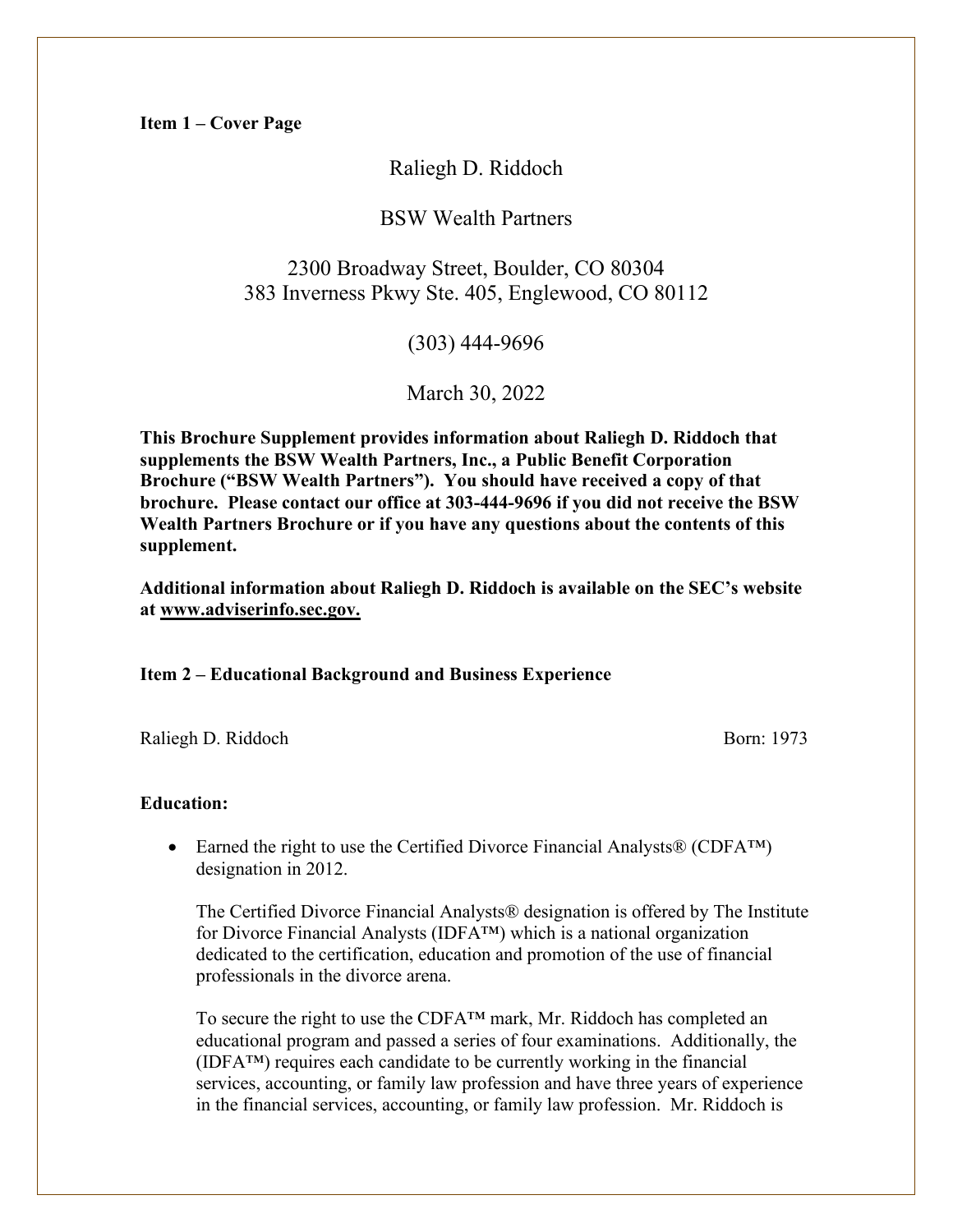also required to maintain the designation by completing continuing education requirements.

• Earned the right to use the Certified Financial Planner Designation ( $CFP^{\mathfrak{g}}$ ) in 2007.

The CFP® mark is a professional designation granted by the Certified Financial Planner Board of Standards, Inc. To secure the right to use the CFP® mark, Mr. Riddoch has completed an educational program and passed a series of six examinations. In addition, to receive the  $CFP^*$  certification, a candidate must have at least three years of planning experience. Mr. Riddoch has been in the business since 1998. Finally, Mr. Riddoch has agreed to be bound by a strict Code of Ethics and to complete required continuing education to maintain the CFP designation.

• Graduated with a B.S. in Finance from the University of Northern Colorado in 1997.

## **Employment History:**

- Financial Advisor/ Shareholder with BSW Wealth Partners from January 2014 to present.
- Financial Advisor with BSW Wealth Partners from January 2010 to December 2013.
- Financial Advisor and Planning Associate with Baydush Simon Weaver from July 2005 to December 2009.

## **Item 3 – Disciplinary Information**

Registered investment advisers are required to disclose all material facts regarding any legal or disciplinary events that would be material to your evaluation of each supervised person providing investment advice. No information is applicable to this item.

## **Item 4 – Other Business Activities**

Mr. Riddoch is a partial owner of R3 Returns, LLC ("R3"), an affiliated SEC-registered investment advisory firm, by virtue of his ownership of BSW Wealth Partners. The recommendation by Mr. Riddoch that any client seek investment advisory services from R3 presents a conflict of interest, as Mr. Riddoch could have the incentive to make such a recommendation based on compensation to be received via Mr. Riddoch's ownership interest, rather than basing such recommendation on a particular client's need. Clients are reminded that they are not under any obligation to pursue investment advisory services from R3.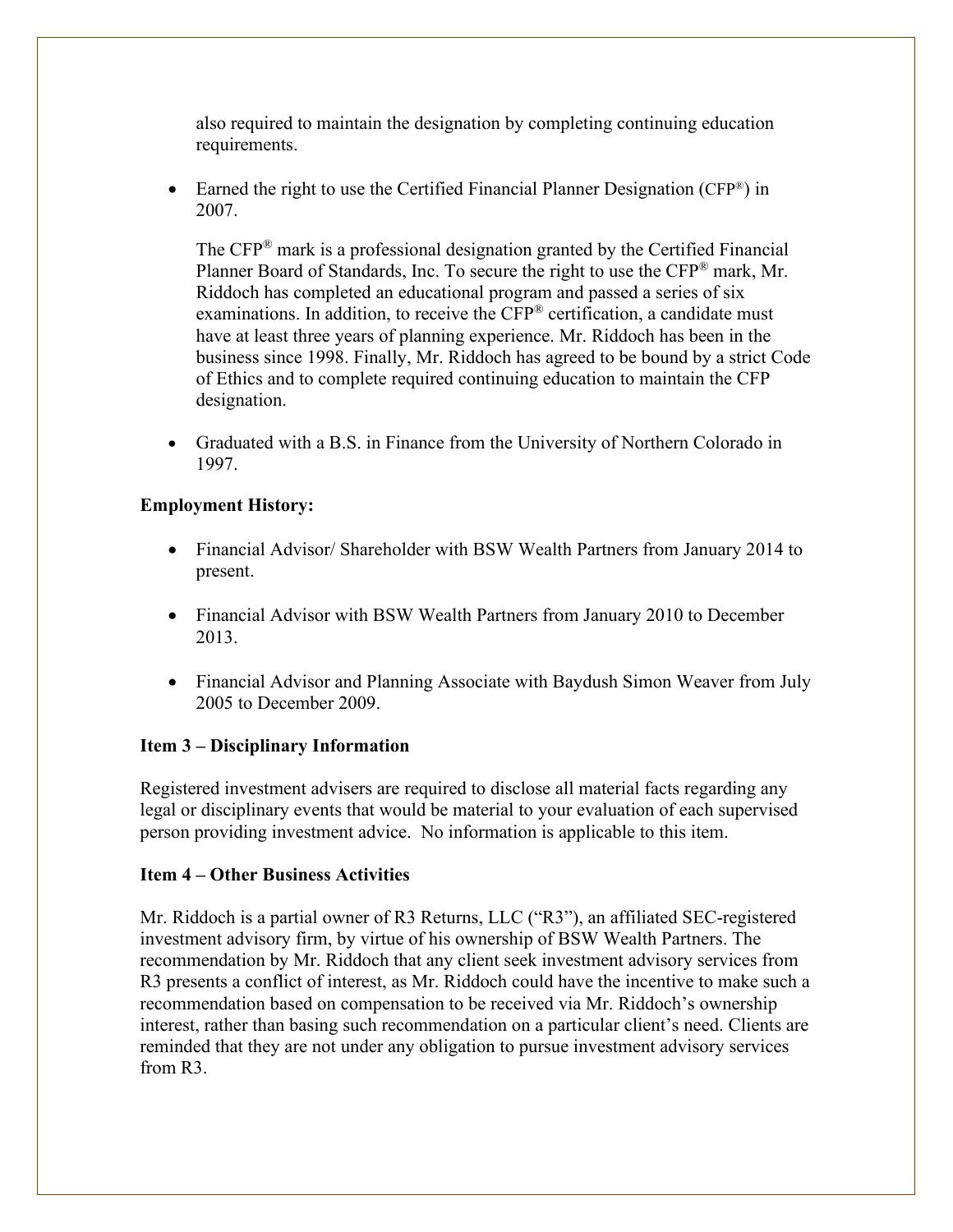### **Item 5 – Additional Compensation**

Mr. Riddoch's total compensation is based, in part, on the amount of assets under management that Mr. Riddoch introduces to the firm. Accordingly, Mr. Riddoch has a conflict of interest for recommending the firm to clients for investment advisory services, as the recommendation could be made on the basis of compensation to be received, rather than on a client or prospective client's best interests.

Mr. Riddoch does not receive compensation from any third party for providing investment advice.

#### **Item 6 – Supervision**

Mr. Riddoch is a Shareholder of BSW Wealth Partners. You may contact him directly or contact other Shareholders of BSW Wealth Partners at 303-444-9696.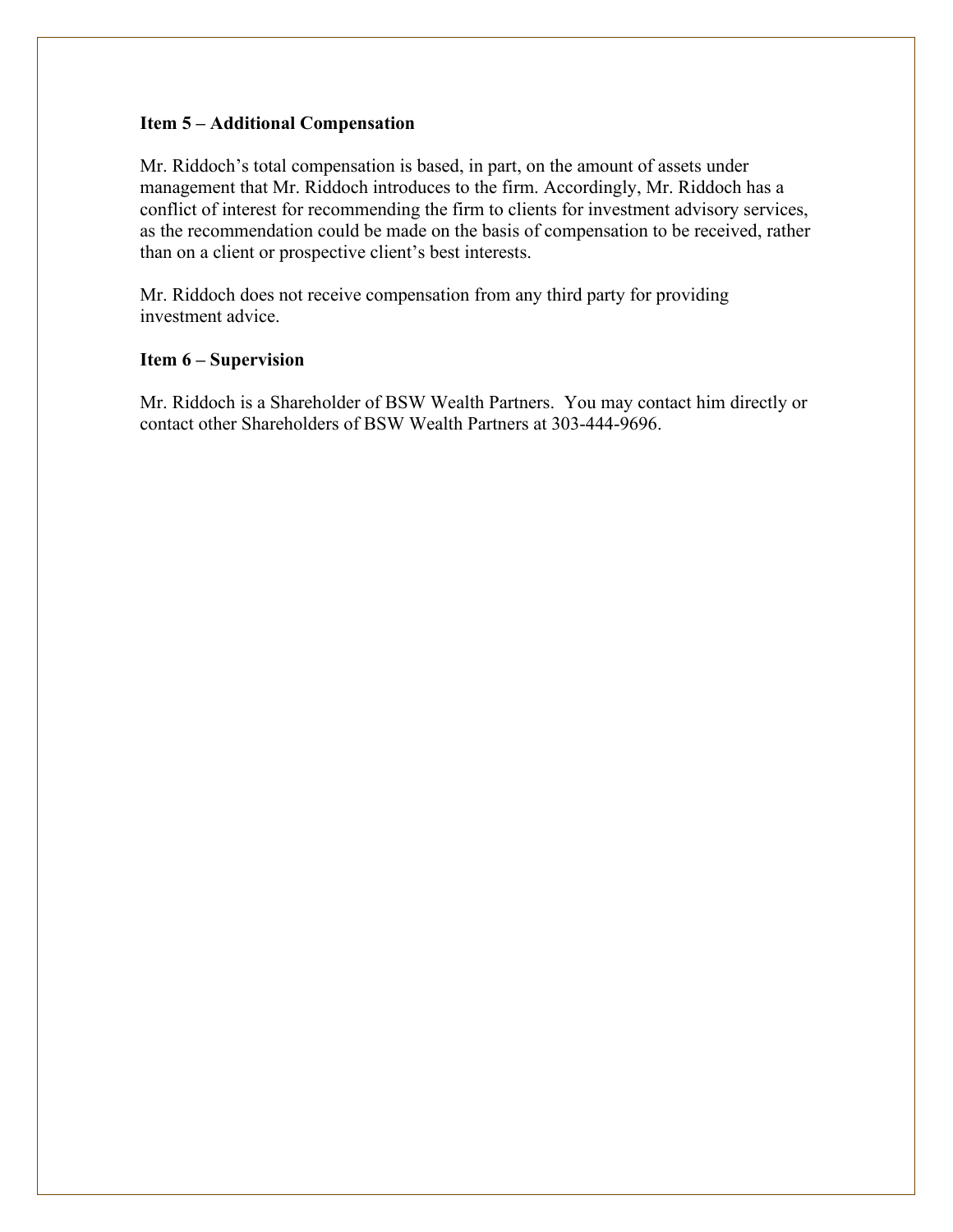Samuel Napp

## BSW Wealth Partners

# 2300 Broadway Street, Boulder, CO 80304 383 Inverness Pkwy Ste. 405, Englewood, CO 80112

(303) 444-9696

March 30, 2022

**This Brochure Supplement provides information about Samuel Napp that supplements the BSW Wealth Partners, Inc., a Public Benefit Corporation Brochure ("BSW Wealth Partners"). You should have received a copy of that brochure. Please contact our office at 303-444-9696 if you did not receive the BSW Wealth Partners Brochure or if you have any questions about the contents of this supplement.**

**Additional information about Samuel Napp is available on the SEC's website at www.adviserinfo.sec.gov.**

**Item 2 – Educational Background and Business Experience**

Samuel Napp Born: 1983

#### **Education:**

• Earned the right to use the Certified Financial Planner Designation (CFP<sup>®</sup>) in 2012.

The CFP® mark is a professional designation granted by the Certified Financial Planner Board of Standards, Inc. To secure the right to use the  $CFP^*$  mark, Mr. Napp has completed an educational program and passed a series of six examinations. In addition, to receive the CFP<sup>®</sup> certification, a candidate must have at least three years of planning experience. Mr. Napp has been in the business since 2007. Finally, Mr. Napp has agreed to be bound by a strict Code of Ethics and to complete required continuing education to maintain the CFP designation.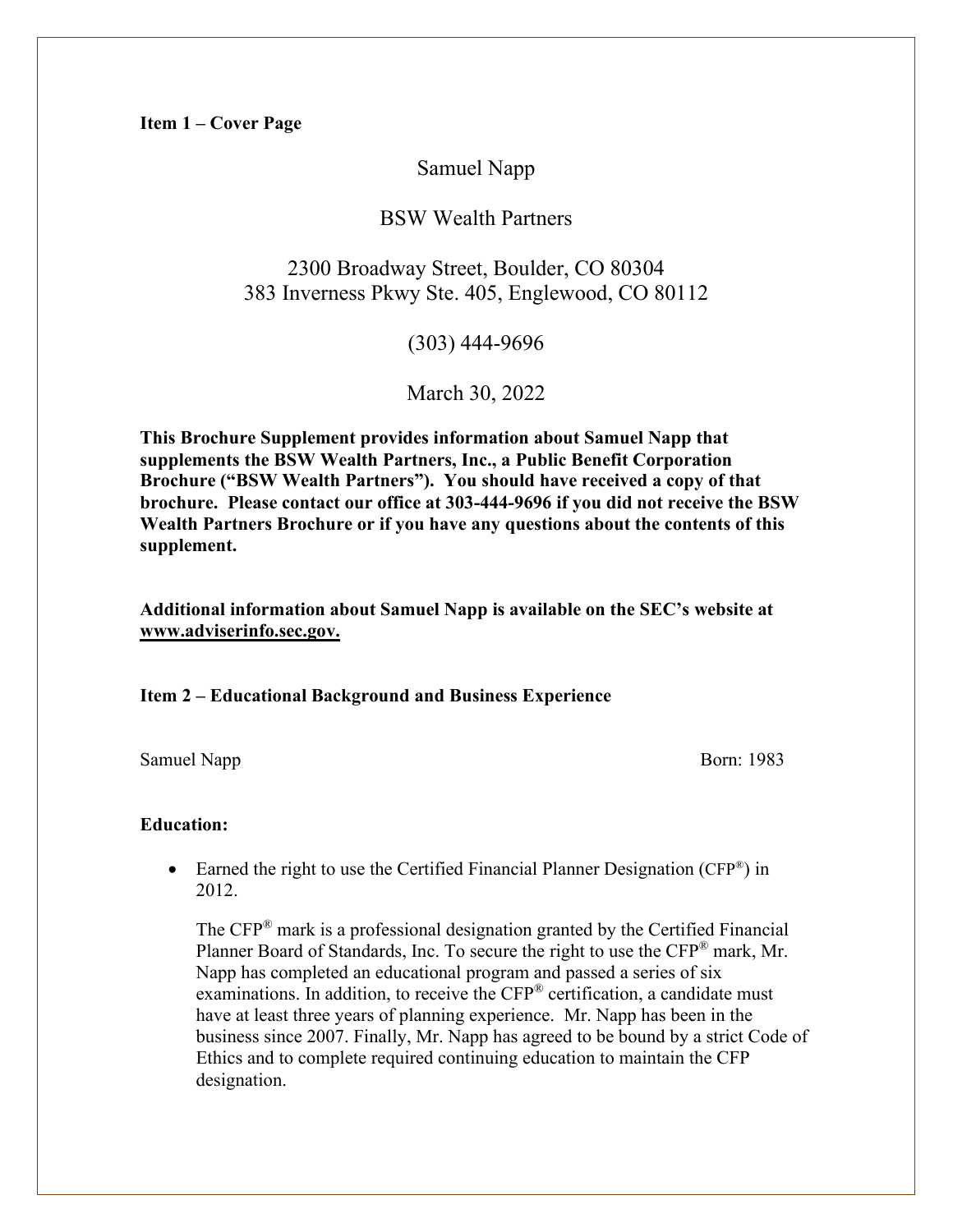• Earned the right to use the Certified Public Accountant Designation (CPA<sup>®</sup>) in 2009.

A CPA® is a Certified Public Accountant. CPA® candidates must pass the Uniform CPA<sup>®</sup> Examination to qualify for a CPA<sup>®</sup> certificate and license to practice public accounting. While the exam is the same regardless of where it is taken, every state/jurisdiction has its own set of education and experience requirements that individuals must meet. However, most states require at least a bachelor's degree and a concentration in accounting, and at least one year of public accounting experience under the supervision of or verification by a  $CPA^{\circledast}$ . Once the designation is attained, the  $CPA^{\otimes}$  is required to meet continuing education requirements.

• Graduated with a B.S.B.A. in Accounting from the Leeds School of Business at the University of Colorado and a B.S. in Integrated Physiology from the School of Arts and Sciences at the University of Colorado in 2007.

### **Employment History:**

- Financial Advisor with BSW Wealth Partners from January 2016 to present.
- Financial Planning Associate with BSW Wealth Partners from June 2012 to January 2016.
- Certified Public Accountant at Brock and Company CPA from December 2009 to June 2012.
- Senior Accountant at KPMG LLP from September 2007 to December 2009.

### **Item 3 – Disciplinary Information**

Registered investment advisers are required to disclose all material facts regarding any legal or disciplinary events that would be material to your evaluation of each supervised person providing investment advice. No information is applicable to this item.

### **Item 4 – Other Business Activities**

Mr. Napp serves on the Board of Directors of the Longmont Community Foundation (the "Foundation") which is a tax-exempt public charity created by and for the people of Longmont and the St. Vrain Valley. The Foundation oversees the "Live and Give Longmont" endowment fund and manages charitable and donor advised funds for local donors, businesses, and nonprofits with the mission of improving life in Longmont and the St. Vrain Valley. Mr. Napp also serves as President and a member of the Investment Committee for the Foundation. Mr. Napp does not receive compensation for his service.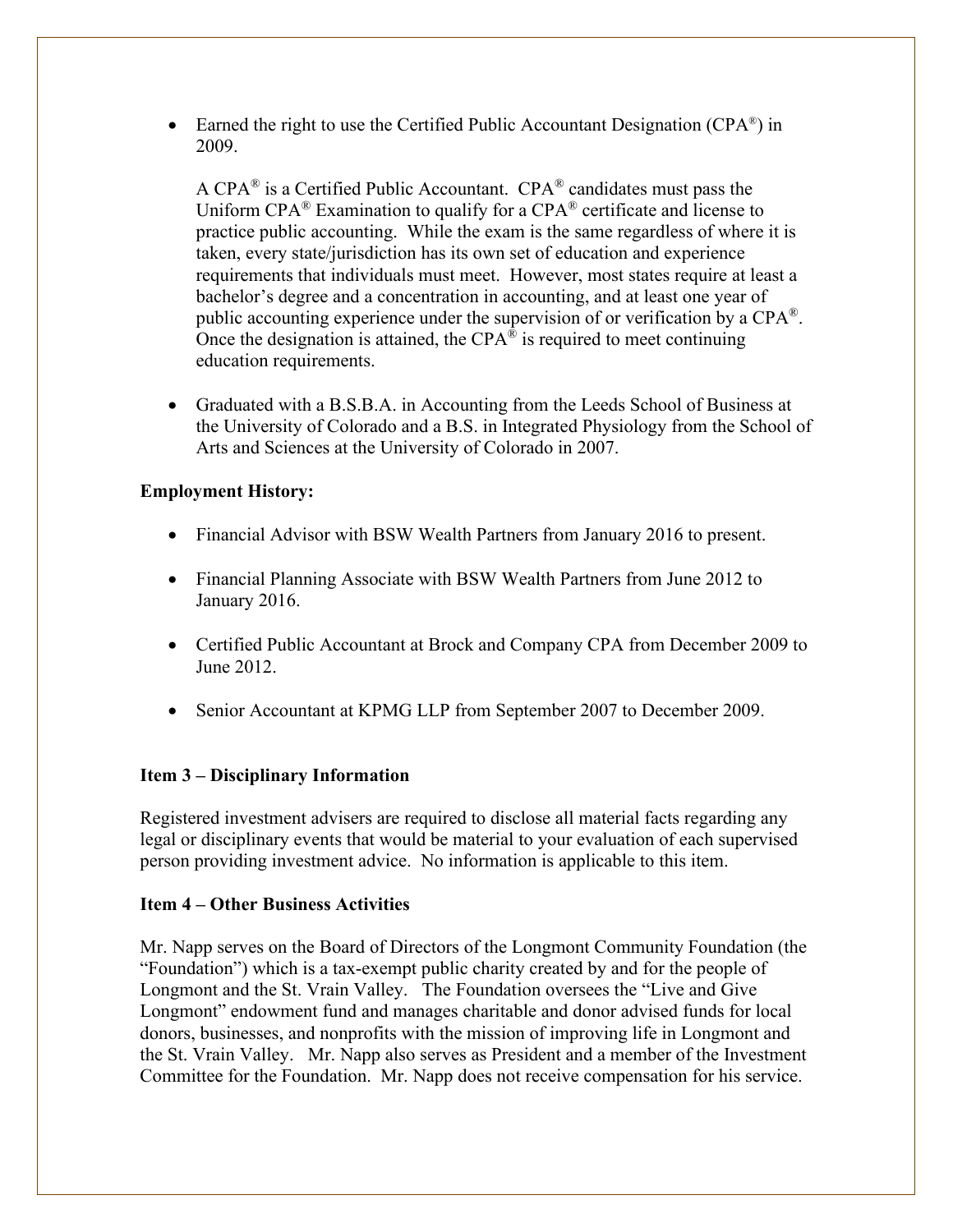There is no affiliation or other business relationship between BSW Wealth Partners and the Foundation.

### **Item 5 – Additional Compensation**

Mr. Napp's total compensation is based, in part, on the amount of assets under management that Mr. Napp introduces to the firm. Accordingly, Mr. Napp has a conflict of interest for recommending the firm to clients for investment advisory services, as the recommendation could be made on the basis of compensation to be received, rather than on a client or prospective client's best interests.

Mr. Napp does not receive compensation from any third party for providing investment advice.

### **Item 6 – Supervision**

Mr. Napp is supervised by Shareholders of BSW Wealth Partners. One-on-one reviews are held bi-annually to discuss individual client/business related items/advice.

If you need to contact a Shareholder of BSW Wealth Partners regarding Mr. Napp, please contact Benjamin Weaver or Julie Martinez at 303-444-9696.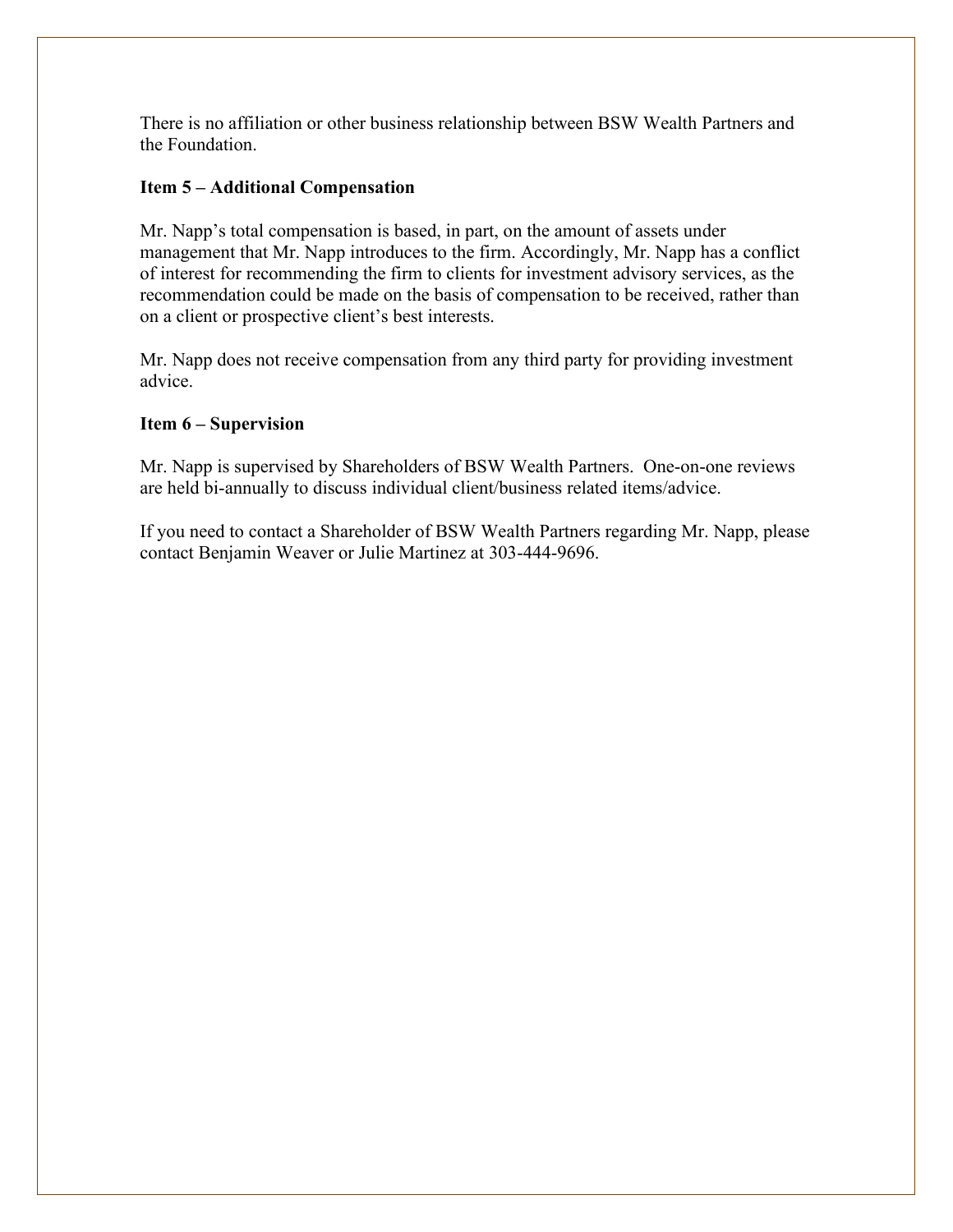**Item 1 – Cover Page**

# Tami Carroll

# BSW Wealth Partners

# 2300 Broadway Street, Boulder, CO 80304 383 Inverness Pkwy Ste. 405, Englewood, CO 80112

(303) 444-9696

March 30, 2022

**This Brochure Supplement provides information about Tami Carroll that supplements the BSW Wealth Partners, Inc., a Public Benefit Corporation Brochure ("BSW Wealth Partners"). You should have received a copy of that brochure. Please contact our office at 303-444-9696 if you did not receive the BSW Wealth Partners Brochure or if you have any questions about the contents of this supplement.**

**Additional information about Tami Carroll is available on the SEC's website at www.adviserinfo.sec.gov.**

**Item 2 – Educational Background and Business Experience**

Tami Carroll Born: 1985

### **Education:**

• Earned the right to use the Chartered SRI Counselor™ (CSRIC™) designation in 2021.

The Chartered SRI Counselor™ designation was developed in partnership between the College for Financial Planning and US SIF, The Forum for Sustainable and Responsible Investment. The CSRIC™ designation is the first major financial credential dedicated specifically to socially responsible investing.

To secure the right to use the CSRIC™ designation, Ms. Carroll has completed an educational program and passed an examination. Ms. Carroll is also required to maintain the designation by completing continuing education requirements.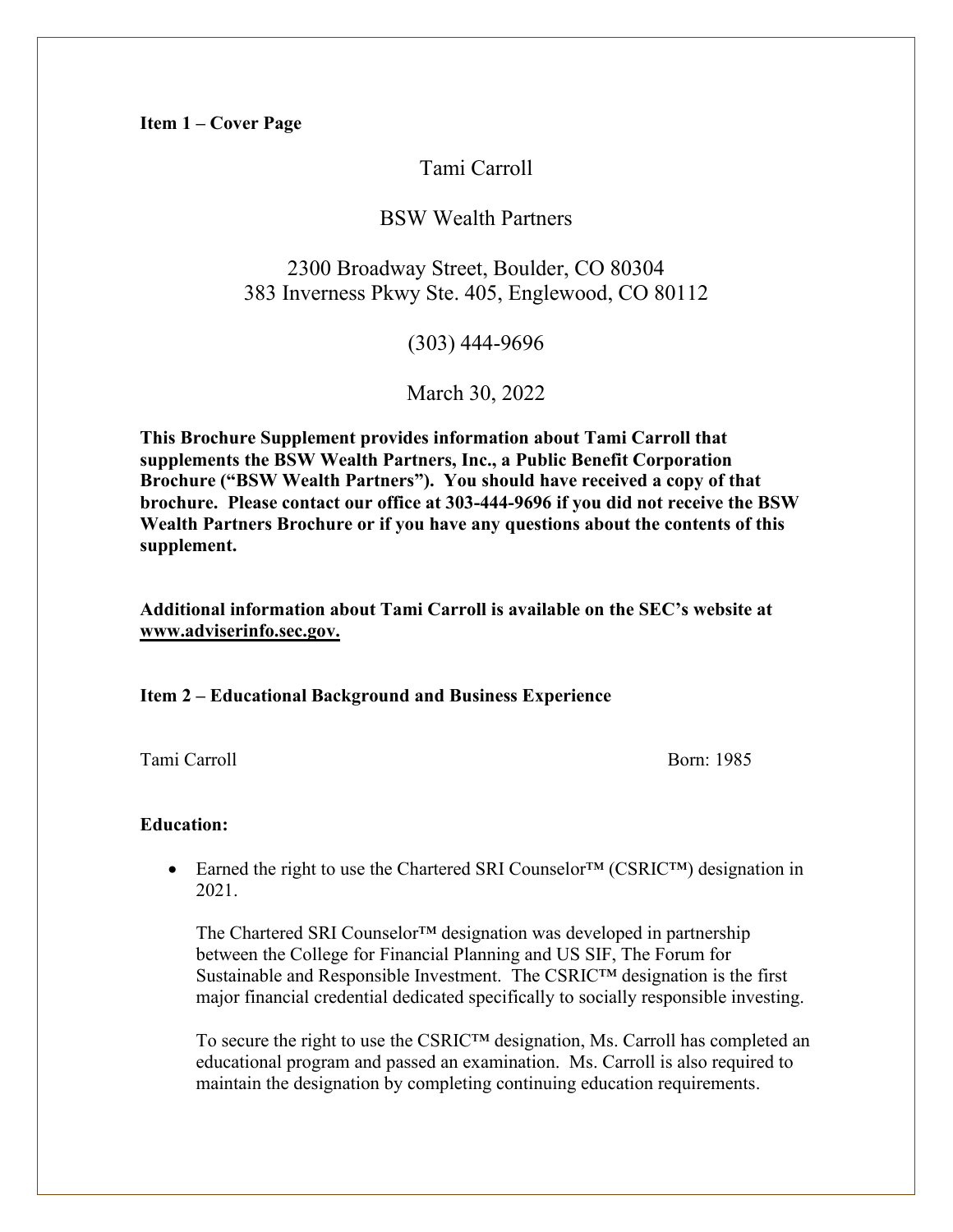• Earned the right to use the Certified Financial Planner Designation (CFP<sup>®</sup>) in 2015.

The CFP® mark is a professional designation granted by the Certified Financial Planner Board of Standards, Inc. To secure the right to use the CFP® mark, Ms. Carroll has completed an educational program and passed a series of six examinations. In addition, to receive the CFP® certification, a candidate must have at least three years of planning experience. Ms. Carroll has been in the business since 2006. Finally, Ms. Carroll has agreed to be bound by a strict Code of Ethics and to complete required continuing education to maintain the CFP designation.

• Earned the right to use the Certified Divorce Financial Analysts® (CDFA<sup>™)</sup> designation in 2019.

The Certified Divorce Financial Analysts® designation is offered by The Institute for Divorce Financial Analysts (IDFA™) which is a national organization dedicated to the certification, education and promotion of the use of financial professionals in the divorce arena.

To secure the right to use the CDFA™ mark, Ms. Carroll has completed an educational program and passed a series of four examinations. Additionally, the IDFA™ requires each candidate to be currently working in the financial services, accounting, or family law profession and have three years of experience in the financial services, accounting, or family law profession. Ms. Carroll is also required to maintain the designation by completing continuing education requirements.

• Earned the right to use the Retirement Income Certified Professional® (RICP®) designation in 2016.

The Retirement Income Certified Professional® designation is offered by The American College of Financial Services to provide comprehensive instruction on building integrated retirement income plans.

To secure the right to use the RICP® mark, Ms. Carroll has completed an education program and passed a series of three examinations. Additionally, to maintain the RICP® designation, Ms. Carroll is required to recertify annually.

• Graduated with a M.B.A. from Regis University in 2012 and a B.S. in Finance from the University of Denver in 2009.

### **Employment History:**

• Financial Advisor with BSW Wealth Partners from August 2019 to present.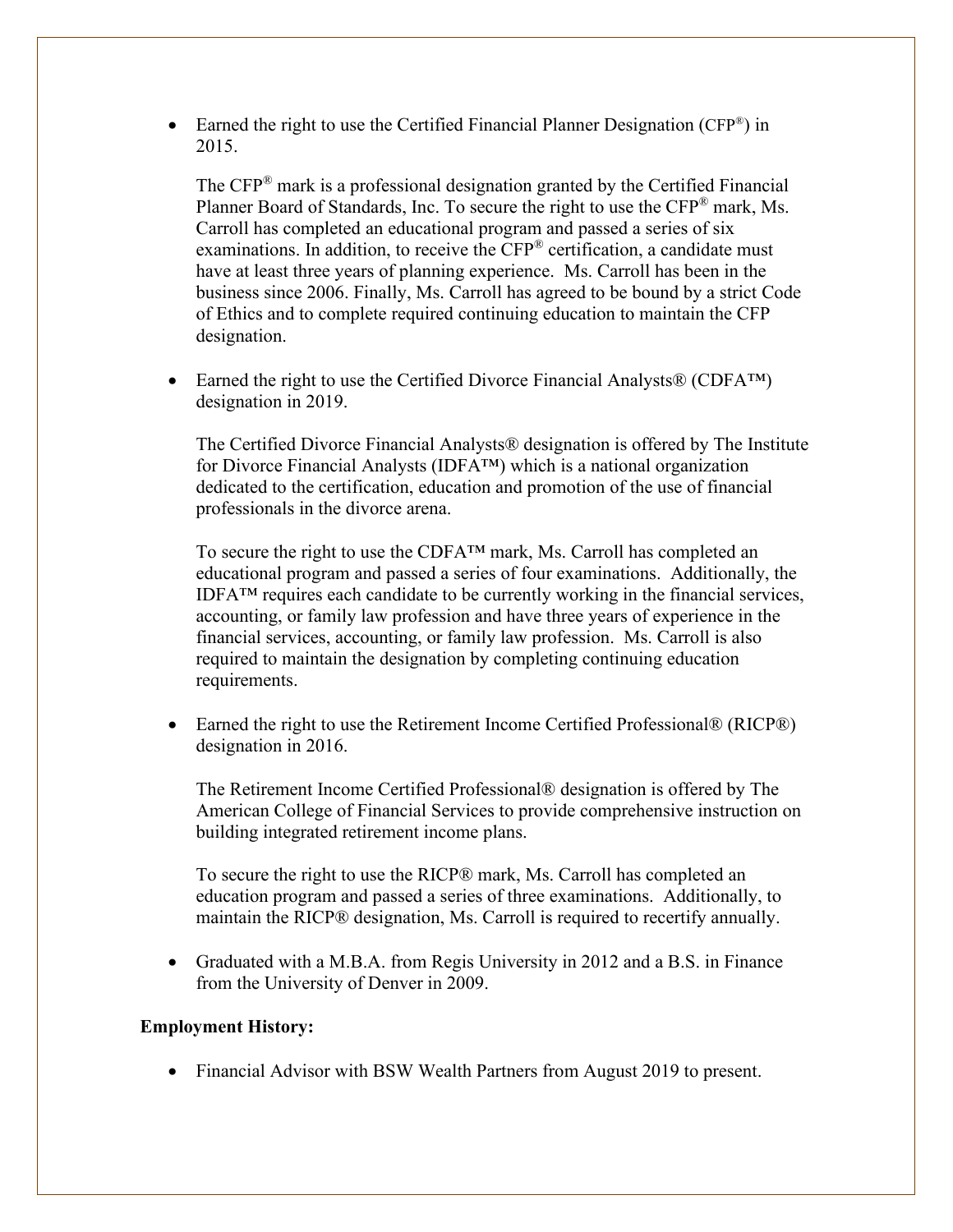- Private Wealth Advisor with Legacy Wealth Partners, LLC from January 2018 to August 2019.
- Wealth Strategist and AVP at CoBiz Wealth from September 2013 to January 2018.
- Wealth Plan Designer at CoBiz Wealth from January 2012 to September 2013.
- Branch Controls Specialist and Contracting & Licensing Administrator for AXA Advisors, LLC from September 2008 to January 2012.

# **Item 3 – Disciplinary Information**

Registered investment advisers are required to disclose all material facts regarding any legal or disciplinary events that would be material to your evaluation of each supervised person providing investment advice. No information is applicable to this item.

## **Item 4 – Other Business Activities**

Ms. Carroll serves on the Board of Directors of the Financial Planning Association of Colorado (FPA®). FPA is a non-profit organization designed to support financial planning and the largest membership organization for CFP professionals in the U.S. Ms. Carroll also serves as Co-Chair of the Pro-Bono Committee. Ms. Carroll does not receive compensation for her service. There is no affiliation or other business relationship between BSW Wealth Partners and the Financial Planning Association of Colorado.

## **Item 5 – Additional Compensation**

Ms. Carroll's total compensation is based, in part, on the amount of assets under management that Ms. Carroll introduces to the firm. Accordingly, Ms. Carroll has a conflict of interest for recommending the firm to clients for investment advisory services, as the recommendation could be made on the basis of compensation to be received, rather than on a client or prospective client's best interests.

Ms. Carroll does not receive compensation from any third party for providing investment advice.

## **Item 6 – Supervision**

Ms. Carroll is supervised by Shareholders of BSW Wealth Partners. One-on-one reviews are held bi-annually to discuss individual client/business related items/advice.

If you need to contact a Shareholder of BSW Wealth Partners regarding Ms. Carroll, please contact Raliegh Riddoch or Julie Martinez at 303-444-9696.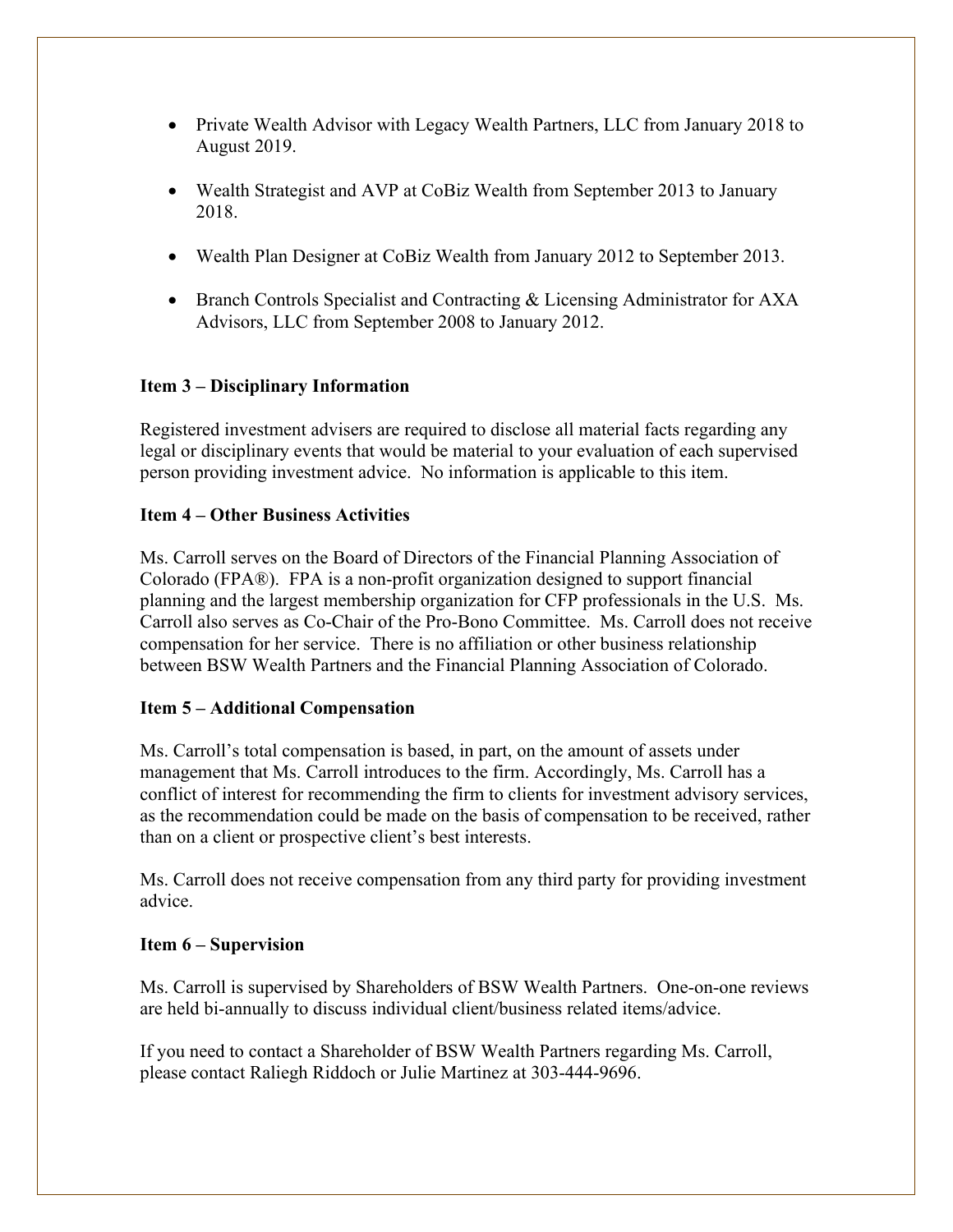**Item 1 – Cover Page**

Timothy Wojtalik

# BSW Wealth Partners

# 2300 Broadway Street, Boulder, CO 80304 383 Inverness Pkwy Ste. 405, Englewood, CO 80112

(303) 444-9696

March 30, 2022

**This Brochure Supplement provides information about Timothy Wojtalik that supplements the BSW Wealth Partners, Inc., a Public Benefit Corporation Brochure ("BSW Wealth Partners"). You should have received a copy of that brochure. Please contact our office at 303-444-9696 if you did not receive the BSW Wealth Partners Brochure or if you have any questions about the contents of this supplement.**

**Additional information about Timothy Wojtalik is available on the SEC's website at www.adviserinfo.sec.gov.**

### **Item 2 – Educational Background and Business Experience**

Timothy Wojtalik Born: 1969

### **Education:**

• Earned the right to use the Certified Financial Planner Designation (CFP<sup>®</sup>) in 2006.

The CFP® mark is a professional designation granted by the Certified Financial Planner Board of Standards, Inc. To secure the right to use the CFP® mark, Mr. Wojtalik has completed an educational program and passed a series of six examinations. In addition, to receive the CFP<sup>®</sup> certification, a candidate must have at least three years of planning experience. Mr. Wojtalik has been in the business since 2000. Finally, Mr. Wojtalik has agreed to be bound by a strict Code of Ethics and to complete required continuing education to maintain the CFP designation.

• Graduated with an M.B.A. from the University of Denver in 1997.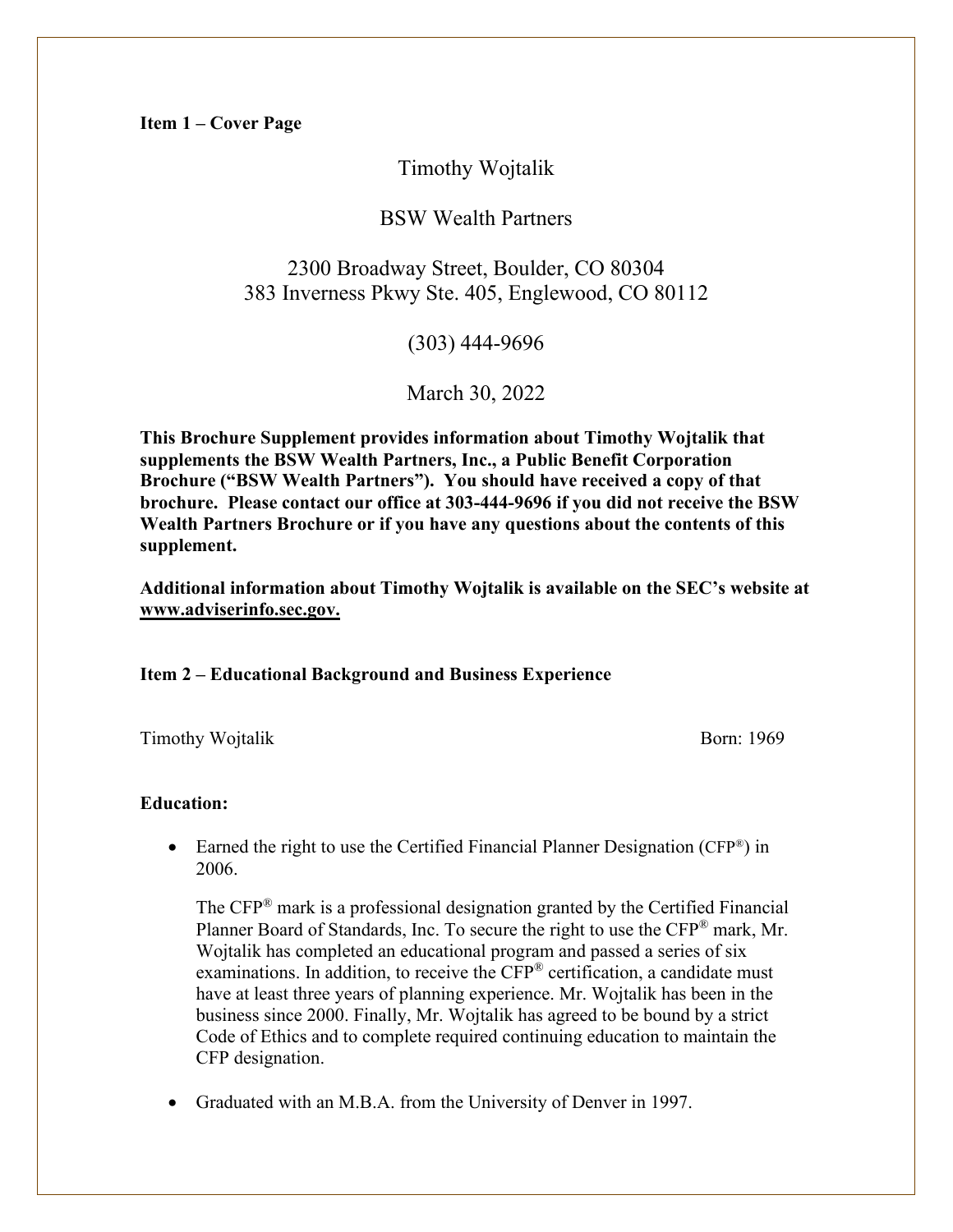• Graduated with a B.A. from the University of Michigan in 1991.

### **Employment History:**

- Financial Advisor/Shareholder with BSW Wealth Partners from January 2016 to present.
- Financial Advisor with BSW Wealth Partners from January 2010 to 2015.
- Financial Advisor and Planning Associate with Baydush Simon Weaver from April 2007 to December 2009.
- Financial Advisor/Owner of Harvest Wealth Management from June 2006 to April 2007.

## **Item 3 – Disciplinary Information**

Registered investment advisers are required to disclose all material facts regarding any legal or disciplinary events that would be material to your evaluation of each supervised person providing investment advice. No information is applicable to this item.

## **Item 4 – Other Business Activities**

Mr. Wojtalik is a partial owner of R3 Returns, LLC ("R3"), an affiliated SEC-registered investment advisory firm, by virtue of his ownership of BSW Wealth Partners. The recommendation by Mr. Wojtalik that any client seek investment advisory services from R3 presents a conflict of interest, as Mr. Wojtalik could have the incentive to make such a recommendation based on compensation to be received via Mr. Wojtalik's ownership interest, rather than basing such recommendation on a particular client's need. Clients are reminded that they are not under any obligation to pursue investment advisory services from R3.

## **Item 5 – Additional Compensation**

Mr. Wojtalik's total compensation is based, in part, on the amount of assets under management that Mr. Wojtalik introduces to the firm. Accordingly, Mr. Wojtalik has a conflict of interest for recommending the firm to clients for investment advisory services, as the recommendation could be made on the basis of compensation to be received, rather than on a client or prospective client's best interests.

Mr. Wojtalik does not receive compensation from any third party for providing investment advice.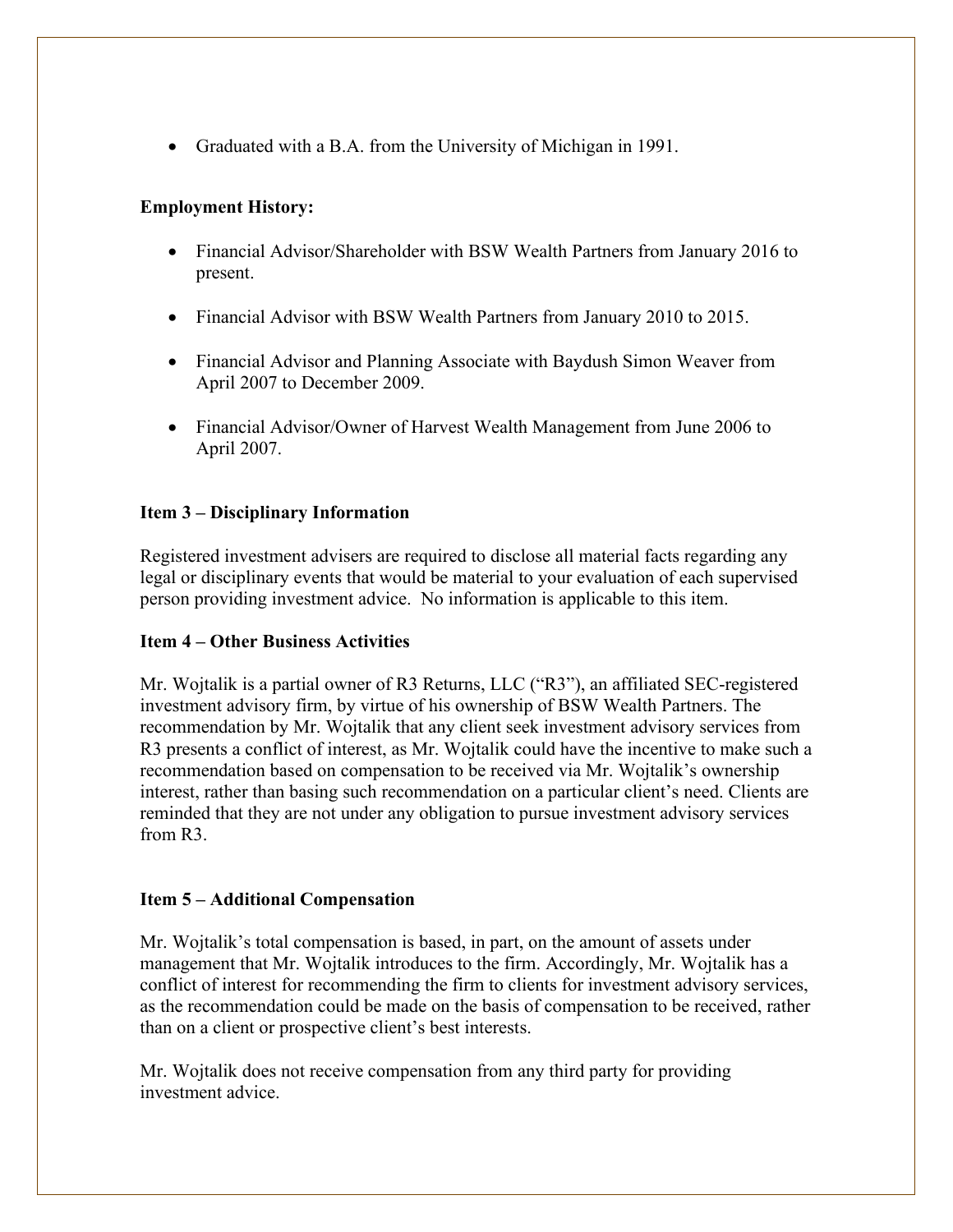## **Item 6 – Supervision**

Mr. Wojtalik is a Shareholder of BSW Wealth Partners. You may contact him directly or contact other Shareholders of BSW Wealth Partners at 303-444-9696.